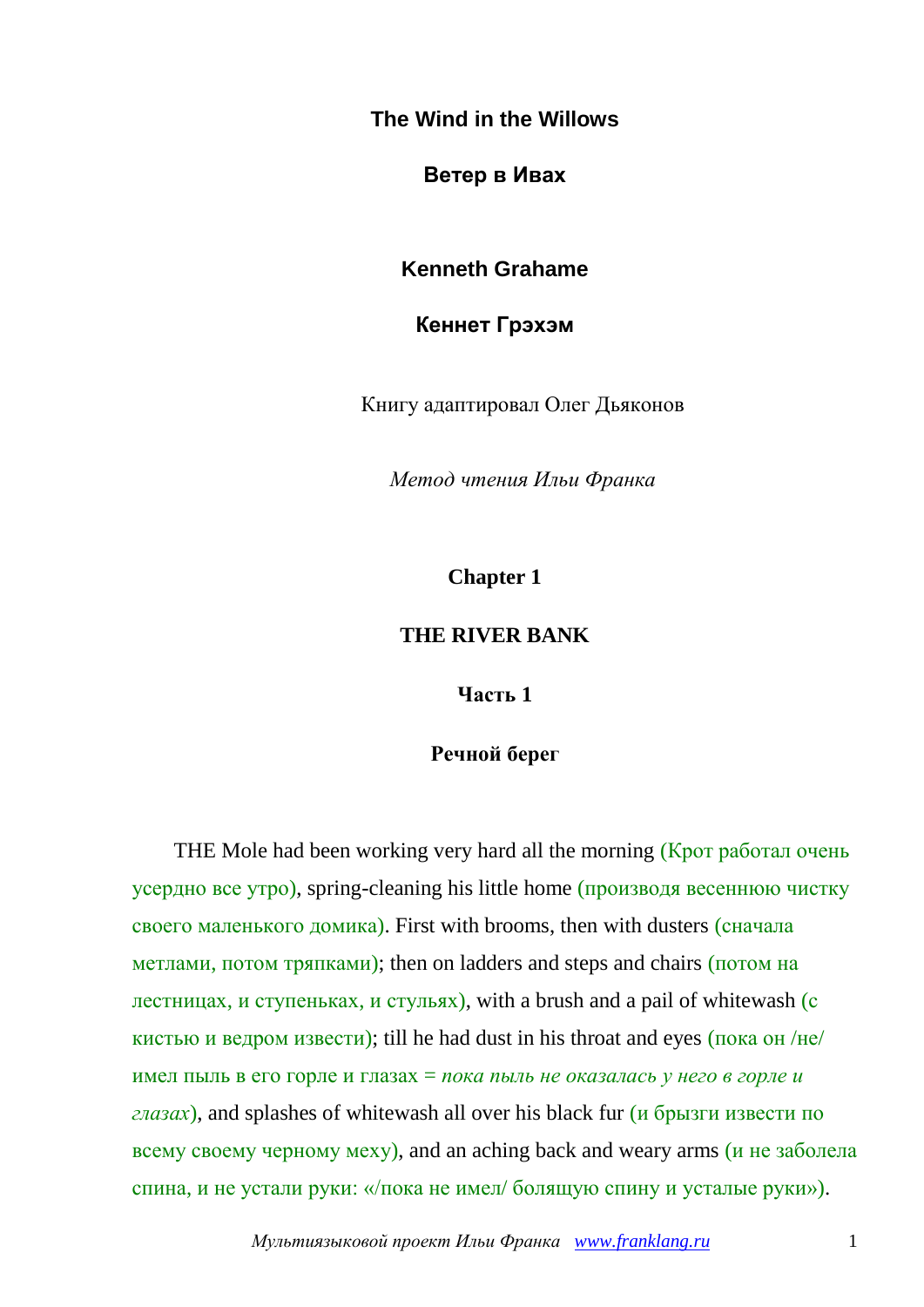Spring was moving in the air above and in the earth below and around him (весна продвигалась в воздухе над /ним/, и в земле под /ним/, и вокруг него), penetrating even his dark and lowly little house with its spirit of divine discontent and longing (проникая даже в его темный и низкий домик со своим духом неземной: «божественной» неудовлетворенности и /сильного/ желания). It was small wonder, then, that he suddenly flung down his brush on the floor, said (так что было неудивительно: «было малым чудом», что он внезапно швырнул на пол свою кисть, сказал) `Bother!' and `O blow!' and also `Hang spring-cleaning (эка досада! и ах, несчастье! а также пропади пропадом /эта/ весенняя уборка; *hang — пропади пропадом: «повесь»*)!' and bolted out of the house without even waiting to put on his coat (и вылетел из дома /как пуля/ даже не дождавшись = *не задержавшись, чтобы надеть /свое/ пальто*). Something up above was calling him imperiously (что-то над /ним/ властно звало его), and he made for the steep little tunnel which answered in his case to the gravelled carriage-drive owned by animals ( $\mu$  он направился к небольшому крутому туннелю, который в его случае соответствовал покрытой гравием дороге для экипажей, принадлежащей животным), whose residences are nearer to the sun and air (жилье которых находится ближе к солнцу и воздуху). So he scraped and scratched and scrabbled (и он скребся, и царапался, и карабкался; *to scratch* 

*— царапать(ся), рыть когтями, рыться (в земле)*) and scrooged and then he scrooged again (и протискивался, и потом он протискивался снова) and scrabbled and scratched and scraped (и карабкался, и царапался, и скребся), working busily with his little paws and muttering to himself (работая энергично своими маленькими лапками и бормоча про себя), `Up we go! Up we go (вверх /мы движемся/! вверх)! till at last, рор (пока наконец, хлоп)! his snout came out into the sunlight (его мордочка высунулась на солнечный свет; *snout — рыло, морда (животного)*), and he found himself rolling in the warm grass of a great meadow (и он оказался катящимся = *и он обнаружил, что он катится* в теплой траве огромного луга).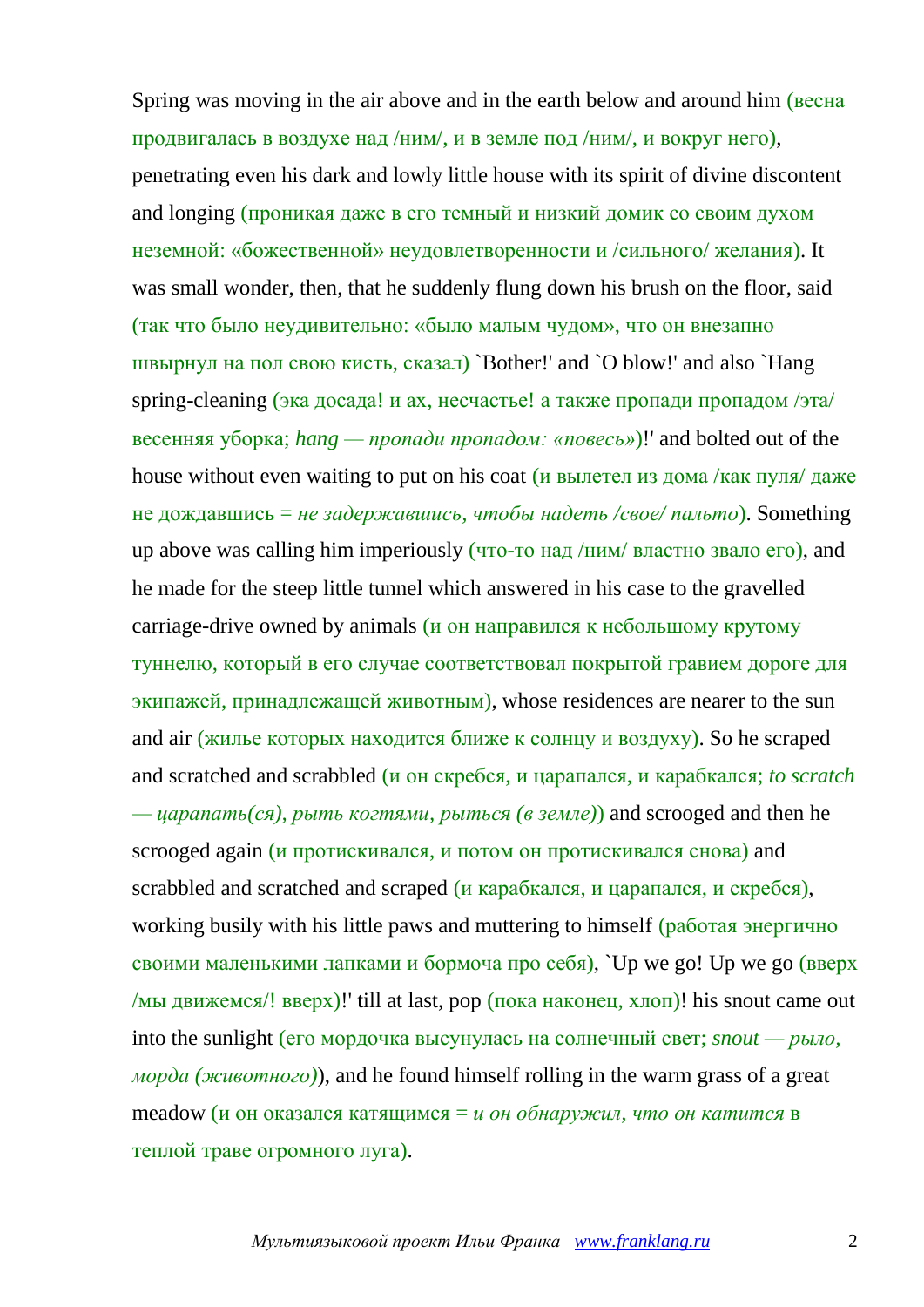throat [ $\theta$ r $\theta$ ut], eye [ai], earth [ $\theta$ : $\theta$ ]

THE Mole had been working very hard all the morning, spring-cleaning his little home. First with brooms, then with dusters; then on ladders and steps and chairs, with a brush and a pail of whitewash; till he had dust in his throat and eyes, and splashes of whitewash all over his black fur, and an aching back and weary arms. Spring was moving in the air above and in the earth below and around him, penetrating even his dark and lowly little house with its spirit of divine discontent and longing. It was small wonder, then, that he suddenly flung down his brush on the floor, said `Bother!' and `O blow!' and also `Hang spring-cleaning!' and bolted out of the house without even waiting to put on his coat. Something up above was calling him imperiously, and he made for the steep little tunnel which answered in his case to the gravelled carriage-drive owned by animals whose residences are nearer to the sun and air. So he scraped and scratched and scrabbled and scrooged and then he scrooged again and scrabbled and scratched and scraped, working busily with his little paws and muttering to himself, `Up we go! Up we go!' till at last, pop! his snout came out into the sunlight, and he found himself rolling in the warm grass of a great meadow.

`This is fine!' he said to himself (это прекрасно! — сказал он себе). `This is better than whitewashing (это лучше, чем белить)!' The sunshine struck hot on his fur (солнечный свет ударил горячо по его меху; *to strike — ударять, бить*), soft breezes caressed his heated brow (нежные ветерки ласкали его разгоряченное чело), and after the seclusion of the cellarage he had lived in so long (и после уединения подвального помещения, в котором он так долго жил) the carol of happy birds fell on his dulled hearing almost like a shout (веселая песня счастливых птиц свалилась на его притупленный слух почти как крик). Jumping off all his four legs at once (припустив со всех /своих/ четырех ног сразу; *to jump off — спрыгнуть, соскочить*), in the joy of living and the delight of spring without its cleaning (в радости жизни и наслаждении весной без /ее/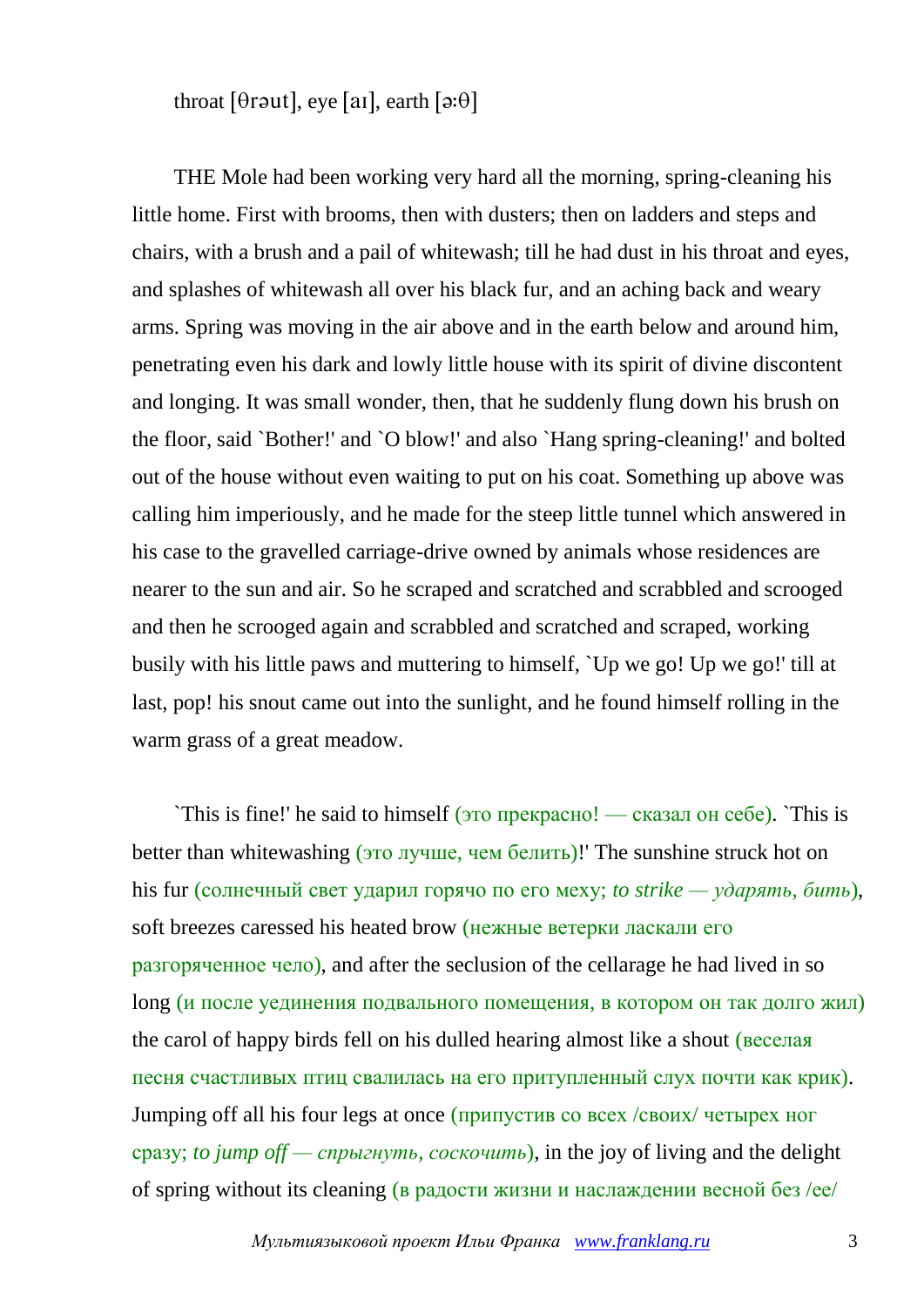уборки), he pursued his way across the meadow (он последовал своим путем через луг) till he reached the hedge on the further side (пока /он/ /не/ добрался до живой изгороди на дальней стороне).

#### brow [brau], pursue [pə'sju:], meadow ['medəu]

`This is fine!' he said to himself. `This is better than whitewashing!' The sunshine struck hot on his fur, soft breezes caressed his heated brow, and after the seclusion of the cellarage he had lived in so long the carol of happy birds fell on his dulled hearing almost like a shout. Jumping off all his four legs at once, in the joy of living and the delight of spring without its cleaning, he pursued his way across the meadow till he reached the hedge on the further side.

`Hold up!' said an elderly rabbit at the gap (стой! — сказал пожилой кролик у пролома; *gap — пролом, брешь, щель, дыра*). `Sixpence for the privilege of passing by the private road (шесть пенсов за привилегию прохода по частной дороге)!' He was bowled over in an instant by the impatient and contemptuous Mole (через мгновение он был сбит с ног нетерпеливым и высокомерным Кротом), who trotted along the side of the hedge (который спешил вдоль края ограды) chaffing the other rabbits (срезая остальных кроликов) as they peeped hurriedly from their holes to see (когда они торопливо выглядывали из своих нор, чтобы выяснить) what the row was about (из-за чего сыр-бор; *row — спор, ссора, перебранка ( about, over; with)*). `Onion-sauce (луковый соус)! Onionsauce (луковый соус)!' he remarked jeeringly (заметил он насмешливо), and was gone before they could think of a thoroughly satisfactory reply (и был таков, прежде чем они смогли придумать вполне удовлетворительный ответ). Then they all started grumbling at each other (потом они начали ворчать друг на друга). `How *stupid* you are (какой ты глупый)! Why didn't you tell him (почему ты не сказал ему) —' `Well, why didn't *you* say (ну, почему ты не сказал) —' `You might have reminded him (ты мог бы напомнить ему) —' and so on, in the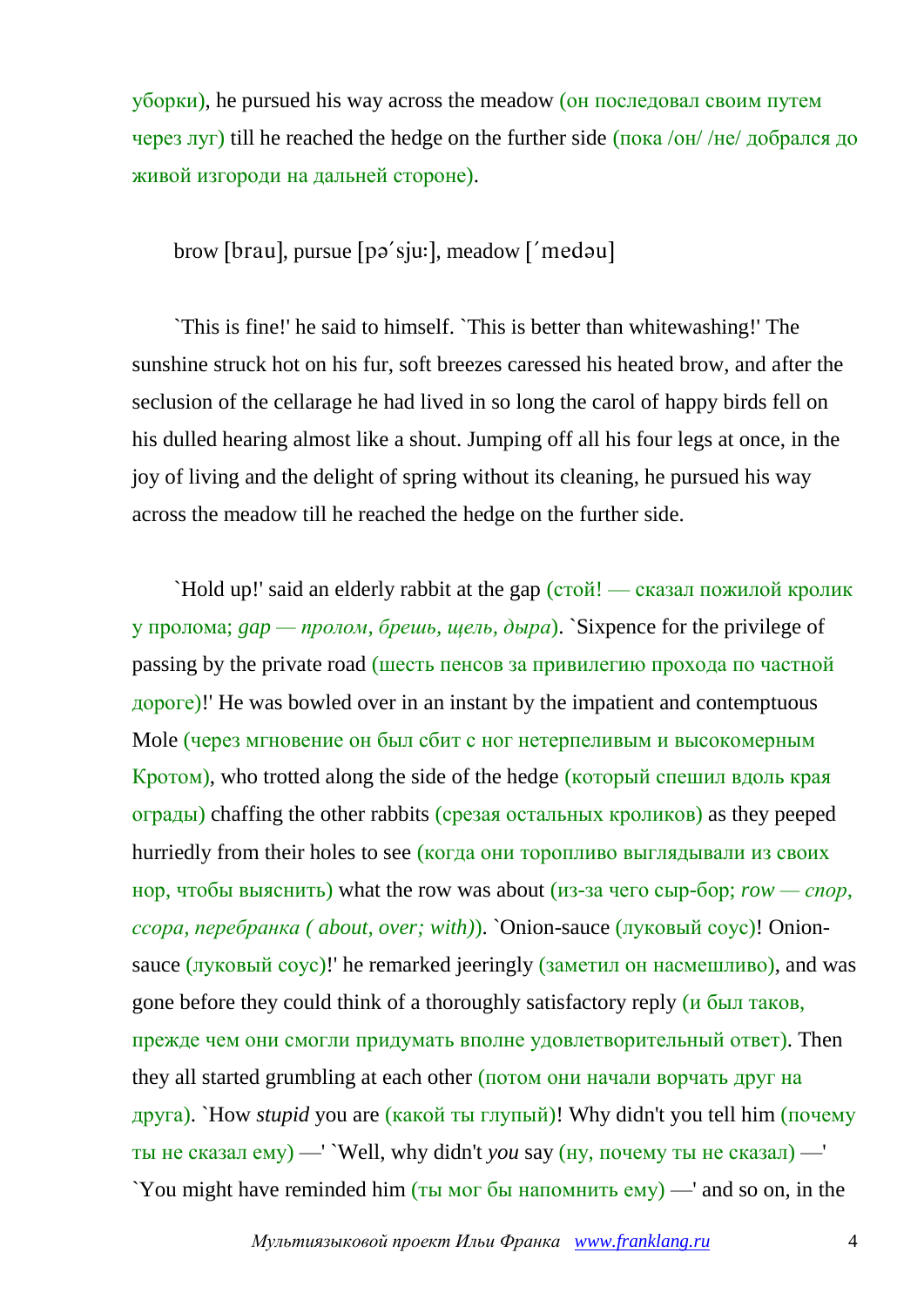usual way (и так далее, обычным образом); but, of course, it was then much too late, as is always the case (но конечно, тогда было слишком поздно, как всегда бывает: «каков всегда случай»).

private ['praivit], contemptuous [kən'temptjuəs], row [rau]

`Hold up!' said an elderly rabbit at the gap. `Sixpence for the privilege of passing by the private road!' He was bowled over in an instant by the impatient and contemptuous Mole, who trotted along the side of the hedge chaffing the other rabbits as they peeped hurriedly from their holes to see what the row was about. `Onion-sauce! Onion-sauce!' he remarked jeeringly, and was gone before they could think of a thoroughly satisfactory reply. Then they all started grumbling at each other. `How *stupid* you are! Why didn't you tell him —' `Well, why didn't *you* say —' `You might have reminded him —' and so on, in the usual way; but, of course, it was then much too late, as is always the case.

It all seemed too good to be true (это все казалось слишком хорошо, чтобы быть правдой). Hither and thither through the meadows he rambled busily (он деловито прогуливался туда и сюда через луга), along the hedgerows, across the copses (вдоль живых изгородей, через подлески), finding everywhere birds building, flowers budding, leaves thrusting (находя повсюду птиц строящими, цветы расцветающими, листья пробивающимися = *обнаруживая повсюду, что птицы строят, цветы расцветают, листья пробиваются*) — everything happy, and progressive, and occupied (все счастливое, и развивающееся, и занятое = *все счастливо, развивается и занято /своими делами/*); *progressive — прогрессирующий, последовательный, поступательный /о движении/*). And instead of having an uneasy conscience pricking him and whispering `whitewash (и вместо беспокойной совести, колющей его и шепчущей «побелка»; *to prick — мучить, терзать*)!' he somehow could only feel (он почему-то мог ощущать = *ощущал* лишь) how jolly it was to be the only idle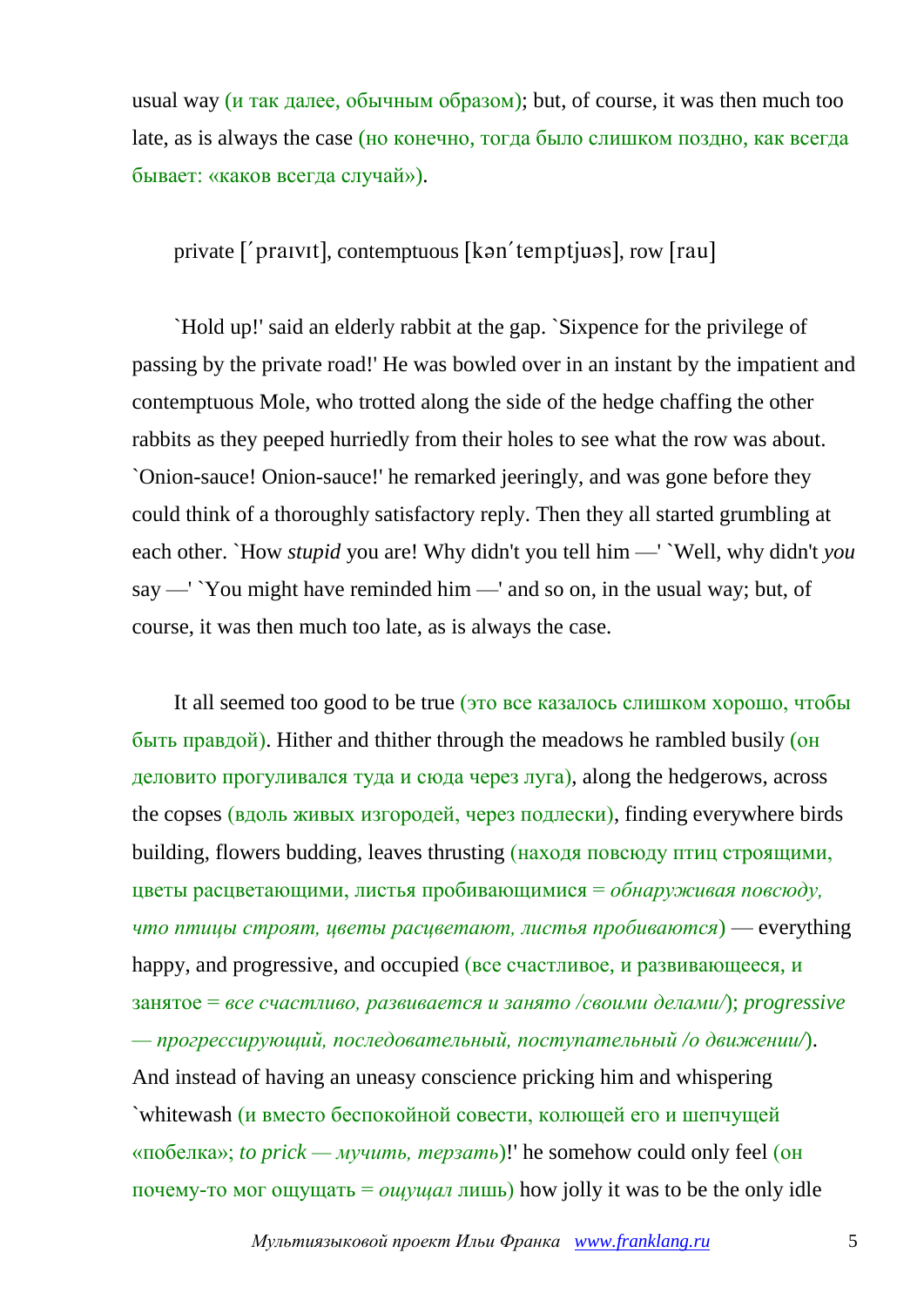dog among all these busy citizens (как радостно было быть единственным бездельником среди всех этих занятых граждан; *idle dog — лентяй*). After all, the best part of a holiday is perhaps not so much to be resting yourself (в конце концов, лучшей частью отпуска, возможно, является не столько быть отдыхающим самому), as to see all the other fellows busy working (сколько видеть, как все остальные /ребята/ заняты работой).

thither  $\lceil \delta \overline{\delta} \partial \overline{\delta} \rangle$ , thrust  $\lceil \theta \overline{\delta} \rangle$ , busy  $\lceil \delta \overline{\delta} \rangle$ 

It all seemed too good to be true. Hither and thither through the meadows he rambled busily, along the hedgerows, across the copses, finding everywhere birds building, flowers budding, leaves thrusting — everything happy, and progressive, and occupied. And instead of having an uneasy conscience pricking him and whispering `whitewash!' he somehow could only feel how jolly it was to be the only idle dog among all these busy citizens. After all, the best part of a holiday is perhaps not so much to be resting yourself, as to see all the other fellows busy working.

He thought his happiness was complete (он подумал, /что/ его счастье абсолютно) when, as he meandered aimlessly along (когда, слоняясь бесцельно; *meander — извилина /дороги, реки, лабиринта/; to meander — извиваться /о реке, дороге/; слоняться без дела, без цели*), suddenly he stood by the edge of a full-fed river (он вдруг стоял = *оказался* на берегу полноводной реки; *to stand — стоять; full-fed — жирный, раскормленный; to feed — кормить*). Never in his life had he seen a river before (никогда в своей жизни не видел он прежде реки) — this sleek, sinuous, full-bodied animal (этого гладкого, волнообразного, полного животного; *body — тело*), chasing and chuckling (несущегося и хихикающего/радующегося), gripping things with a gurgle and leaving them with a laugh (хватающего предметы с бульканьем и отпускающего их со смехом), to fling itself on fresh playmates (чтобы наброситься на свежих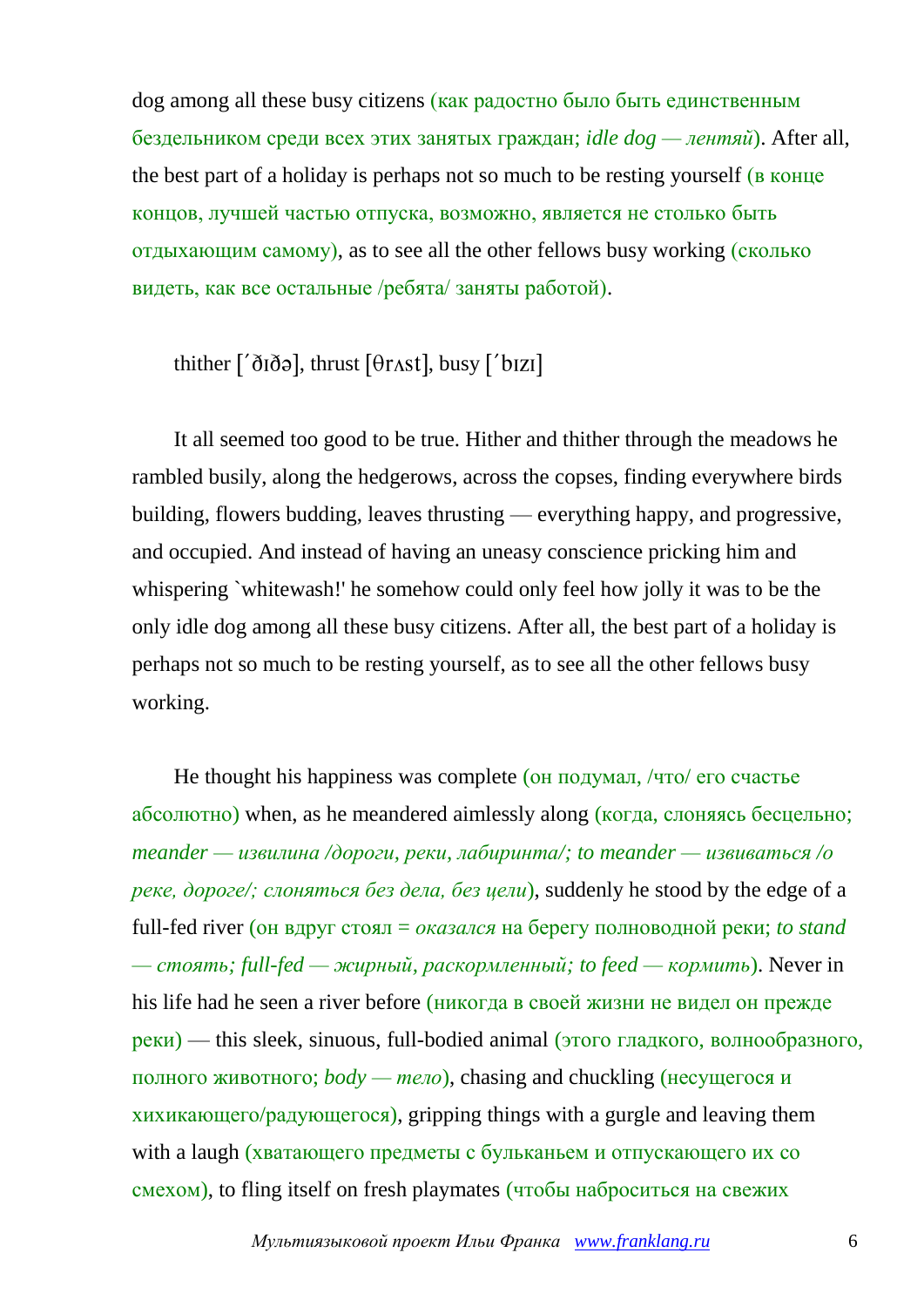товарищей по играм) that shook themselves free, and were caught and held again (которые вытряхнулись на свободу = *освободились*, и были снова пойманы и задержаны; *to catch — ловить, поймать; to hold — держать, удерживать*). All was a-shake and a-shiver (все было качающимся и трепещущим = *все качалось и трепетало*) — glints and gleams and sparkles (сверкания, и проблески, и искорки), rustle and swirl, chatter and bubble (шуршание и кружение в водовороте, журчание и бульканье). The Mole was bewitched, entranced, fascinated (Крот был околдован, очарован, пленен). By the side of the river he trotted as one trots (по берегу реки он спешил, как торопится ктото), when very small, by the side of a man (когда /он/ очень маленький, рядом со /взрослым/ мужчиной) who holds one spell-bound by exciting stories (который зачаровывает /этого/ кого-то захватывающими историями); and when tired at last, he sat on the bank (*и* когда /он/ наконец устал, он сел на берегу; *to sit — сидеть; садиться*), while the river still chattered on to him (в то время как река все еще разбалтывала ему), a babbling procession of the best stories in the world (журчащую вереницу лучших историй в мире), sent from the heart of the earth to be told at last to the insatiable sea (посланных из сердца земли, чтобы рассказать /их/ в конечном итоге ненасытному морю).

#### meander [m1' xenda], complete [kam' pli:t], insatiable [In' selfabl]

He thought his happiness was complete when, as he meandered aimlessly along, suddenly he stood by the edge of a full-fed river. Never in his life had he seen a river before — this sleek, sinuous, full-bodied animal, chasing and chuckling, gripping things with a gurgle and leaving them with a laugh, to fling itself on fresh playmates that shook themselves free, and were caught and held again. All was a-shake and a-shiver — glints and gleams and sparkles, rustle and swirl, chatter and bubble. The Mole was bewitched, entranced, fascinated. By the side of the river he trotted as one trots, when very small, by the side of a man who holds one spell-bound by exciting stories; and when tired at last, he sat on the bank,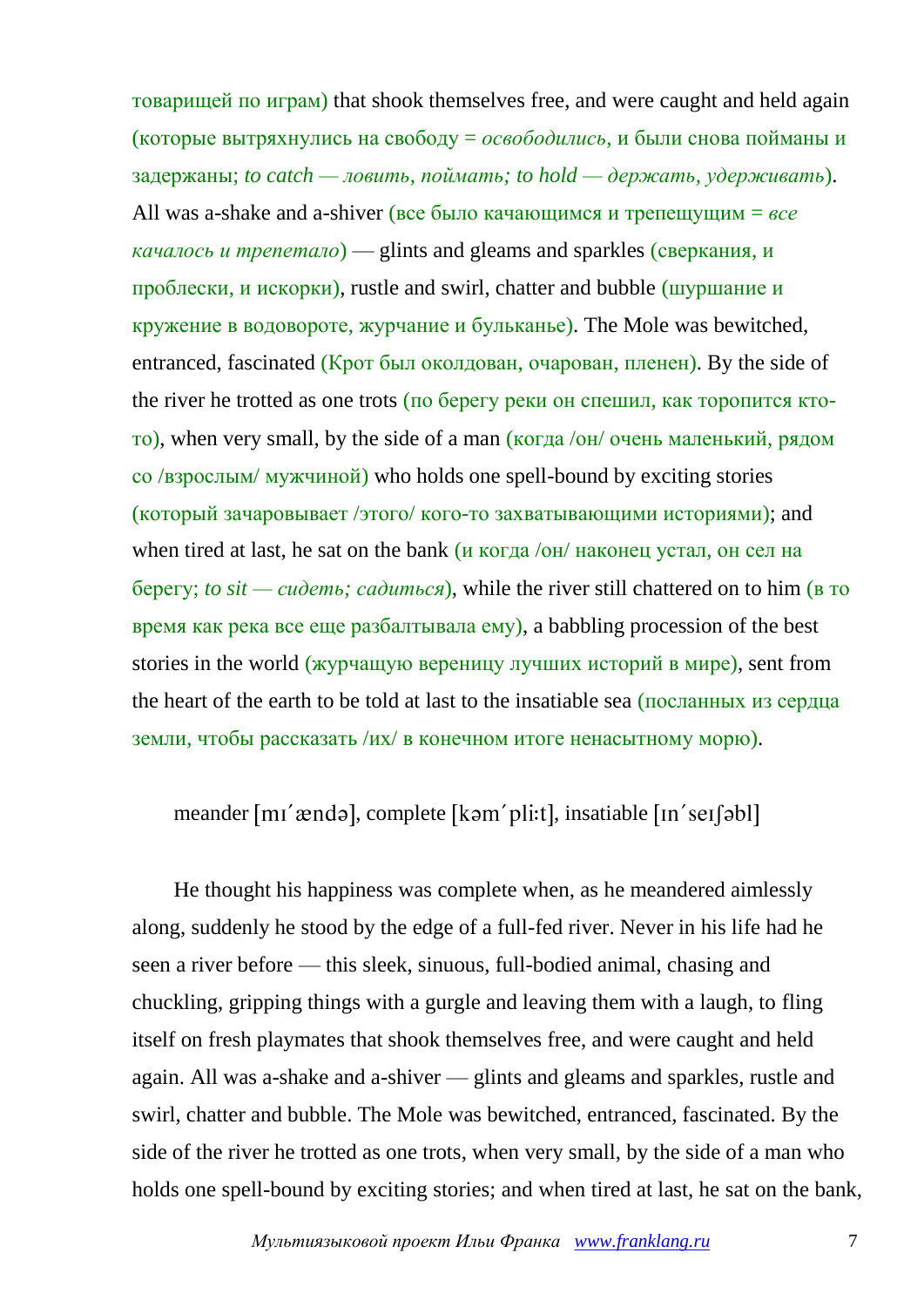while the river still chattered on to him, a babbling procession of the best stories in the world, sent from the heart of the earth to be told at last to the insatiable sea.

As he sat on the grass and looked across the river (в то время как он сидел на траве и смотрел через реку), a dark hole in the bank opposite, just above the water's edge, caught his eye (темное отверстие в берегу напротив, как раз над урезом воды, привлекло его взгляд), and dreamily he fell to considering what a nice snug dwelling-place (и он мечтательно стал размышлять над тем, каким милым уютным местом жительства; *to fall to — приниматься за, начинать*) it would make for an animal with few wants and fond of a bijou riverside residence (оно стало бы для животного с немногими потребностями и любящего = *и которому нравится* маленькое и изящное жилье на берегу реки; *bijou — [бижу] — /франц./ драгоценная вещь; безделушка /ср.: бижутерия/; маленький и изящный*), above flood level and remote from noise and dust (выше уровня паводка и далеко от шума и пыли). As he gazed, something bright and small seemed to twinkle down in the heart of it (когда он пристально смотрел, что-то яркое и маленькое, казалось, сверкнуло внизу в глубине его = *отверстия*), vanished, then twinkled once more like a tiny star (пропало, затем еще раз сверкнуло, как крошечная звездочка). But it could hardly be a star in such an unlikely situation (но едва ли это могла быть звезда в такой маловероятной ситуации); and it was too glittering and small for a glow-worm (и это было слишком блестящим и маленьким для светлячка). Then, as he looked, it winked at him (потом, когда он посмотрел, оно мигнуло ему), and so declared itself to be an eye (и таким образом объявило себя /быть/ глазом); and a small face began gradually to grow up round it (и маленькая мордочка начала постепенно расти = *образовываться* вокруг нее), like a frame round a picture (словно рама вокруг картины).

opposite ['opazit], bijou ['bi:3u:], gradually ['grædjuali]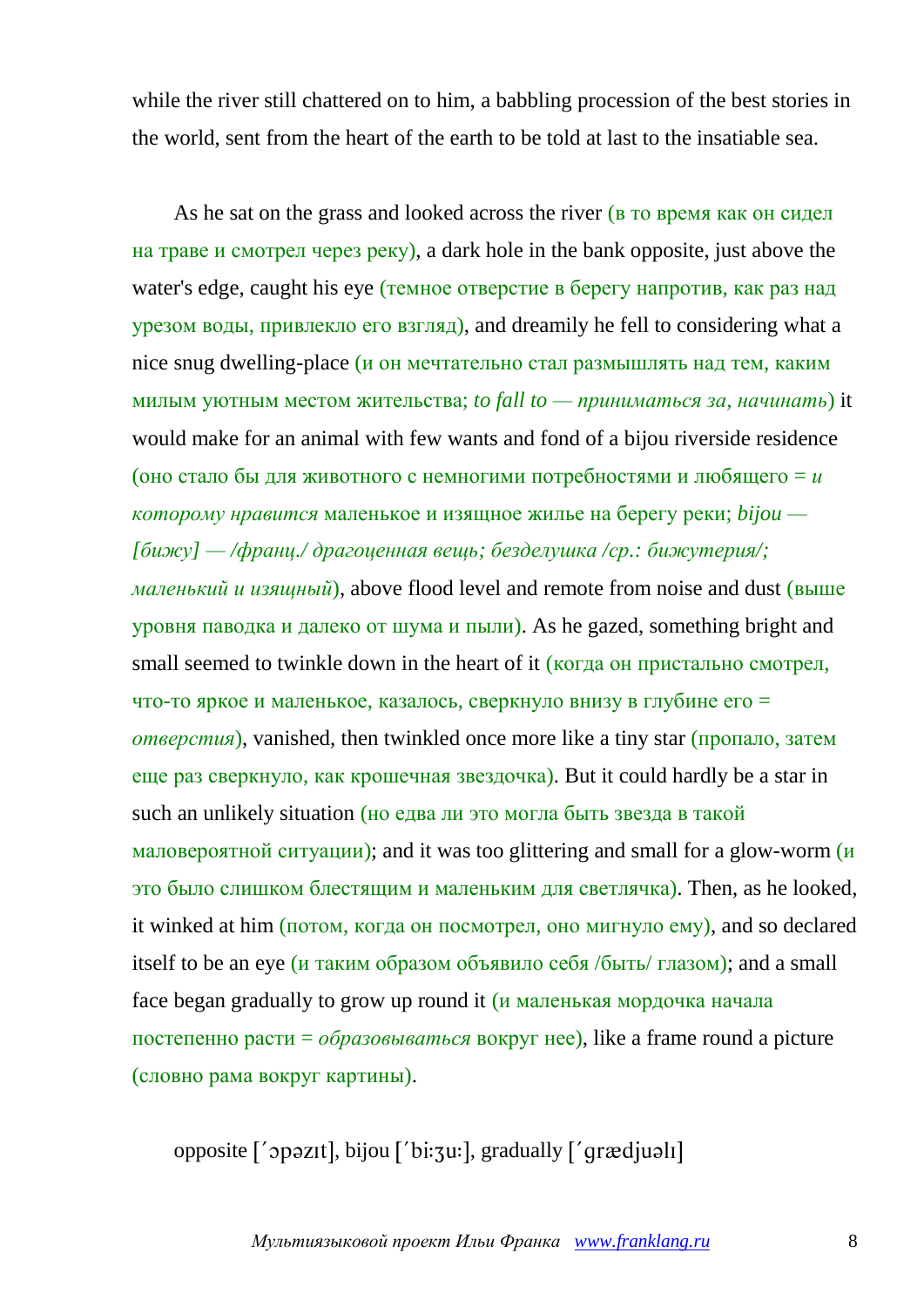As he sat on the grass and looked across the river, a dark hole in the bank opposite, just above the water's edge, caught his eye, and dreamily he fell to considering what a nice snug dwelling-place it would make for an animal with few wants and fond of a bijou riverside residence, above flood level and remote from noise and dust. As he gazed, something bright and small seemed to twinkle down in the heart of it, vanished, then twinkled once more like a tiny star. But it could hardly be a star in such an unlikely situation; and it was too glittering and small for a glow-worm. Then, as he looked, it winked at him, and so declared itself to be an eye; and a small face began gradually to grow up round it, like a frame round a picture.

A brown little face, with whiskers (коричневая маленькая мордочка, с усами).

A grave round face (серьезная круглая мордочка), with the same twinkle in its eye (с тем самым блеском в своем глазе) that had first attracted his notice (который вначале привлек его внимание).

Small neat ears and thick silky hair (маленькие изящные ушки и густая шелковистая шерсть).

It was the Water Rat (это был Водяной Крыс; *water rat — плавающая крыса (Nectomys), водяной хомячок ( Scapteromys), косматая крыса (Dasymys)*)!

Then the two animals stood and regarded each other cautiously (затем оба животных постояли и посмотрели внимательно друг на друга).

`Hullo, Mole (привет, Крот)!' said the Water Rat (сказал Водяной Крыс).

`Hullo, Rat (привет, Крыс)!' said the Mole (сказал Крот).

`Would you like to come over (/не/ хотел бы = *хочешь* зайти)?' enquired the Rat presently (поинтересовался затем Крыс).

attract  $\lceil \rho' \text{tr} \ddot{\alpha} x \rceil$ , cautiously  $\lceil x \cdot \dot{\alpha} x \rceil$ , enquire  $\lceil \ln' x \cdot \dot{\alpha} x \rceil$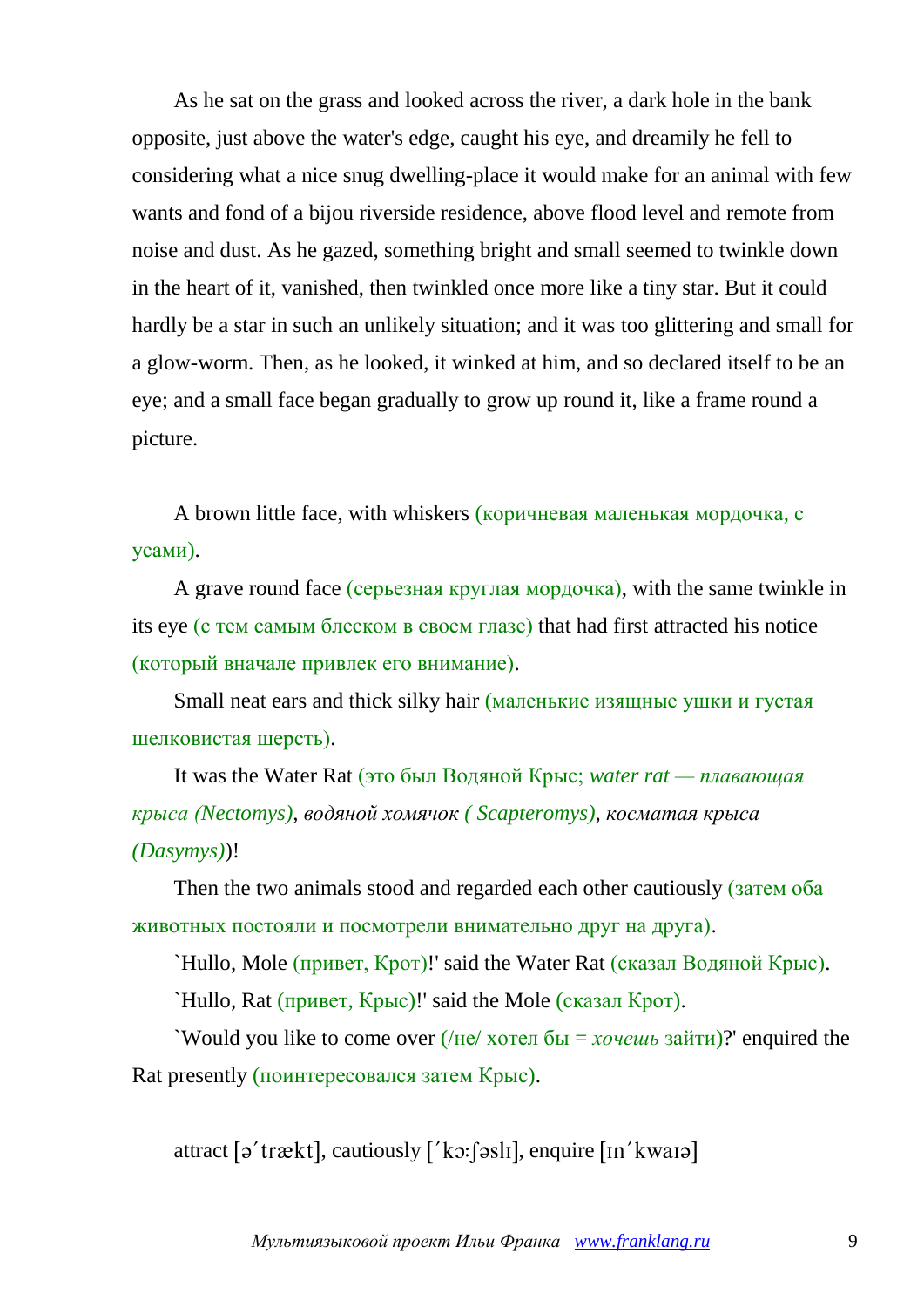A brown little face, with whiskers.

A grave round face, with the same twinkle in its eye that had first attracted his notice.

Small neat ears and thick silky hair.

It was the Water Rat!

Then the two animals stood and regarded each other cautiously.

`Hullo, Mole!' said the Water Rat.

`Hullo, Rat!' said the Mole.

`Would you like to come over?' enquired the Rat presently.

`Oh, it's all very well to *talk*,' said the Mole (ах, исключительно очень здорово сказать /так, а вот сделать/, — сказал Крот), rather pettishly (довольно обидчиво), he being new to a river and riverside life and its ways (ведь он был новичком на реке, и в жизни на берегу реки, и в ее обычаях).

The Rat said nothing (Крыс ничего /не/ сказал), but stooped and unfastened a rope and hauled on it (но наклонился, и отвязал канат, и потянул за него); then lightly stepped into a little boat (затем с легкостью шагнул в небольшую лодочку) which the Mole had not observed (которую Крот не заметил). It was painted blue outside and white within (она была окрашена синим снаружи и белым внутри), and was just the size for two animals (и была размером как раз для двух животных); and the Mole's whole heart went out to it at once (и сразу всем сердцем Крот почувствовал влечение к ней; *to go out to — чувствовать*  $\theta$ *влечение* / *симпатию*  $\kappa$ , even though he did not yet fully understand its uses (хотя он еще до конца не понял ее предназначения).

unfasten ['An'fɑ:sn], haul [hɔ:l], observe [əb'zə:v]

`Oh, it's all very well to *talk*,' said the Mole, rather pettishly, he being new to a river and riverside life and its ways.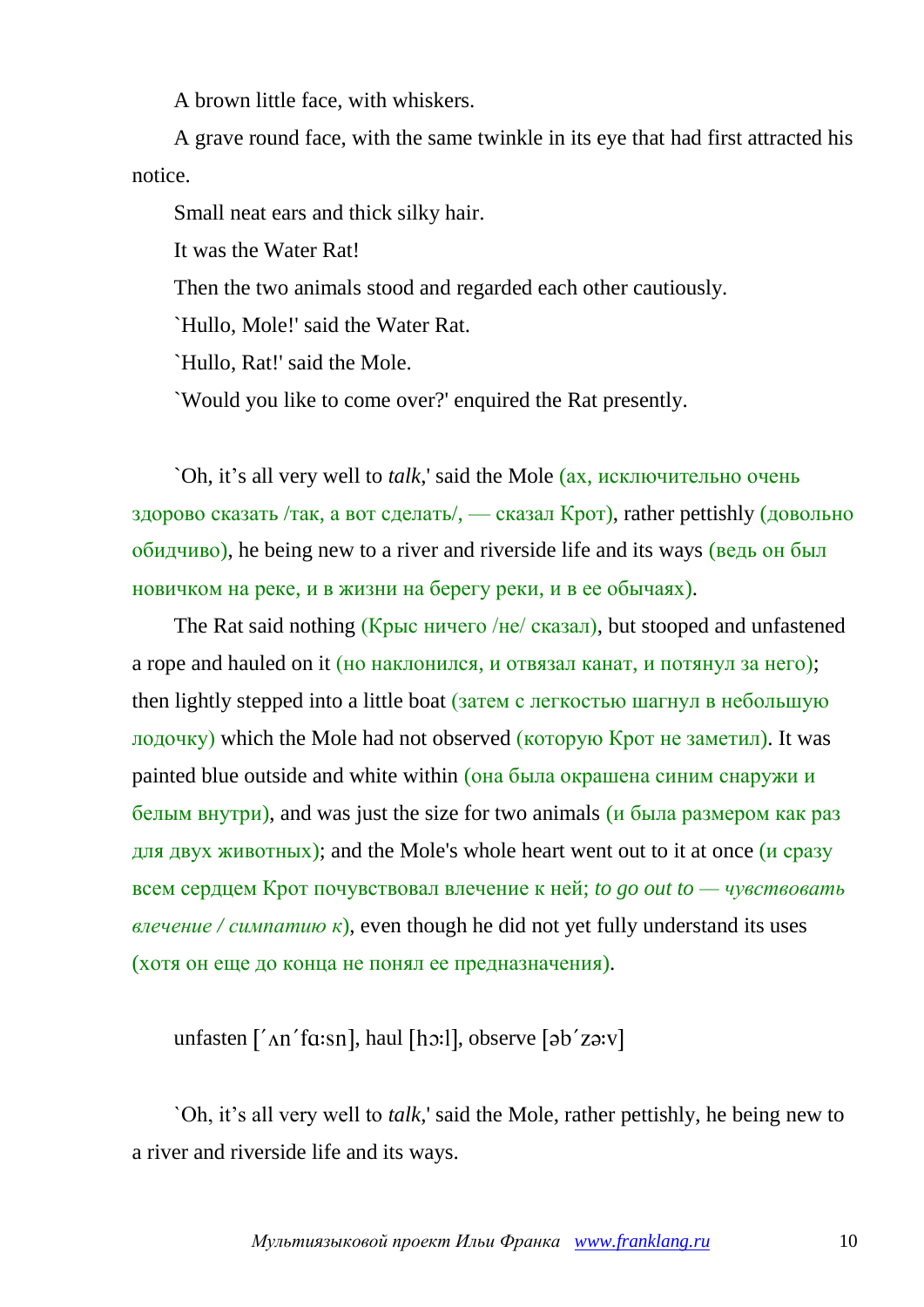The Rat said nothing, but stooped and unfastened a rope and hauled on it; then lightly stepped into a little boat which the Mole had not observed. It was painted blue outside and white within, and was just the size for two animals; and the Mole's whole heart went out to it at once, even though he did not yet fully understand its uses.

The Rat sculled smartly across and made fast (Крыс погреб проворно через /реку/ и закрепил /лодку/). Then he held up his forepaw as the Mole stepped gingerly down (затем он поднял свою переднюю лапу, когда Крот робко шагнул вниз = *вовнутрь*). `Lean on that (обопрись на нее)!' he said (сказал он). `Now then, step lively (ну, /ступай/ живее)!' and the Mole to his surprise and rapture found himself actually seated in the stern of a real boat (и Крот, к своему удивлению и восторгу, обнаружил себя теперь сидящим на корме настоящей лодки).

`This has been a wonderful day (это был замечательный день)!' said he (сказал он), as the Rat shoved off and took to the sculls again (когда Крыс оттолкнулся от берега и снова взялся за весла). `Do you know (/ты/ знаешь), I`ve never been in a boat before in all my life (я никогда прежде за всю свою жизнь /не/ бывал в лодке).'

# forepaw ['fɔ:pɔ:], gingerly ['dʒɪndʒəlɪ], rapture ['ræptʃə]

The Rat sculled smartly across and made fast. Then he held up his forepaw as the Mole stepped gingerly down. `Lean on that!' he said. `Now then, step lively!' and the Mole to his surprise and rapture found himself actually seated in the stern of a real boat.

`This has been a wonderful day!' said he, as the Rat shoved off and took to the sculls again. `Do you know, I`ve never been in a boat before in all my life.'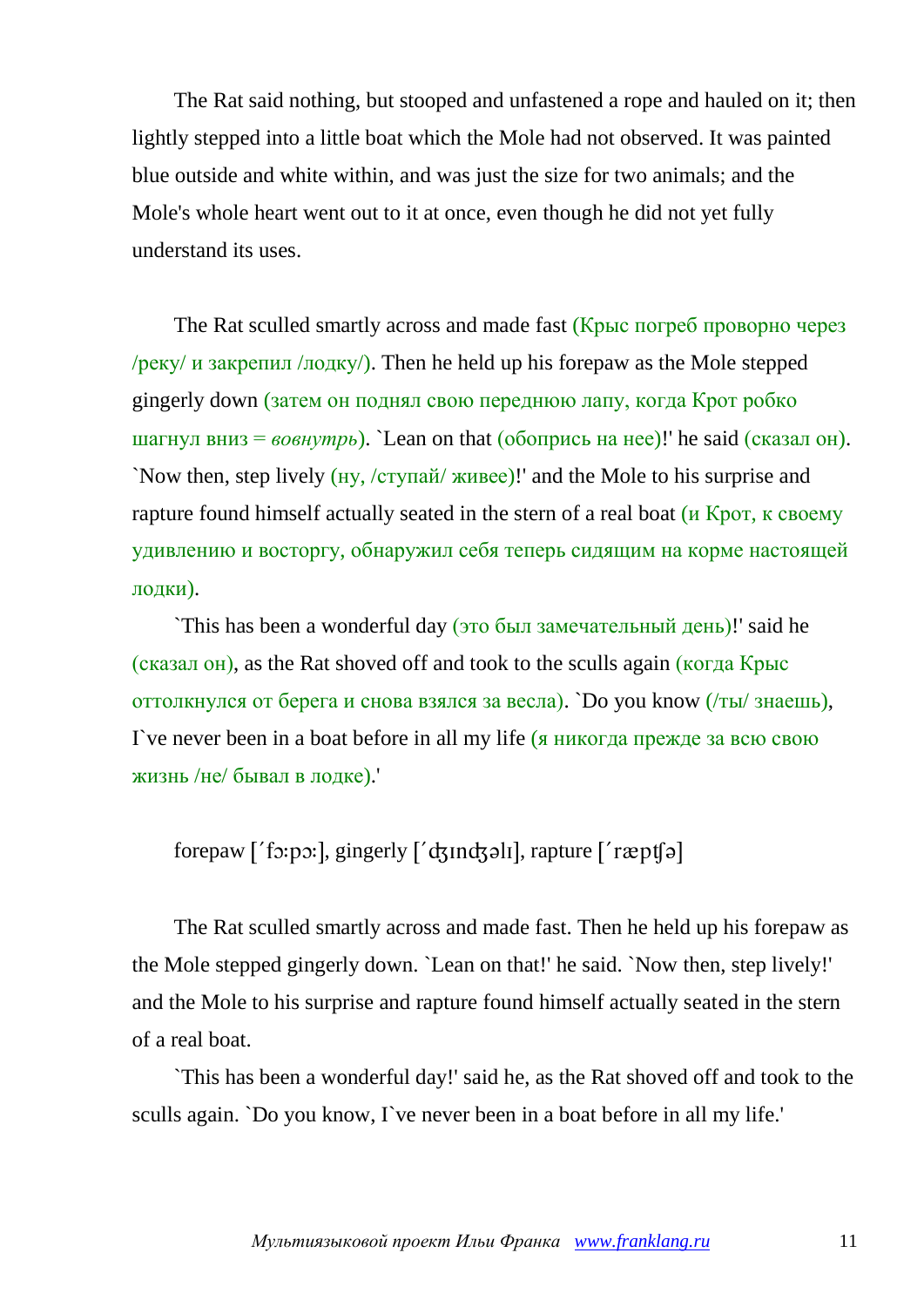`What?' cried the Rat, open-mouthed (что? — воскликнул Крыс, открыв  $p$ от): `Never been in а (никогда /не/ бывал в) — you never (ты никогда) — well  $I<sup>1</sup>$  (вот те на) — what have you been doing, then (чем же ты тогда занимался)?

`Is it so nice as all that (так уж это и приятно)?' asked the Mole shyly (спросил робко Крот), though he was quite prepared to believe it (хотя он был вполне готов поверить этому) as he leant back in his seat and surveyed the cushions, the oars, the rowlocks (развалившись на своем сидении и внимательно осматривая подушки, весла, уключины), and all the fascinating fittings (и всю обворожительную оснастку), and felt the boat sway lightly under him (и ощущал, как лодка легко качается под ним; *to feel — чувствовать, ощущать*).

survey [sə:'veɪ], oar [ɔ:], lightly  $[$ 'laɪtlɪ]

`What?' cried the Rat, open-mouthed: `Never been in a — you never — well I — what have you been doing, then?'

`Is it so nice as all that?' asked the Mole shyly, though he was quite prepared to believe it as he leant back in his seat and surveyed the cushions, the oars, the rowlocks, and all the fascinating fittings, and felt the boat sway under him.

`Nice? It's the *only* thing (приятно? это единственная /толковая вещь/),' said the Water Rat solemnly (сказал торжественно Водяной Крыс), as he leant forward for his stroke (когда он наклонился вперед для /своего/ гребка). `Believe me, my young friend (поверь мне, мой юный друг), there is *nothing* absolute nothing (нет ничего — абсолютно ничего) — half so much worth doing as simply messing about in boats (вполовину такого стоящего, как просто слоняться без дела на лодках). Simply messing,' he went on dreamily (просто слоняться, — продолжал он мечтательно): `messing — about — in — boats (слоняться — в — лодках); messing (слоняться) —'

<sup>1</sup> <sup>1</sup> Это кусочек фразы: "Well I never!" — ну, я балдею; вот те на; подумать только!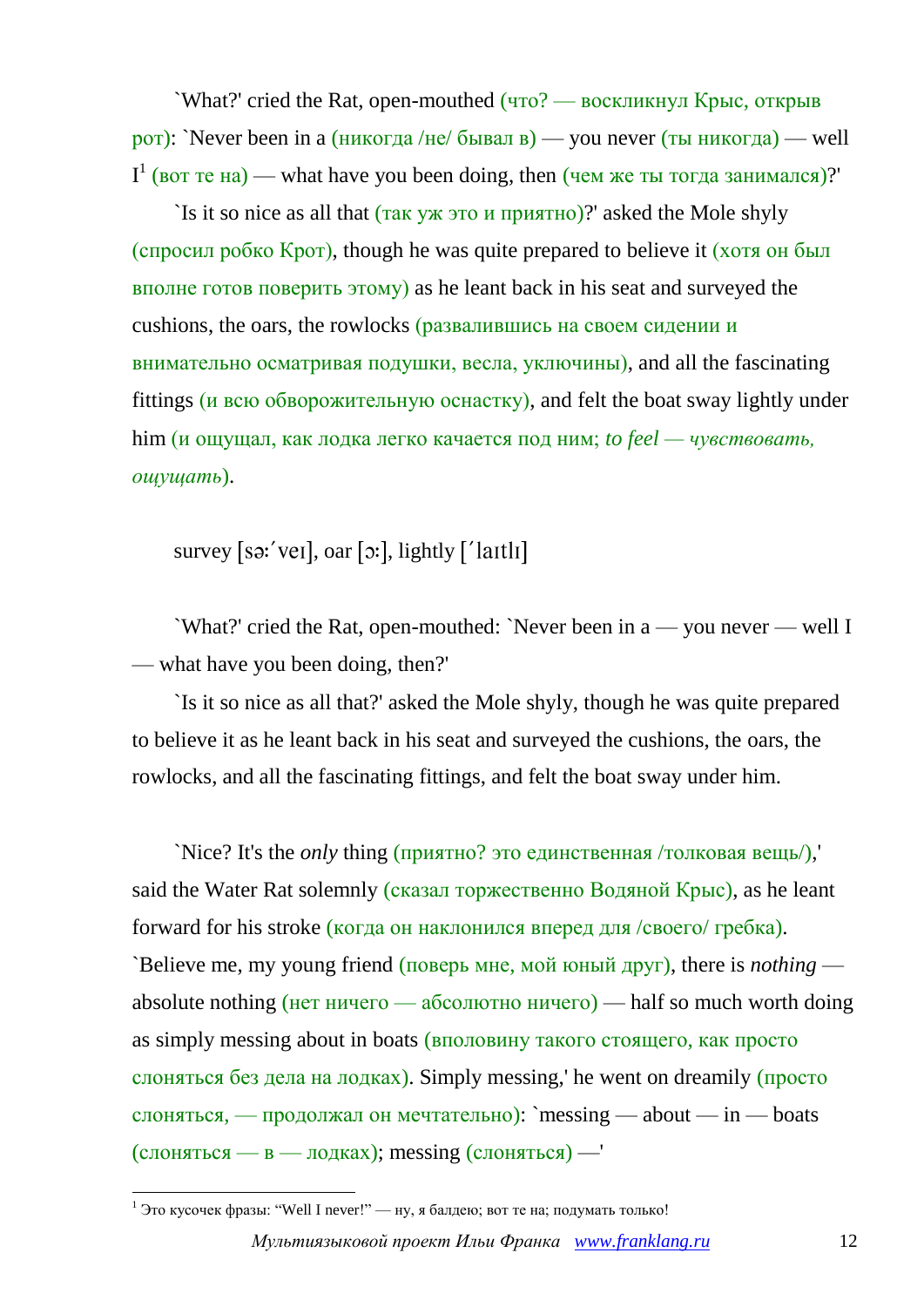`Look ahead, Rat (смотри вперед, Крыс)!' cried the Mole suddenly (вдруг закричал Крот).

It was too late (/но/ было слишком поздно). The boat struck the bank full tilt (лодка ударилась о берег, полностью накренившись; *to strike — ударять(ся);*  $\textit{tilt}$  — *наклон*). The dreamer, the joyous oarsman (мечтатель, радостный гребец), lay on his back at the bottom of the boat (лежал на /своей/ спине на дне лодки), his heels in the air (пятками в воздухе = *задрав кверху пятки*).

## solemnly  $\lceil$ 'soləmli, young  $\lceil$ i/n, joyous  $\lceil$ 'dzorəs]

`Nice? It's the *only* thing,' said the Water Rat solemnly, as he leant forward for his stroke. `Believe me, my young friend, there is *nothing* — absolute nothing half so much worth doing as simply messing about in boats. Simply messing,' he went on dreamily: `messing — about — in — boats; messing — '

`Look ahead, Rat!' cried the Mole suddenly.

It was too late. The boat struck the bank full tilt. The dreamer, the joyous oarsman, lay on his back at the bottom of the boat, his heels in the air.

 $\sim$  — about in boats — or *with* boats (в лодках — или /с/ лодками), the Rat went on composedly (продолжал Крыс спокойно), picking himself up with a pleasant laugh (поднимаясь с довольным смехом). `In or out of 'em, it doesn't matter (в них или вне их, не имеет значения). Nothing seems really to matter (кажется, что в действительности ничто не имеет значения), that's the charm of it (в этом его очарование). Whether you get away (то ли ты отправляешься), or whether you don't (<u>то ли нет</u>); whether you arrive at your destination (то ли ты прибываешь по месту назначения) or whether you reach somewhere else (то ли ты добираешься куда-то еще), or whether you never get anywhere at all (то ли ты не добираешься вовсе никуда), you're always busy (ты всегда занят), and you never do anything in particular (и ты никогда не делаешь ничего особенного); and when you've done it there's always something else to do (и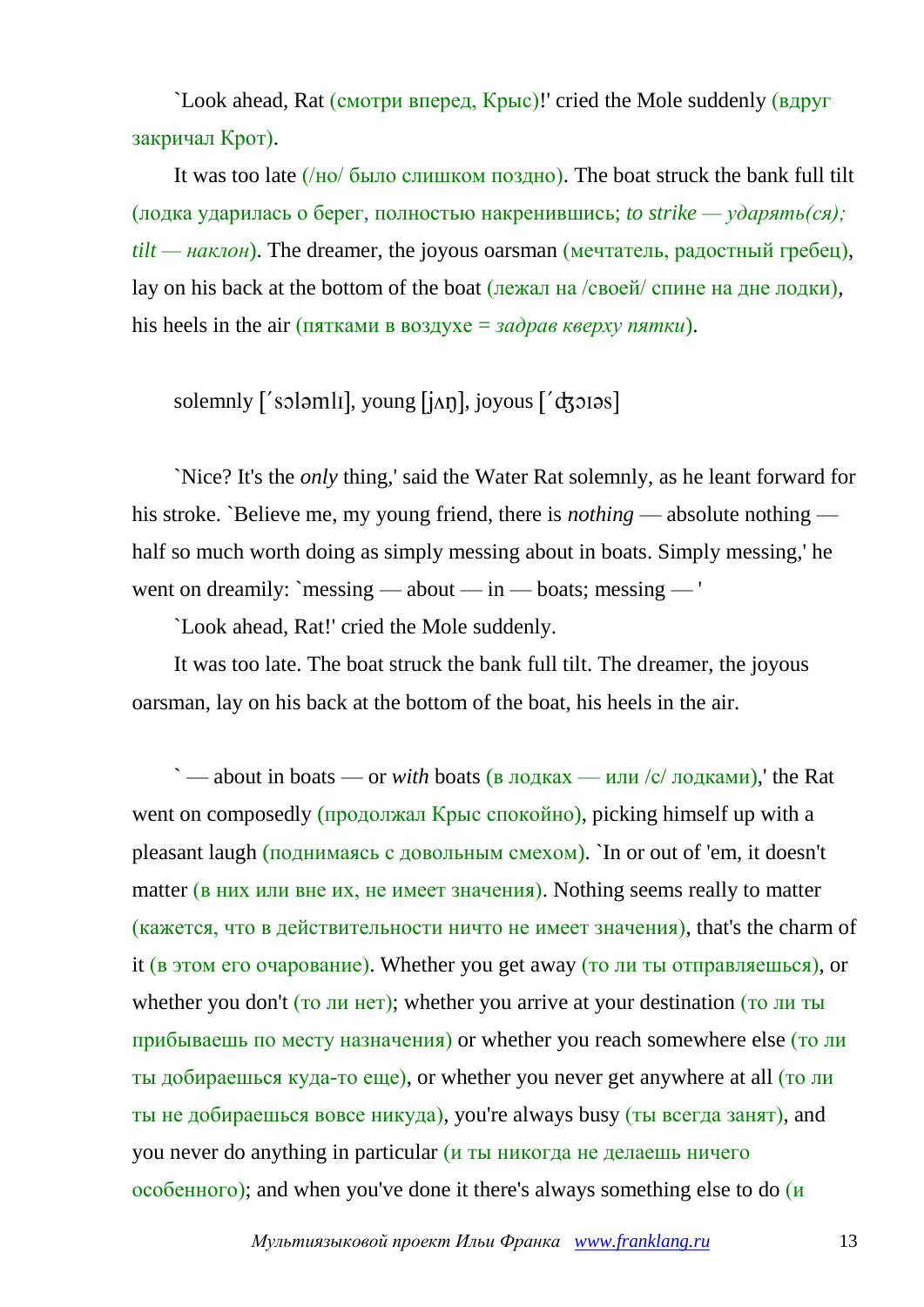когда ты сделал это, всегда есть, что /нужно/ сделать еще), and you can do it if you like (и ты можешь сделать это, если ты хочешь), but you'd much better not (но гораздо лучше не /делать/). Look here (послушай)! If you've really nothing else on hand this morning (если сегодня утром тебе действительно больше нечего /делать/; *on hand — наличный, имеющийся, рассматриваемый*), supposing we drop down the river together (допустим, что мы спустимся вместе вниз по реке), and have a long day of it  $(u$  проведем долгий день)?

# laugh , whether , particular

` — about in boats — or *with* boats,' the Rat went on composedly, picking himself up with a pleasant laugh. `In or out of 'em, it doesn't matter. Nothing seems really to matter, that's the charm of it. Whether you get away, or whether you don't; whether you arrive at your destination or whether you reach somewhere else, or whether you never get anywhere at all, you're always busy, and you never do anything in particular; and when you've done it there's always something else to do, and you can do it if you like, but you'd much better not. Look here! If you've really nothing else on hand this morning, supposing we drop down the river together, and have a long day of it?'

The Mole waggled his toes from sheer happiness (Крот покачал = *пошевелил* пальцами своих ног от полнейшего счастья), spread his chest with a sigh of full contentment (расправил /свою/ грудь со вздохом полного довольства), and leaned back blissfully into the soft cushions (и откинулся блаженно = *в блаженстве* в = *на* мягкие подушки; *bliss — блаженство*). `*What* a day I'm having (какой у меня день)!' he said (сказал он). `Let us start at once (давай отправимся сейчас же)!'

`Hold hard a minute, then (тогда терпеливо подожди минутку)!' said the Rat (сказал Крыс). He looped the painter through a ring in his landing-stage (он завязал фалинь петлей на кольце на своей пристани), climbed up into his hole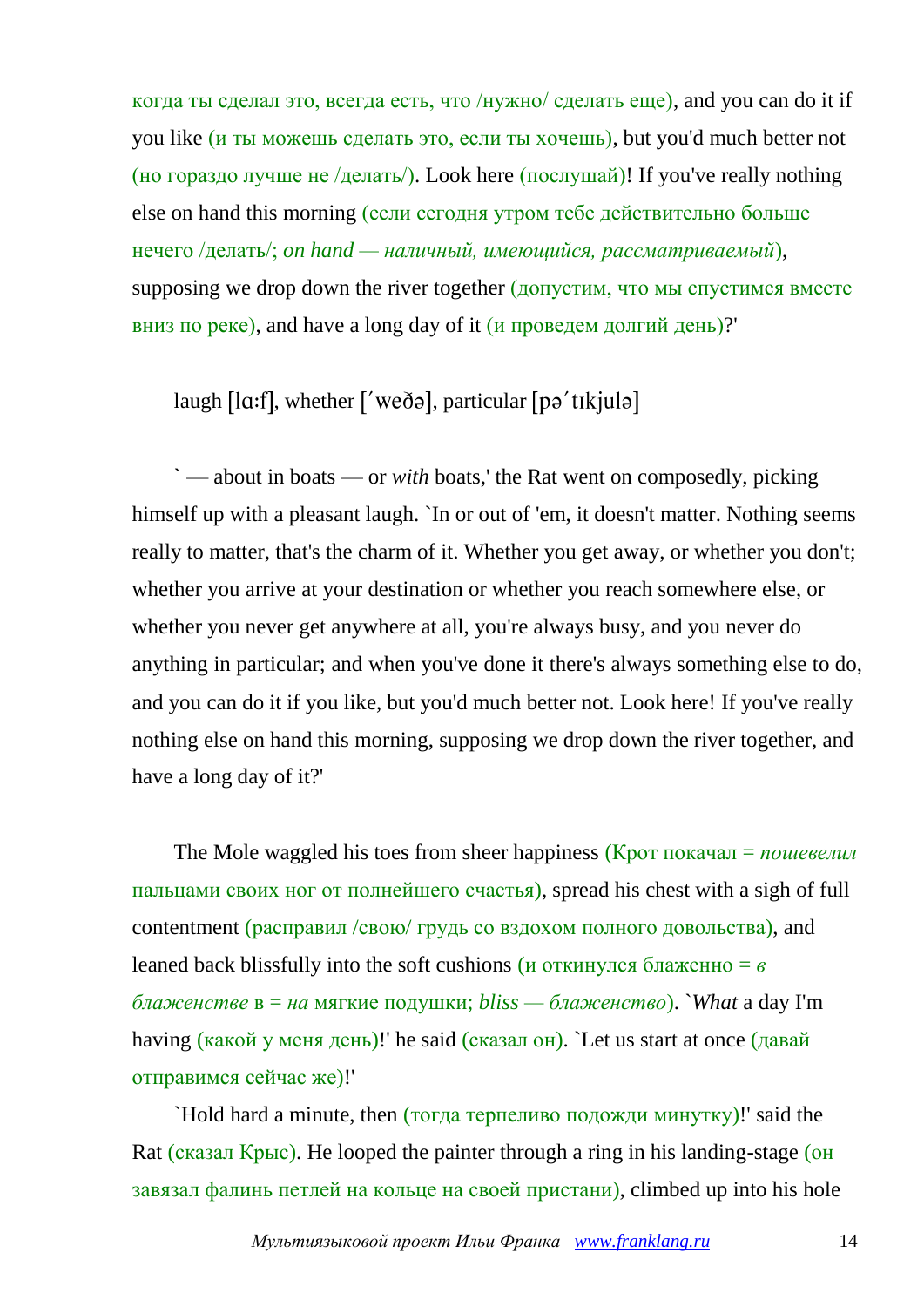above (забрался в свою нору наверху), and after a short interval reappeared  $(\mu$ вскоре вновь появился) staggering under a fat, wicker luncheon-basket (шатаясь под /тяжестью/ массивной корзины из ивовых прутьев для обеда).

through  $[0ru:]$ , climb  $[klarm]$ , luncheon  $[lant[9n]$ 

The Mole waggled his toes from sheer happiness, spread his chest with a sigh of full contentment, and leaned back blissfully into the soft cushions. `*What* a day I'm having!' he said. `Let us start at once!'

`Hold hard a minute, then!' said the Rat. He looped the painter through a ring in his landing-stage, climbed up into his hole above, and after a short interval reappeared staggering under a fat, wicker luncheon-basket.

`Shove that under your feet (засунь это себе под ноги),' he observed to the Mole (сказал он Кроту), as he passed it down into the boat (спустив ее /корзину/ в лодку). Then he untied the painter and took the sculls again (затем он отвязал фалинь и снова взялся за весла).

`What's inside it (что /там/ внутри)?' asked the Mole (спросил Крот), wriggling with curiosity (извиваясь от любопытства).

`There's cold chicken inside it (внутри холодная курочка),' replied the Rat briefly (ответил кратко

Крыс);`coldtonguecoldhamcoldbeefpickledgherkinssaladfrenchrollscresssan dwichespottedmeatgingerbeerlemonadesodawater (холодный-язык-холоднаяветчина-холодная-говядина-салат-из-маринованных-корнишоновфранцузские-булочки-бутерброды-с-крессом-мясные-консервы-имбирноепиво-лимонад-содовая-вода) —'

`O stop, stop (ах, стой, стой),' cried the Mole in ecstacies (воскликнул Крот в экстазе): `This is too much (это слишком /много/)!'

curiosity [ kjuari' osatı], briefly ['bri:flɪ], tongue [tʌŋ]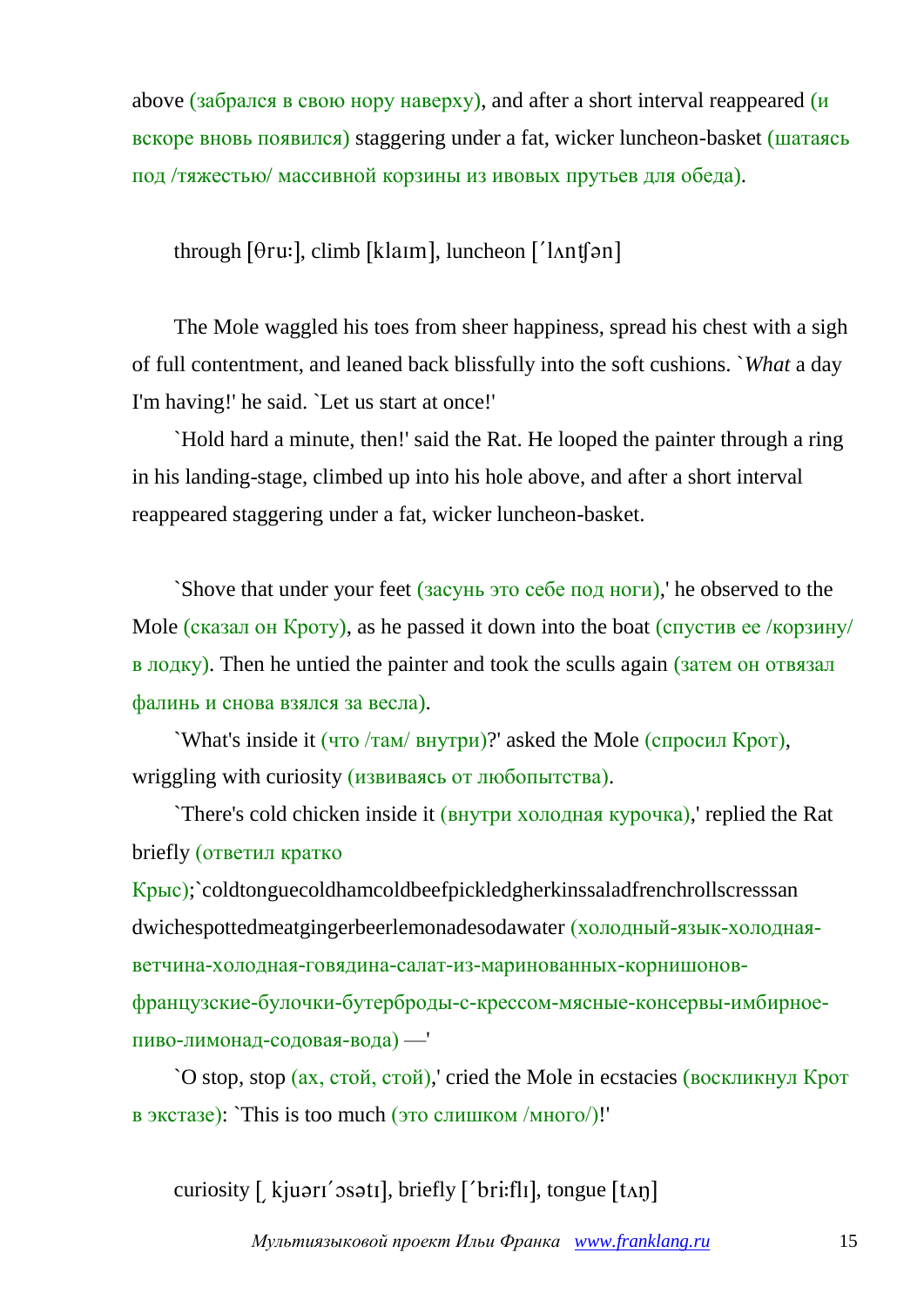`Shove that under your feet,' he observed to the Mole, as he passed it down into the boat. Then he untied the painter and took the sculls again.

`What's inside it?' asked the Mole, wriggling with curiosity.

`There's cold chicken inside it,' replied the Rat briefly; `coldtonguecoldhamcoldbeefpickledgherkinssaladfrenchrollscresssan dwichespottedmeatgingerbeerlemonadesodawater — '

`O stop, stop,' cried the Mole in ecstacies: `This is too much!'

`Do you really think so (ты действительно так думаешь)?' enquired the Rat seriously (спросил серьезно Крыс). `It's only what I always take on these little excursions (это только то, что я всегда беру на эти небольшие экскурсии); and the other animals are always telling me that I'm a mean beast and cut it *very* fine (а остальные животные постоянно говорят мне, что я скаредный зверь и режу это = *эту еду* на очень тонкие кусочки /и оставляю = *беру* ее в обрез/; *to cut it fine — оставлять в обрез; резать на тонкие кусочки*)!'

The Mole never heard a word he was saying (Крот не слышал и слова из того, что он говорил). Absorbed in the new life he was entering upon (погруженный в новую жизнь, в которую он вступал), intoxicated with the sparkle, the ripple, the scents and the sounds and the sunlight (опьяненный блеском, /небольшим/ колебанием волны, запахами, и звуками, и солнечным светом), he trailed a paw in the water and dreamed long waking dreams (он опустил лапку в воду и погрузился в мир продолжительных снов наяву; *to trail — тащить, волочить; to dream — грезить, мечтать, погружаться в мир фантазий; waking dream — галлюцинация; иллюзия*). The Water Rat, like the good little fellow he was (Водяной Крыс, как славный парнишка, которым он и был), sculled steadily on and forebore to disturb him (продолжал равномерно грести и воздержался от того, чтобы беспокоить его; *to forbear воздерживаться; steady — устойчивый; равномерный*).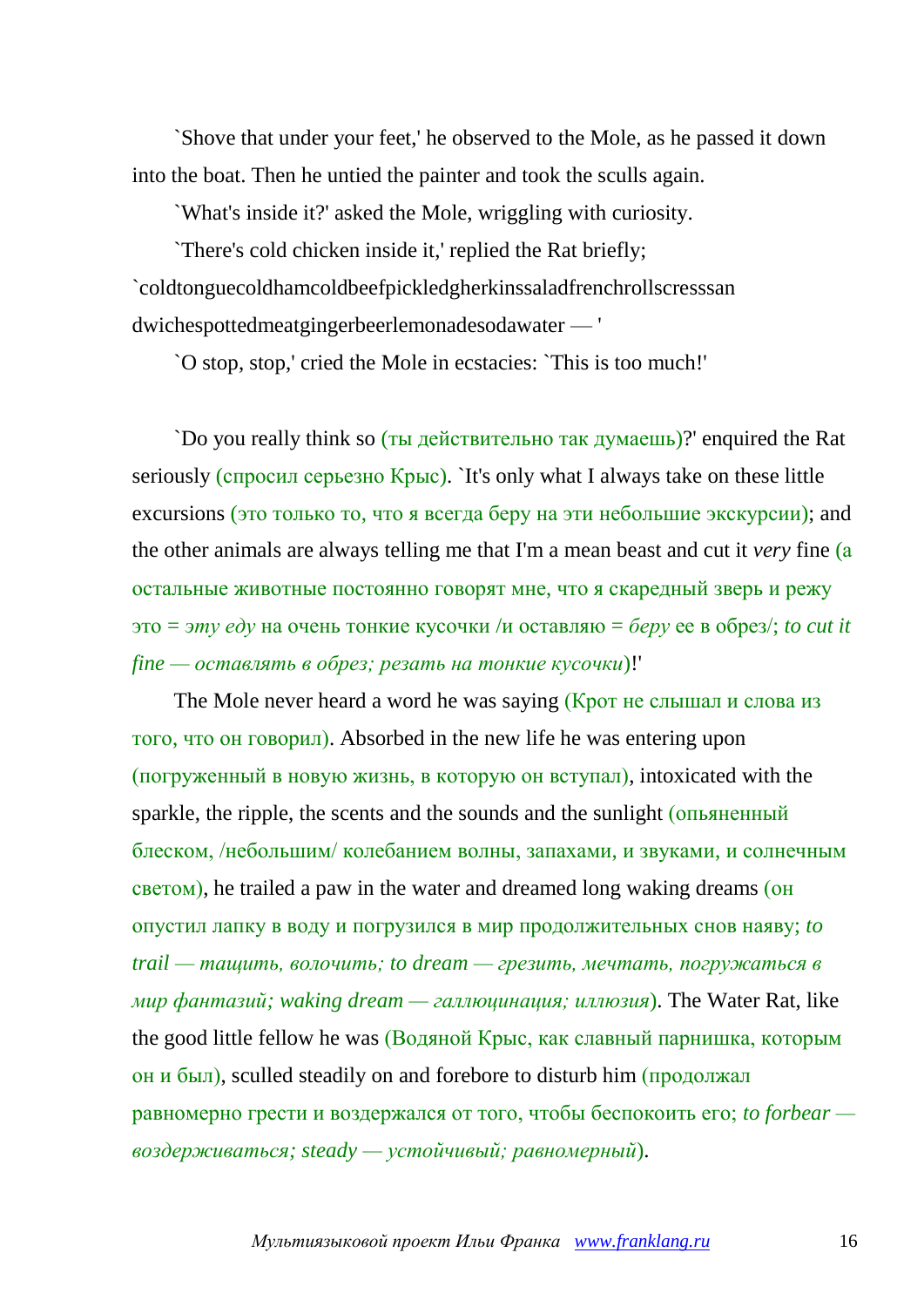excursion  $[iks'k\in\mathbb{R}]$ , steadily  $[$ 'stedili, disturb  $[dis't\in\mathbb{R}]$ 

`Do you really think so?' enquired the Rat seriously. `It's only what I always take on these little excursions; and the other animals are always telling me that I'm a mean beast and cut it *very* fine!'

The Mole never heard a word he was saying. Absorbed in the new life he was entering upon, intoxicated with the sparkle, the ripple, the scents and the sounds and the sunlight, he trailed a paw in the water and dreamed long waking dreams. The Water Rat, like the good little fellow he was, sculled steadily on and forebore to disturb him.

`I like your clothes awfully, old chap (мне ужасно нравится твоя одежда, старина; *old chap — дружище, приятель, товарищ*),' he remarked (заметил он) after some half an hour or so had passed (после того, как прошло где-то полчаса или около того). `I'm going to get a black velvet smoking-suit myself some day (когда-нибудь я приобрету себе костюм с черным бархатным смокингом), as soon as I can afford it (как только я смогу себе позволить /это/).

`I beg your pardon (прошу прощения),' said the Mole (сказал Крот), pulling himself together with an effort (встряхнувшись с усилием; *to pull oneself together — взять себя в руки; встряхнуться; собраться с духом; to pull тянуть, тащить*). `You must think me very rude (ты, наверное, считаешь меня очень невоспитанным; *rude — грубый; необработанный, сырой*); but all this is so new to me (но все это так ново для меня). So — this — is —  $a$  — River (итак это река)!'

 $\hat{\ }$ *The* River,' corrected the Rat (Река<sup>1</sup> /с большой буквы/, — поправил Крыс). `And you really live by the river (а ты правда живешь на реке / рекой<sup>1</sup>)? What a jolly life (какая радостная жизнь)!'

<u>.</u>

<sup>&</sup>lt;sup>1</sup> Здесь в русском варианте не совсем понятна разница. В английской версии в первом предложении употребляется неопределенный артикль, который обозначает предмет один из ряда однородных. Однако Крыс уточняет, что для него это единственная в своем роде река, поэтому употребляет определенный артикль. Для выделения этого особого значения я воспользовался просто-напросто заглавной буквой. При переводе можно сказать так: «Река с большой буквы». Так как на слух мы не можем отличить заглавную букву от обычной. А вы можете?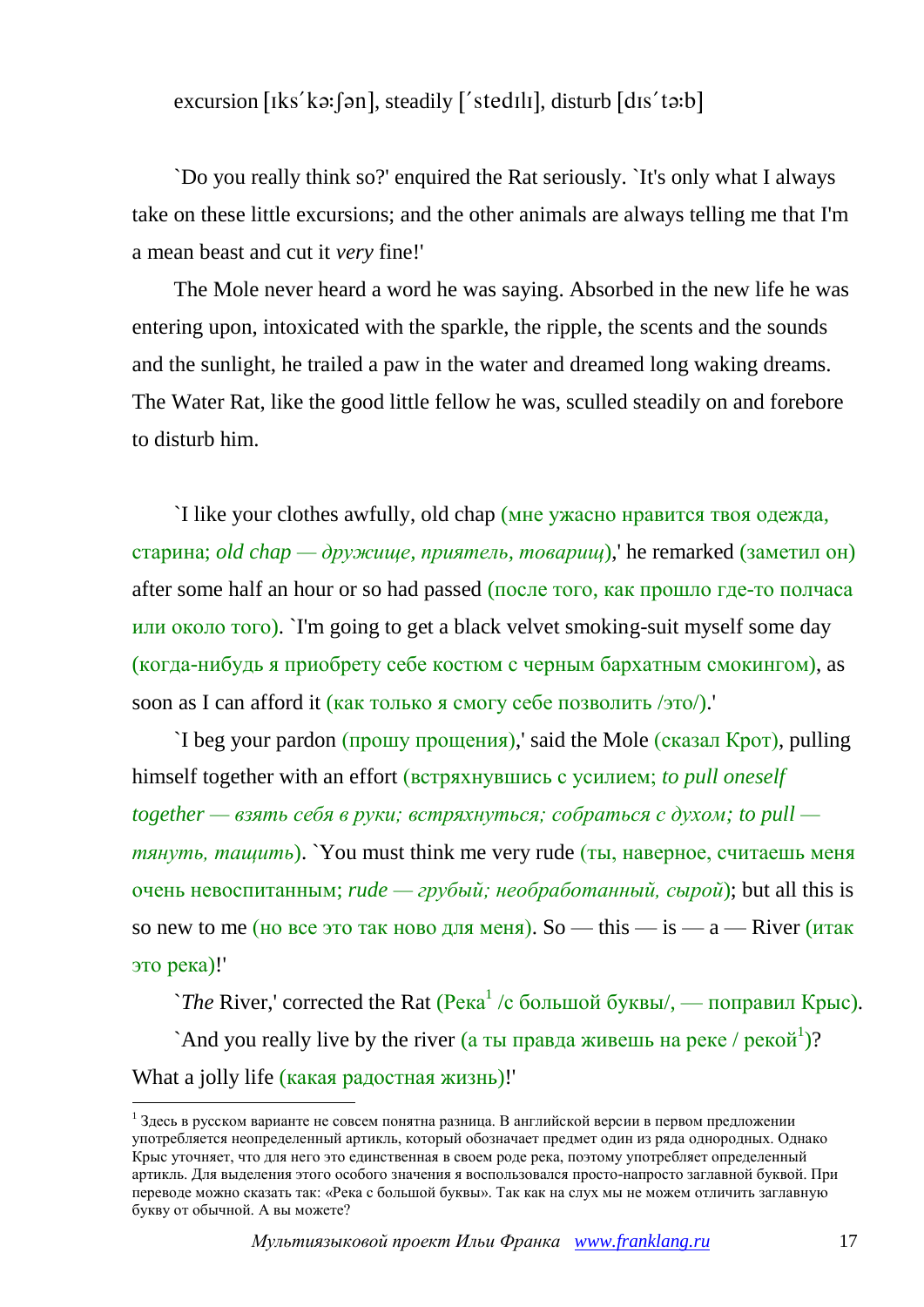clothes [kləuðz], awfully  $\lceil$ '  $\sigma$ :full], half [h $\alpha$ :f]

`I like your clothes, old chap,' he remarked after some an hour or so had passed. `I'm going to get a black velvet smoking-suit myself some day, as soon as I can afford it.'

`I beg your pardon,' said the Mole, pulling himself together with an effort. `You must think me very rude; but all this is so new to me. So — this — is — a — River!'

`*The* River,' corrected the Rat.

1

`And you really live by the river? What a jolly life!'

`By it and with it and on it and in it (ею и с нею, и на ней и в ней),' said the Rat (сказал Крыс). `It's brother and sister to me (она мне брат и сестра), and aunts, and company (и тетушки, и компания), and food and drink (и пища, и питье), and (naturally) washing (и (естественно) мытье). It's my world, and I don't want any other (это мой мир, и мне не нужно другого). What it hasn't got is not worth having (чего нет у нее, не стоит иметь), and what it doesn't know is not worth knowing (и что не знает она, не стоит знать). Lord! the times we've had together (Господи! времена, /которые/ мы провели вместе)! Whether in winter or summer, spring or autumn (что зимой, что летом, весной или осенью), it's always got its fun and its excitements (у нее всегда есть свои забавы и свои волнения = *волнующие моменты*). When the floods are on in February (когда в феврале происходят паводки), and my cellars and basement are brimming with drink that's no good to me (и мои погреба и подвал наполняются до краев напитком, который не годится для меня), and the brown water runs by my best bedroom window (а коричневая вода течет мимо окна моей лучшей спальни);

<sup>&</sup>lt;sup>1</sup> Предлог by имеет два значения: 1) вблизи, возле, около; 2) обозначает средство достижения — отвечает на вопрос чем? (творительный падеж); посредством, за счет и т.д.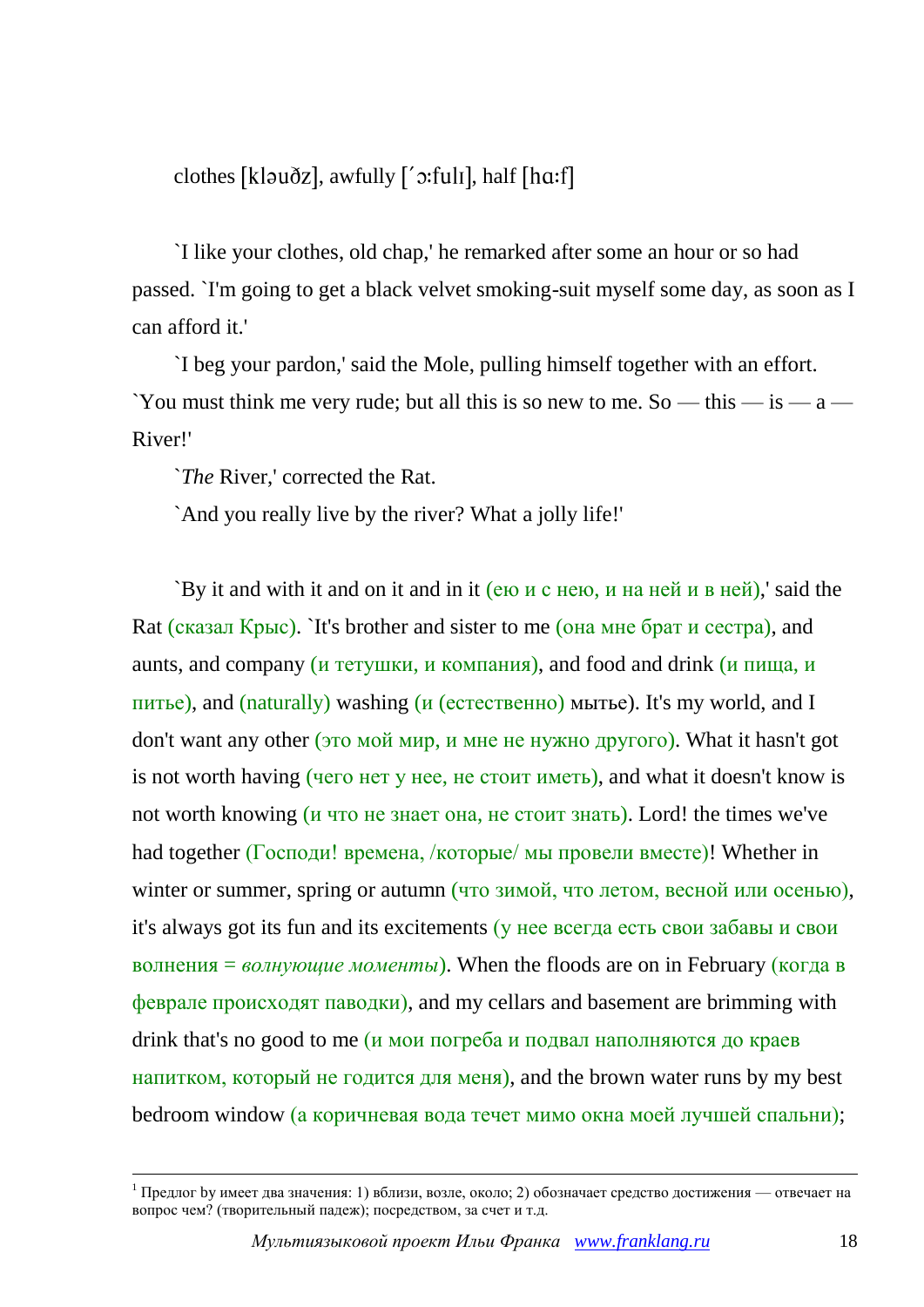or again when it all drops away and (или опять, когда она совсем уменьшается  $\mu$ ), shows patches of mud that smells like plum-cake (показывает небольшие участки ила, который пахнет, как сливовый пирог), and the rushes and weed clog the channels (а камыш и водоросли засоряют каналы), and I can potter about dry shod over most of the bed of it and find fresh food to eat (и я могу слоняться, не замочив ноги: «сухо обутый» по большей части ее ложа и находить свежую еду /чтобы есть/; *to shoe — обувать*), and things careless people have dropped out of boats (и вещи, /которые/ беспечные люди выбросили/выронили из лодок)!'

brother [' $br\Delta\eth$ ə], aunt [a:nt], worth [wə: $\theta$ ]

`By it and with it and on it and in it,' said the Rat. `It's brother and sister to me, and aunts, and company, and food and drink, and (naturally) washing. It's my world, and I don't want any other. What it hasn't got is not worth having, and what it doesn't know is not worth knowing. Lord! the times we've had together! Whether in winter or summer, spring or autumn, it's always got its fun and its excitements. When the floods are on in February, and my cellars and basement are brimming with drink that's no good to me, and the brown water runs by my best bedroom window; or again when it all drops away and, shows patches of mud that smells like plum-cake, and the rushes and weed clog the channels, and I can potter about dry shod over most of the bed of it and find fresh food to eat, and things careless people have dropped out of boats!'

`But isn't it a bit dull at times (но разве это не скучно временами)?' the Mole ventured to ask (отважился спросить Крот). Just you and the river, and no one else to pass a word with (только ты и река, и никого больше, чтобы перекинуться словом; *to pass — передавать*)?'

`No one else to (никого больше, чтобы) — well, I mustn't be hard on you (ну, с тобой нельзя быть строгим),' said the Rat with forbearance (сказал Крыс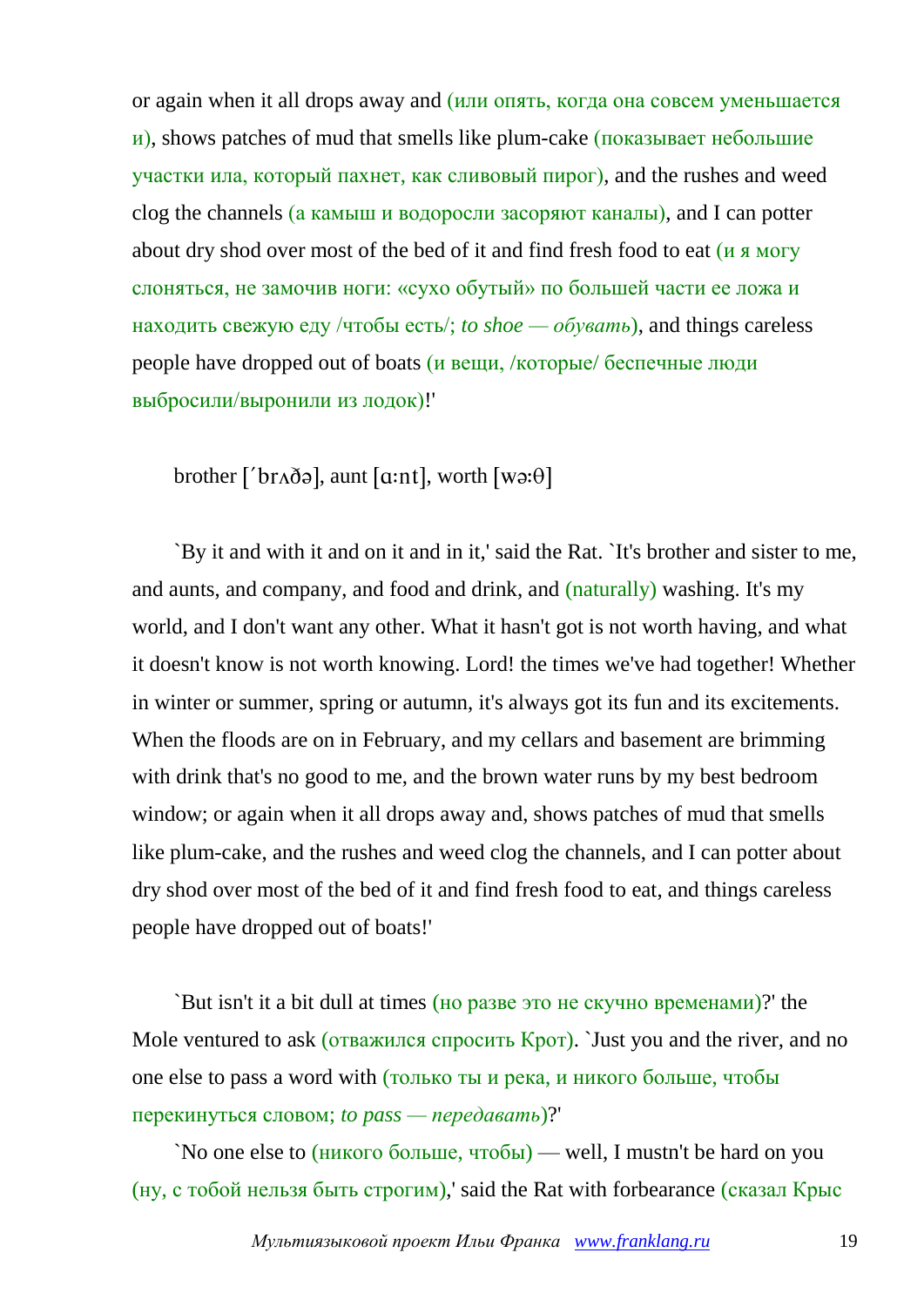терпеливо; *forbearance — воздержание; терпение; снисходительность*).

`You're new to it (ты новичок здесь), and of course you don't know (и, конечно, ты не знаешь). The bank is so crowded nowadays (берег так переполнен в наши дни) that many people are moving away altogether (что многие /люди/ совсем уезжают): O no, it isn't what it used to be, at all (о нет, это совсем не то, что было раньше). Otters, kingfishers, dabchicks, moorhens (выдры, зимородки, поганки<sup>1</sup>, куропатки), all of them about all day long and always wanting you to *do* something (все они чуть ли не целый день и постоянно хотят, чтобы ты что-то сделал; *about — приблизительно, около, почти*) — as if a fellow had no business of his own to attend to (как будто у человека нет собственных дел, которыми нужно заняться*; fellow — человек, парень*)!'

venture  $\lceil \sqrt{\text{vent}} \rceil$ , want  $\lceil \text{worth} \rceil$ , business  $\lceil \text{btznos} \rceil$ 

`But isn't it a bit dull at times?' the Mole ventured to ask. `Just you and the river, and no one else to pass a word with?'

`No one else to — well, I mustn't be hard on you,' said the Rat with forbearance. `You're new to it, and of course you don't know. The bank is so crowded nowadays that many people are moving away altogether: O no, it isn't what it used to be, at all. Otters, kingfishers, dabchicks, moorhens, all of them about all day long and always wanting you to *do* something — as if a fellow had no business of his own to attend to!'

`What lies over *there* (/а/ что /лежит/ вон там)*?*' asked the Mole (спросил Крот), waving a paw towards a background of woodland (махнув лапкой в сторону заднего плана лесистой местности = *лесистой местности на заднем плане*) that darkly framed the water-meadows on one side of the river (которая темно = *темной каймой* обрамляла водяные луга на одной стороне реки).

1

 $1$  Это не гриб, а водоплавающая птица. Ее еще называют «чомга».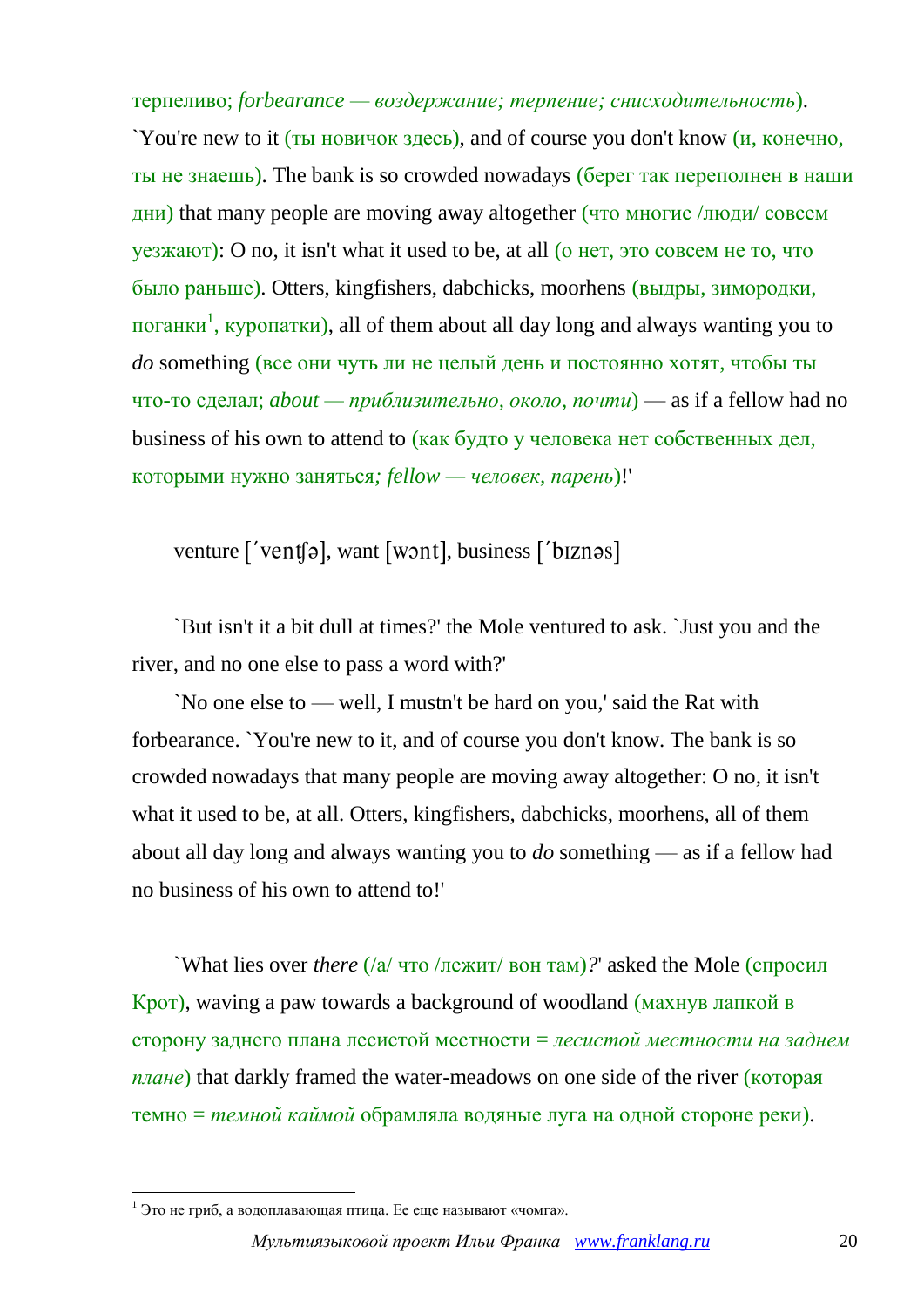`That (это)? O, that's just the Wild Wood (а, это как раз Дремучий Лес; *wild*  $-\partial u \kappa u \tilde{u}$ ),' said the Rat shortly (сказал коротко Крыс). `We don't go there very much (мы не очень часто ходим туда), we river-bankers (мы, прибрежные жители / обитатели берега реки).'

`Aren't they — aren't they very *nice* people in there (они там — они не очень милые люди)?' said the Mole, a trifle nervously (спросил Крот немножко боязливо).

people [pi:pl], trifle [traif], nervously  $\lceil$  natives not

`What lies over *there?*' asked the Mole, waving a paw towards a background of woodland that darkly framed the water-meadows on one side of the river.

`That? O, that's just the Wild Wood,' said the Rat shortly. `We don't go there very much, we river-bankers.'

`Aren't they — aren't they very *nice* people in there?' said the Mole, a trifle nervously.

`W-e-ll,' replied the Rat  $(Hy-y)$ , — ответил Крыс), `let me see (дай сообразить). The squirrels are all right (белки нормальные). *And* the rabbits some of 'em (и кролики — некоторые из них), but rabbits are a mixed lot (но кролики — разношерстные типы = *разношерстная публика*). And then there's Badger, of course (и потом, конечно, есть Барсук). He lives right in the heart of it (он живет как раз в центре его; *heart — «сердце» — очаг, центр, расположенные в глубине районы*); wouldn't live anywhere else (не стал бы жить нигде больше), either, if you paid him to do it (даже если бы ты ему заплатил, чтобы он сделал это = *даже за деньги*). Dear old Badger (дорогой старина Барсук)! Nobody interferes with *him* (никто не докучает ему; *to interfere with — докучать, мешать, надоедать*). They'd better not (им лучше не /делать это/ = */ему/ лучше не докучать*),' he added significantly (добавил он значительно).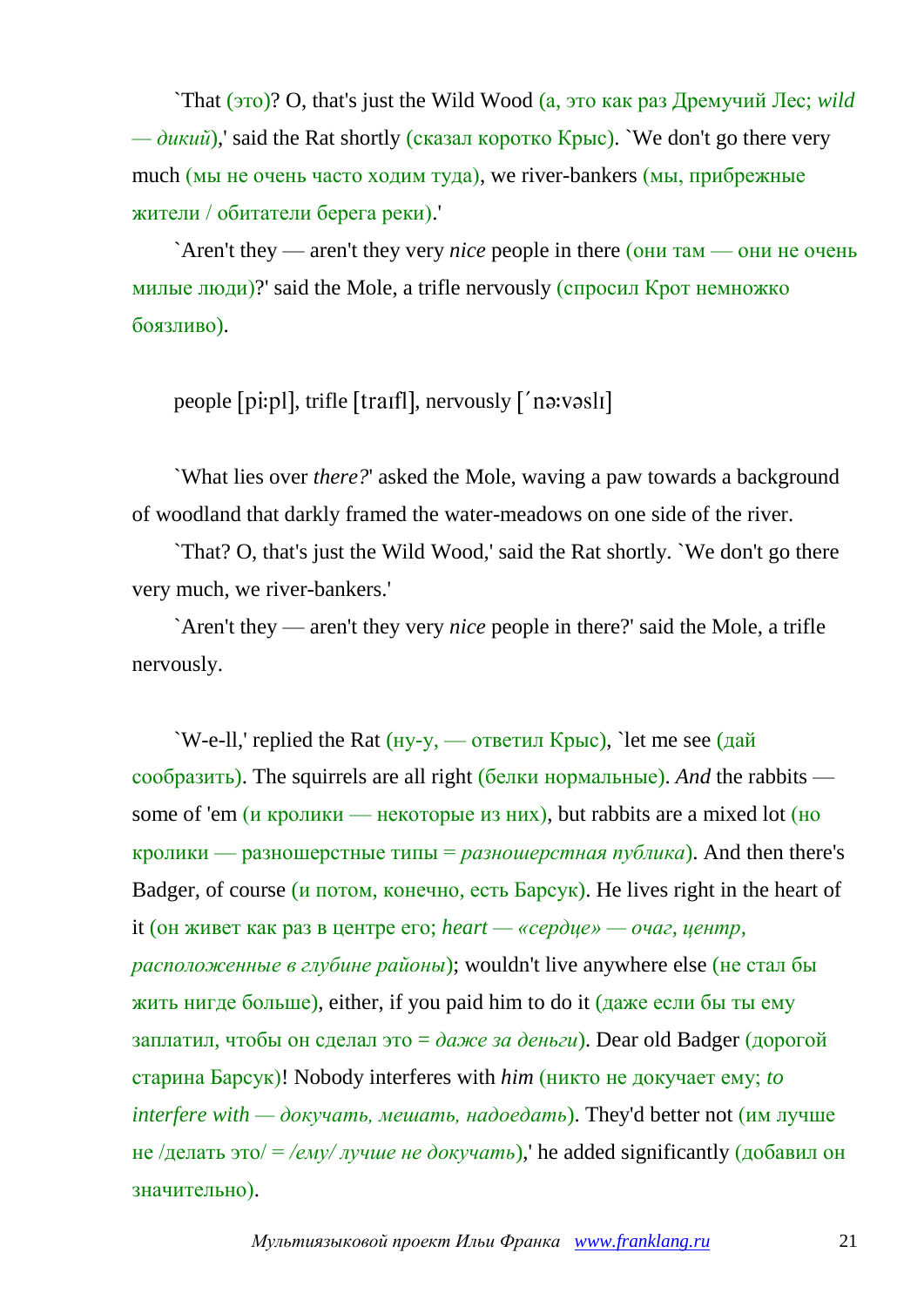`Why, who *should* interfere with him (а что, кто бы докучал ему)?' asked the Mole (спросил Крот).

squirrel ['skwirəl], badger ['bædʒə], heart  $[ha:t]$ , either  $[$ 'a $\delta$ ə]

`W-e-ll,' replied the Rat, `let me see. The squirrels are all right. *And* the rabbits — some of 'em, but rabbits are a mixed lot. And then there's Badger, of course. He lives right in the heart of it; wouldn't live anywhere else, either, if you paid him to do it. Dear old Badger! Nobody interferes with *him*. They'd better not,' he added significantly.

`Why, who *should* interfere with him?' asked the Mole.

 $\text{Well, of course — there — are others (HY, разумеется, ecть } /w / \text{другие}).$ explained the Rat in a hesitating sort of way (пояснил Крыс, колеблясь: «колеблющимся образом / с колеблющимся видом»).

 $\gamma$  Weasels — and stoats — and foxes — and so on  $(\text{nc}\text{ru}) - \text{nc}\text{ru}$ лисы — и тому подобные). They're all right in a way (они в известном смысле  $H = H + H + H$  is  $\mathcal{L} = \mathcal{L}$  and  $\mathcal{L} = \mathcal{L}$  is the  $H$  and  $\mathcal{L}$  is  $\mathcal{L}$  is  $\mathcal{L}$  is  $\mathcal{L}$  is  $\mathcal{L}$  is  $\mathcal{L}$  is  $\mathcal{L}$  is  $\mathcal{L}$  is  $\mathcal{L}$  is  $\mathcal{L}$  is  $\mathcal{L}$  is  $\mathcal{L}$  is  $\mathcal{L}$  is — pass the time of day when we meet, and all that (мы здороваемся, когда /мы/ встречаемся и все такое; *to pass the time of day with smb. — здороваться с кемл., обмениваться приветствиями с кем-л.; поболтать, коротать время*) but they break out sometimes (но они иногда дают себе волю; *to break out вспыхивать, разражаться, разбушеваться*), there's no denying it, and then (нельзя отрицать этого, и тогда) — well, you can't really trust them  $(Hy, Ha)$ самом деле им нельзя доверять), and that's the fact (и это факт).'

The Mole knew well (Крот хорошо знал) that it is quite against animaletiquette to dwell on possible trouble ahead, or even to allude to it (что совершенно против этикета у животных подробно останавливаться на возможном источнике беспокойства в будущем или даже намекать на него); so he dropped the subject (поэтому он оставил эту тему; *to drop — ронять*).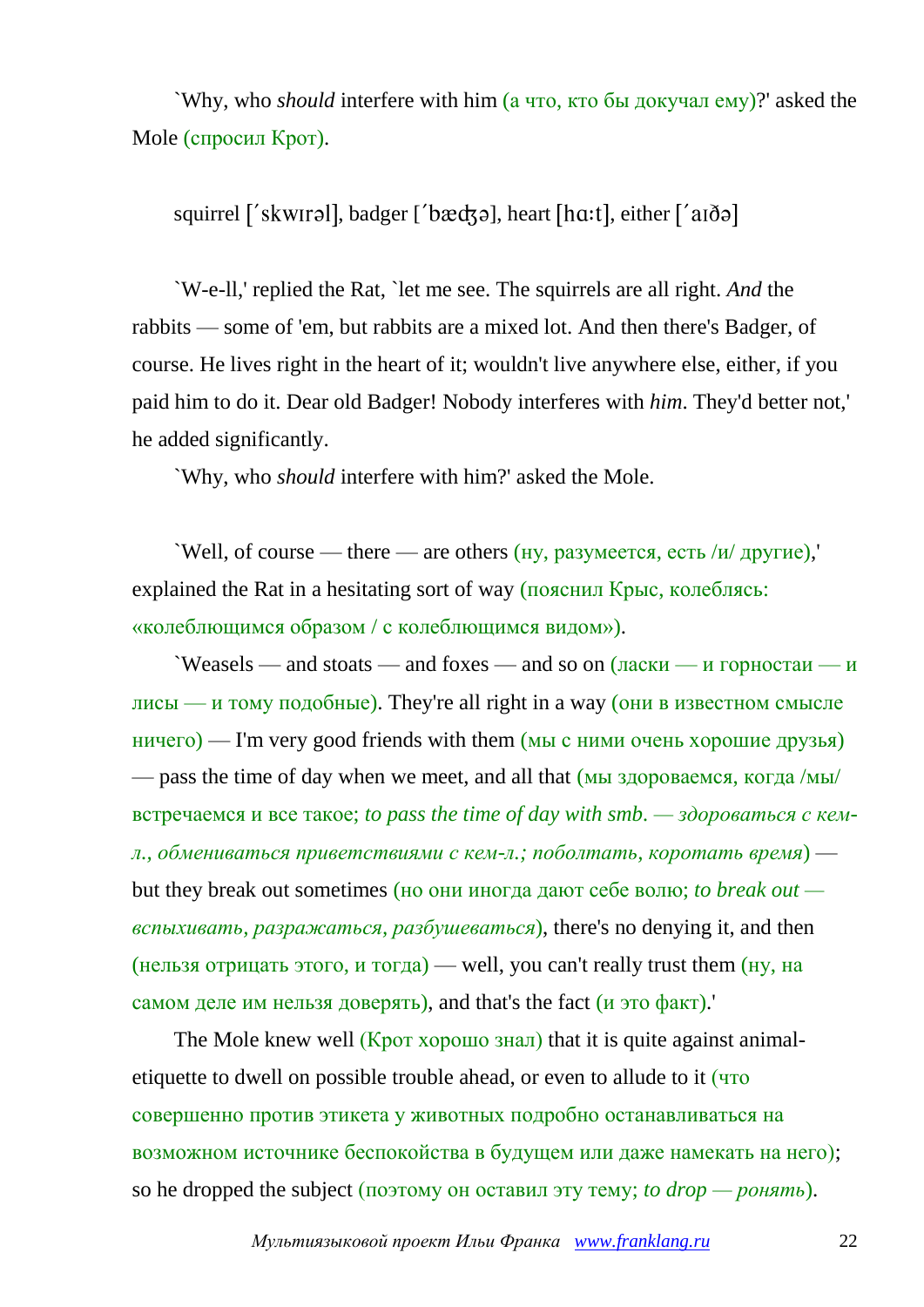break [breɪk], etiquette ['etɪket], trouble [trʌbl]

`Well, of course — there — are others,' explained the Rat in a hesitating sort of way.

`Weasels — and stoats — and foxes — and so on. They're all right in a way — I'm very good friends with them — pass the time of day when we meet, and all that — but they break out sometimes, there's no denying it, and then — well, you can't really trust them, and that's the fact.'

The Mole knew well that it is quite against animal-etiquette to dwell on possible trouble ahead, or even to allude to it; so he dropped the subject.

`And beyond the Wild Wood again (а за Дремучим Лесом снова  $=$ *дальше*)?' he asked (спросил он): `Where it's all blue and dim (где все синее и неясное), and one sees what may be hills or perhaps they mayn't (и видно то, что, возможно, является холмами, а может, и нет), and something like the smoke of towns (и что-то похожее на дым городов), or is it only cloud-drift (или это лишь плывущие облака)?'

`Beyond the Wild Wood comes the Wide World (за Дремучим Лесом идет  $=$ *начинается* Большой Мир),' said the Rat (сказал Крыс). `And that's something that doesn't matter (а это нечто, что не имеет значения; *to matter — иметь значение, значить*), either to you or me (ни для тебя, ни для меня). I've never been there (я никогда там не был), and I'm never going (и никогда /я/ /не/ собираюсь), nor you either (и ты тоже /не отправишься туда/), if you've got any sense at all (если у тебя есть сколько-нибудь = *хоть крупица* здравого смысла). Don't ever refer to it again, please (пожалуйста, никогда больше не упоминай об этом). Now then  $(a\text{ HY-Ka})!$  Here's our backwater at last (вот, наконец, /и/ наша заводь), where we're going to lunch (где мы пообедаем).'

beyond [bɪ' jɔnd], perhaps [pə' hæps], refer [rɪ' fə:]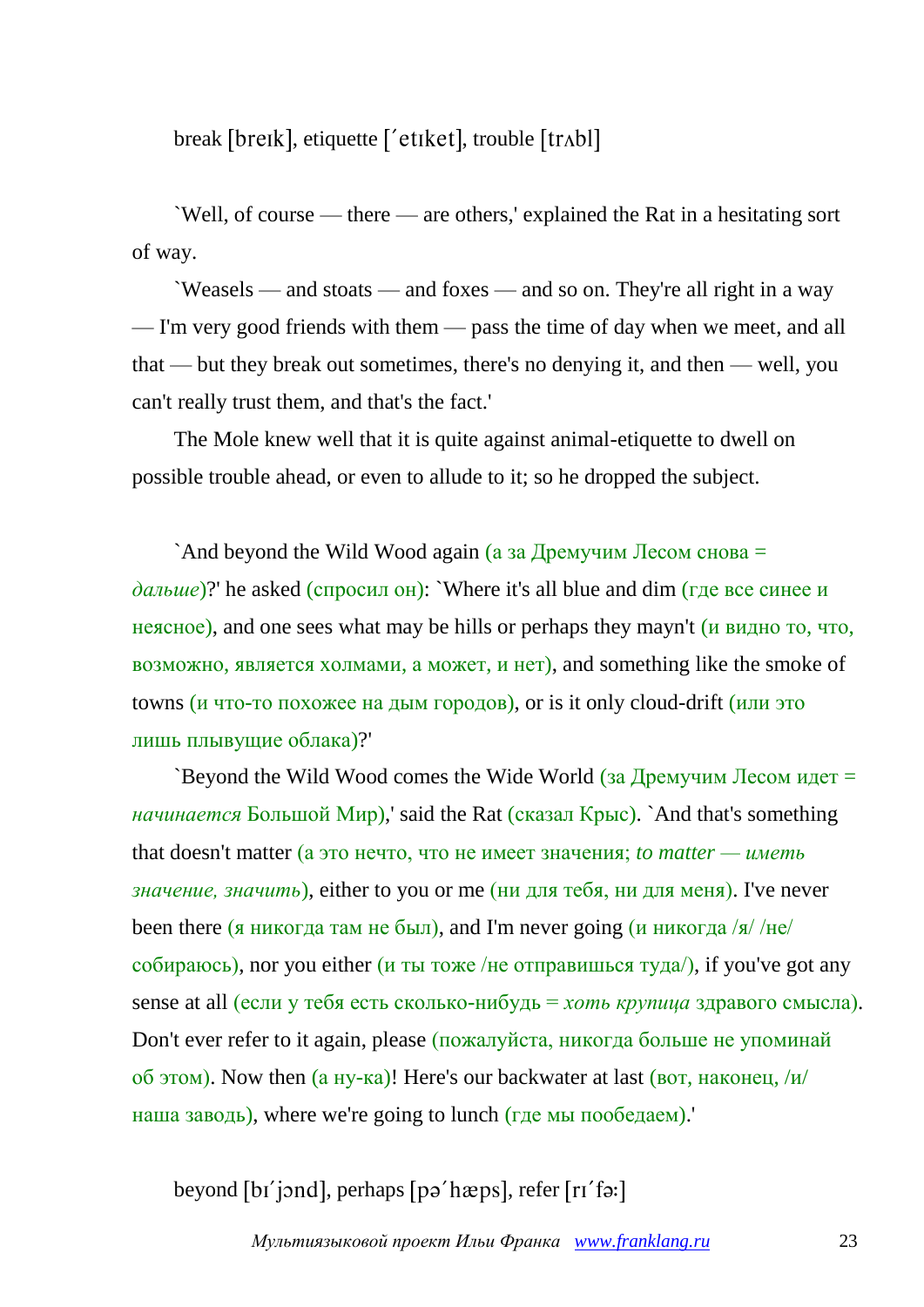`And beyond the Wild Wood again?' he asked: `Where it's all blue and dim, and one sees what may be hills or perhaps they mayn't, and something like the smoke of towns, or is it only cloud-drift?'

`Beyond the Wild Wood comes the Wide World,' said the Rat. `And that's something that doesn't matter, either to you or me. I've never been there, and I'm never going, nor you either, if you've got any sense at all. Don't ever refer to it again, please. Now then! Here's our backwater at last, where we're going to lunch.'

Leaving the main stream (покинув главное течение), they now passed into what (они теперь вошли в то, что) seemed at first sight like a little land-locked lake (казалось на первый взгляд маленьким закрытым озерцом). Green turf sloped down to either edge (зеленый дерн опускался с обеих сторон к берегу), brown snaky tree-roots gleamed below the surface of the quiet water (коричневые змеевидные корни деревьев светились под поверхностью спокойной воды), while ahead of them the silvery shoulder and foamy tumble of a weir (**в** то время как перед ними серебристый уступ и пенящееся падение плотины = *пенящаяся вода, падающая с плотины*), arm-in-arm with a restless dripping mill-wheel (под руку с неугомонным мокрым мельничным колесом), that held up in its turn a grey-gabled mill-house (которое подпирало в свою очередь мельницу с серой остроконечной крышей), filled the air with a soothing murmur of sound (наполняло воздух успокаивающим шепотом звука), dull and smothery (неясным и приглушенным; *to smother — душить, вызвать приступ удушья; приглушать*), yet with little clear voices speaking up cheerfully out of it at intervals (и, тем не менее, время от времени ясные голоски громко и радостно разговаривали, выделяясь из него). It was so very beautiful (это было так прекрасно) that the Mole could only hold up both forepaws and gasp (что Крот мог только поднять обе передние лапы и открыть рот), `O my! O my! O my (вот это да! ну надо же! вот это да!)!'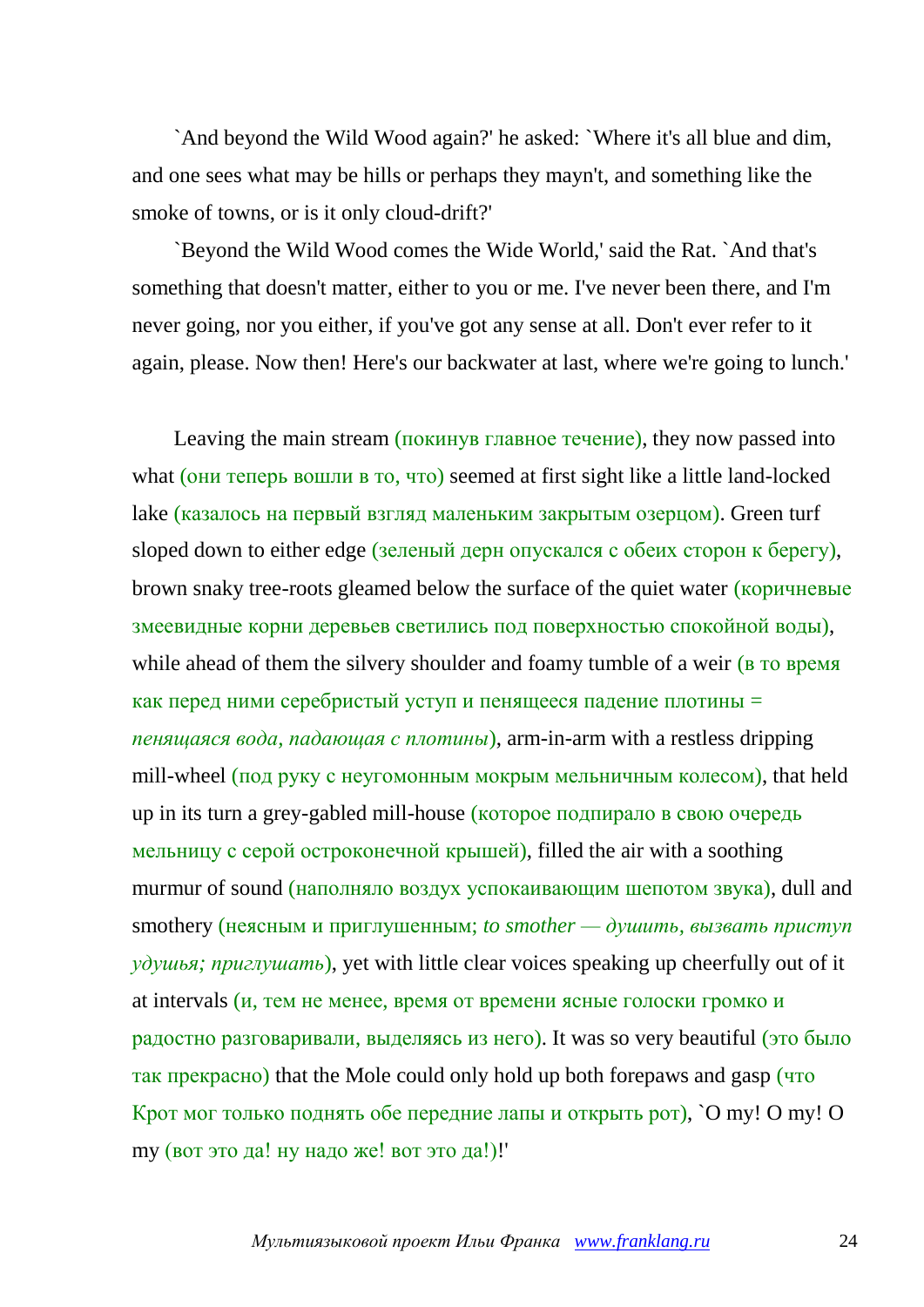sight [sait], weir [wiə], murmur  $\lceil$  maima]

Leaving the main stream, they now passed into what seemed at first sight like a little land-locked lake. Green turf sloped down to either edge, brown snaky treeroots gleamed below the surface of the quiet water, while ahead of them the silvery shoulder and foamy tumble of a weir, arm-in-arm with a restless dripping millwheel, that held up in its turn a grey-gabled mill-house, filled the air with a soothing murmur of sound, dull and smothery, yet with little clear voices speaking up cheerfully out of it at intervals. It was so very beautiful that the Mole could only hold up both forepaws and gasp, `O my! O my! O my!'

The Rat brought the boat alongside the bank (Крыс подвел лодку к берегу), made her fast (закрепил ее), helped the still awkward Mole safely ashore (помог все еще неуклюжему Кроту /сойти/ благополучно на берег), and swung out the luncheon-basket (и выгрузил корзину с обедом; *to swing — качать; переносить, транспортировать /например, при помощи подъемного крана/*). The Mole begged as a favour to be allowed to unpack it all by himself (Kpot умолял в качестве одолжения позволить ему совершенно самостоятельно распаковать ее); and the Rat was very pleased to indulge him (и Крыс был очень рад доставить ему удовольствие), and to sprawl at full length on the grass and rest (и растянуться во всю длину на траве, и отдохнуть), while his excited friend shook out the table-cloth and spread it (пока его возбужденный друг вытряхивал скатерть и расстилал ее), took out all the mysterious packets one by one (вытаскивал все таинственные пакеты один за другим) and arranged their contents in due order (и выстраивал их содержимое в должном порядке), still gasping (все еще открывая /от удивления/ рот), `O my (вот это да)! O my (ухты)!' at each fresh revelation (при каждом новом открытии). When all was ready, the Rat said (когда все было готово, Крыс сказал), `Now, pitch in, old fellow (ну, налегай, старина; *to pitch in — энергично браться за /что-л./, налегать на /что-л.*)!' and the Mole was indeed very glad to obey (и Крот был воистину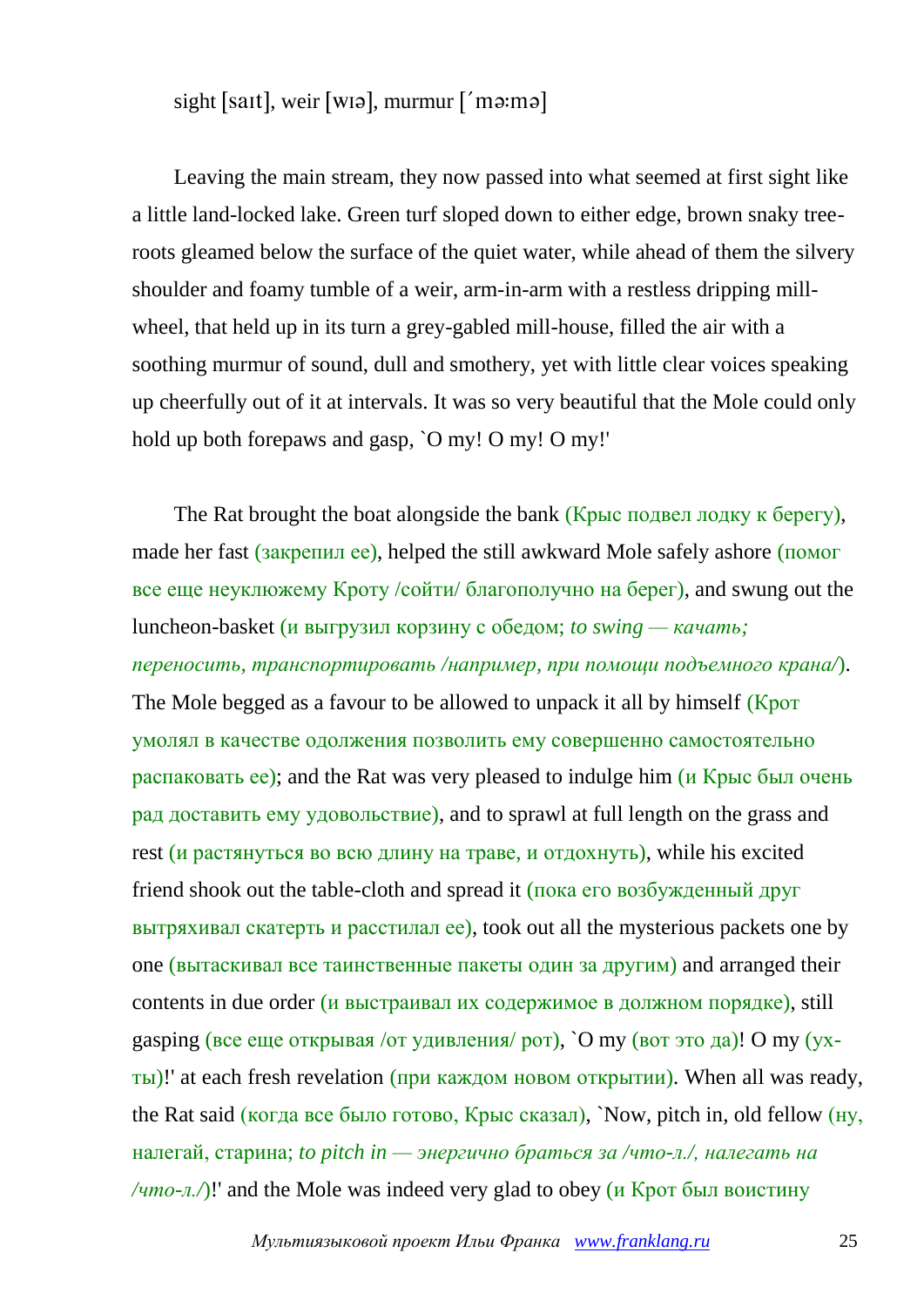очень рад повиноваться), for he had started his spring-cleaning at a very early hour that morning (ибо он начал свою весеннюю уборку в очень раннем часу в то утро), as people *will* do (как обычно делают люди), and had not paused for bite or sup (и не останавливался ни ради кусочка, ни глоточка; *to pause делать перерыв, останавливаться*); and he had been through a very great deal since that distant time (*и* он прошел через столько всего с того далекого времени) which now seemed so many days ago (которое теперь казалось /происходило/ так много дней тому назад).

awkward ['cxkwəd], favour ['feɪvə], allow [ə'lau]

The Rat brought the boat alongside the bank, made her fast, helped the still awkward Mole safely ashore, and swung out the luncheon-basket. The Mole begged as a favour to be allowed to unpack it all by himself; and the Rat was very pleased to indulge him, and to sprawl at full length on the grass and rest, while his excited friend shook out the table-cloth and spread it, took out all the mysterious packets one by one and arranged their contents in due order, still gasping, `O my! O my!' at each fresh revelation. When all was ready, the Rat said, `Now, pitch in, old fellow!' and the Mole was indeed very glad to obey, for he had started his spring-cleaning at a very early hour that morning, as people *will* do, and had not paused for bite or sup; and he had been through a very great deal since that distant time which now seemed so many days ago.

`What are you looking at (на что ты смотришь)?' said the Rat presently (сказал Крыс через некоторое время), when the edge of their hunger was somewhat dulled (когда острота их голода была несколько притуплена), and the Mole's eyes were able to wander off the table-cloth a little (а глаза Крота смогли немного оторваться от скатерти).

`I am looking (я смотрю),' said the Mole (сказал Крот), `at a streak of bubbles that I see travelling along the surface of the water (на полосу пузырьков,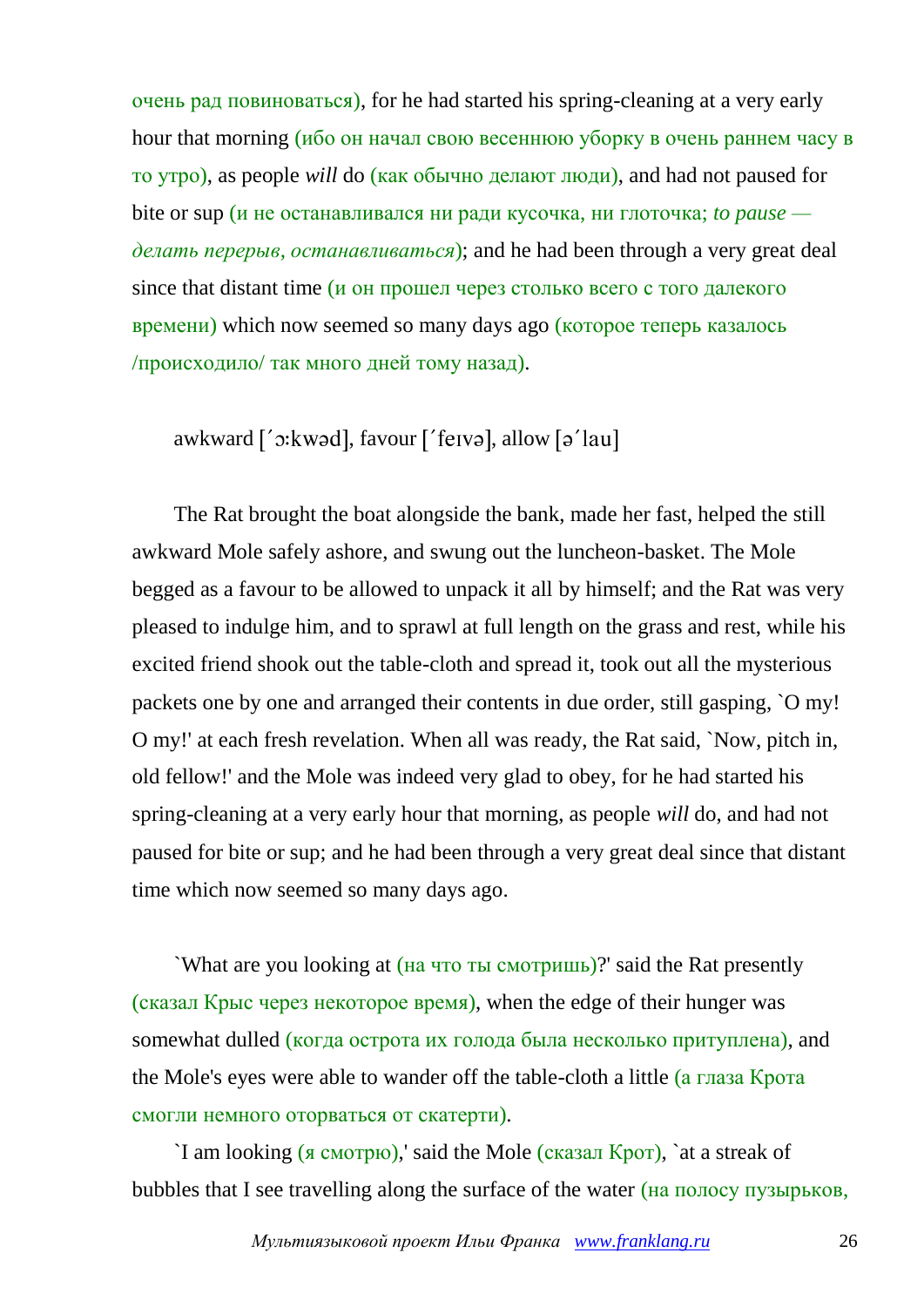которые, я вижу, движутся по поверхности воды). That is a thing that strikes me as funny (это то, что поражает меня своей необычностью).'

`Bubbles (пузырьки)? Oho (ого)!' said the Rat (сказал Крыс), and chirruped cheerily in an inviting sort of way (и пропищал радостно, словно приглашая).

wander ['wondə], surface ['sə:fɪs], chirrup ['tʃɪrəp]

`What are you looking at?' said the Rat presently, when the edge of their hunger was somewhat dulled, and the Mole's eyes were able to wander off the table-cloth a little.

`I am looking,' said the Mole, `at a streak of bubbles that I see travelling along the surface of the water. That is a thing that strikes me as funny.'

`Bubbles? Oho!' said the Rat, and chirruped cheerily in an inviting sort of way.

A broad glistening muzzle showed itself above the edge of the bank (широкая блестящая морда показалась над краем берега), and the Otter hauled himself out and shook the water from his coat (и Выдр вылез на сушу и cтряхнул воду из своей шерсти; *to shake — трясти*).

`Greedy beggars!' he observed (обжоры! — заметил он; *beggar — парень, малый; плут*), making for the provender (направляясь к еде). `Why didn't you invite me, Ratty (Крысик, почему ты меня не пригласил)?'

`This was an impromptu affair (это была импровизация: «импровизированное дело»),' explained the Rat (пояснил Крыс). `By the way my friend Mr. Mole (между прочим — мой друг г-н Крот).'

`Proud, I'm sure  $\frac{1}{8}$  горд = это для меня честь, уверяю), said the Otter (сказал Выдр), and the two animals were friends forthwith (и двое животных тотчас стали друзьями).

impromptu  $\lceil \text{Im}' \text{prompt} \rceil$ u:  $\lceil \text{affair} \rceil$ ə' f $\epsilon$ ə $\lceil \text{tan} \rceil$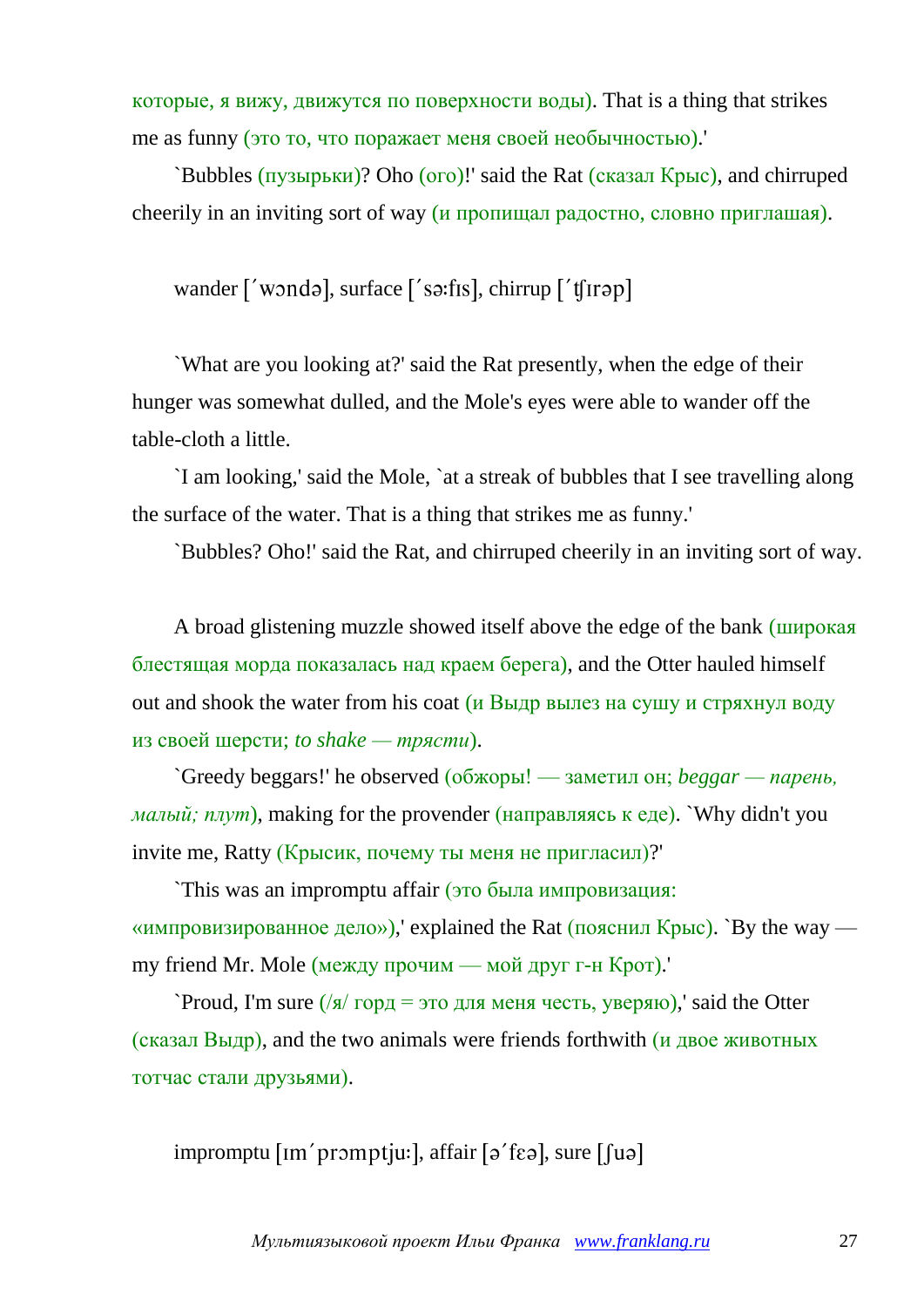A broad glistening muzzle showed itself above the edge of the bank, and the Otter hauled himself out and shook the water from his coat.

`Greedy beggars!' he observed, making for the provender. `Why didn't you invite me, Ratty?'

`This was an impromptu affair,' explained the Rat. `By the way — my friend Mr. Mole.'

`Proud, I'm sure,' said the Otter, and the two animals were friends forthwith.

`Such a rumpus everywhere (такая суматоха повсюду)!' continued the Otter (продолжал Выдр). `All the world seems out on the river to-day (весь свет кажется сегодня на реке). I came up this backwater to try and get a moment's peace (я поднялся в эту заводь, чтобы попытаться получить минутный покой), and then stumble upon you fellows (и потом натыкаюсь на вас, ребята)! — At least (по крайней мере) — I beg pardon (прошу прощения) — I don't exactly mean that, you know (знаете, я не совсем это имею в виду).'

There was a rustle behind them  $(n_{0.032})$  них раздался шорох), proceeding from a hedge (исходящий от живой изгороди) wherein last year's leaves still clung thick (на которой все еще густо держались прошлогодние листья; *to*  $\chi$ *cling* — *цепляться; прилипать; держаться, удерживаться*), and a stripy head, with high shoulders behind it, peered forth on them (*и* полосатая голова, с высокими плечами позади нее, выглянула к ним / уставилась на них; *forth вперед, дальше; вовне, наружу; to peer — вглядываться, вперять взгляд; показываться, обнаруживаться /становиться частично видимым/*).

`Come on, old Badger (поторопись, старина Барсук)!' shouted the Rat (закричал Крыс).

rumpus  $\lceil \text{rampas} \rceil$ , rustle  $\lceil \text{rash} \rceil$ , high  $\lceil \text{har} \rceil$ 

`Such a rumpus everywhere!' continued the Otter. `All the world seems out on the river to-day. I came up this backwater to try and get a moment's peace, and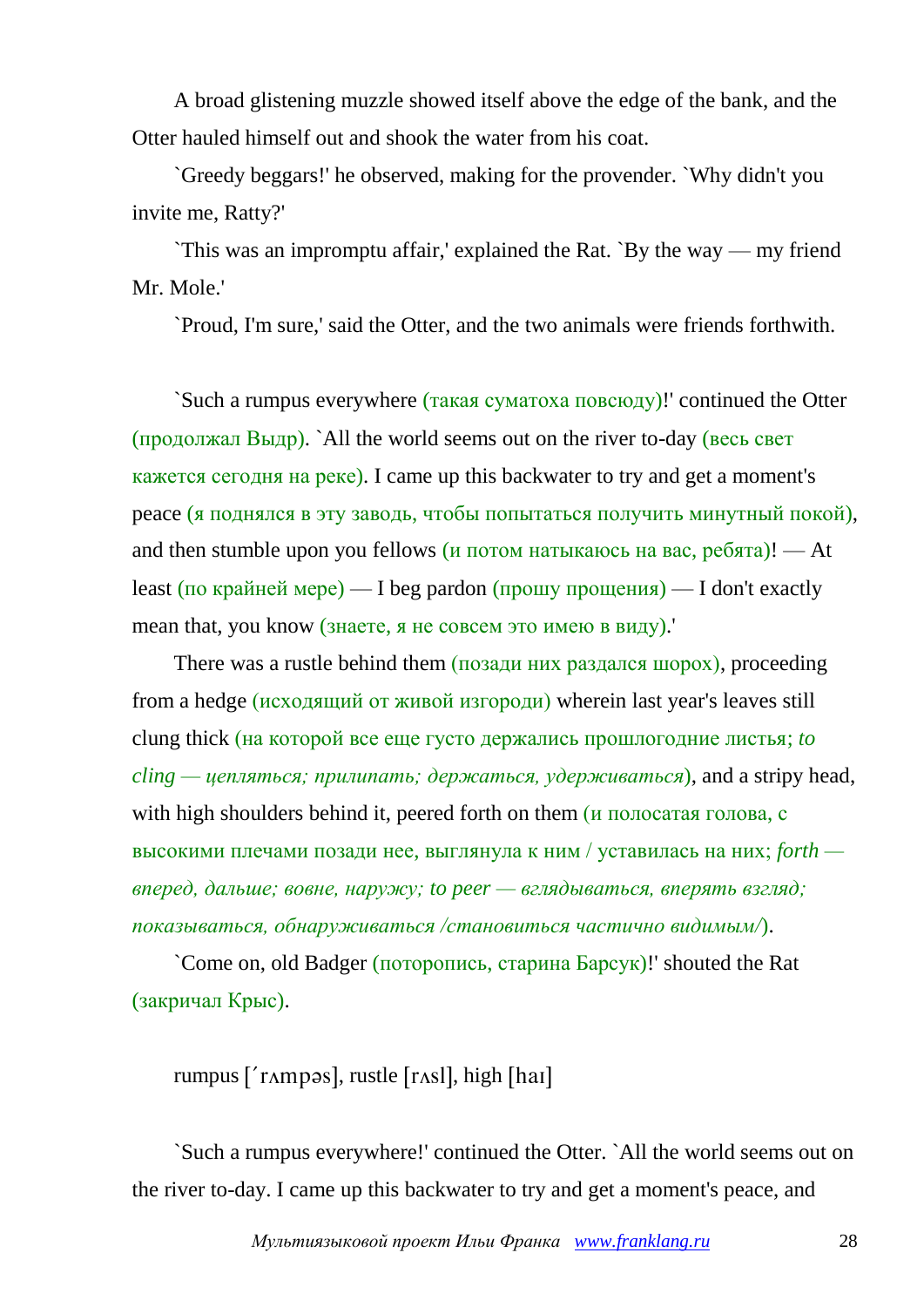then stumble upon you fellows! — At least — I beg pardon — I don't exactly mean that, you know.'

There was a rustle behind them, proceeding from a hedge wherein last year's leaves still clung thick, and a stripy head, with high shoulders behind it, peered forth on them.

`Come on, old Badger!' shouted the Rat.

The Badger trotted forward a pace or two (Барсук поспешно сделал один или два шага вперед; *to trot — идти рысью /о лошади/; спешить, торопиться*); then grunted (потом проворчал), `H'm! Company (гм, компания),' and turned his back and disappeared from view (и повернулся спиной, и исчез из виду).

`That's *just* the sort of fellow he is (вот именно такой он тип)!' observed the disappointed Rat (заметил разочарованный Крыс). `Simply hates Society (просто ненавидит Общество)! Now we shan't see any more of him to-day (теперь мы не увидим его больше сегодня). Well, tell us, *who's* out on the river (ну, скажи нам, кто /снаружи/ на реке)?'

`Toad's out, for one (например, Жаб),' replied the Otter (ответил Выдр). `In his brand-new wager-boat (в своей совершенно новенькой гоночной двойке<sup>1</sup>); new togs, new everything (новая одежда, все новое)!'

The two animals looked at each other and laughed (оба животных посмотрели друг на друга и засмеялись).

view [vju:], society [sə'sarətr], laugh [lɑ:f]

1

The Badger trotted forward a pace or two; then grunted, `H'm! Company,' and turned his back and disappeared from view.

 $1$  Можно просто и почти без перевода: веджер-бот — разновидность гоночной шлюпки.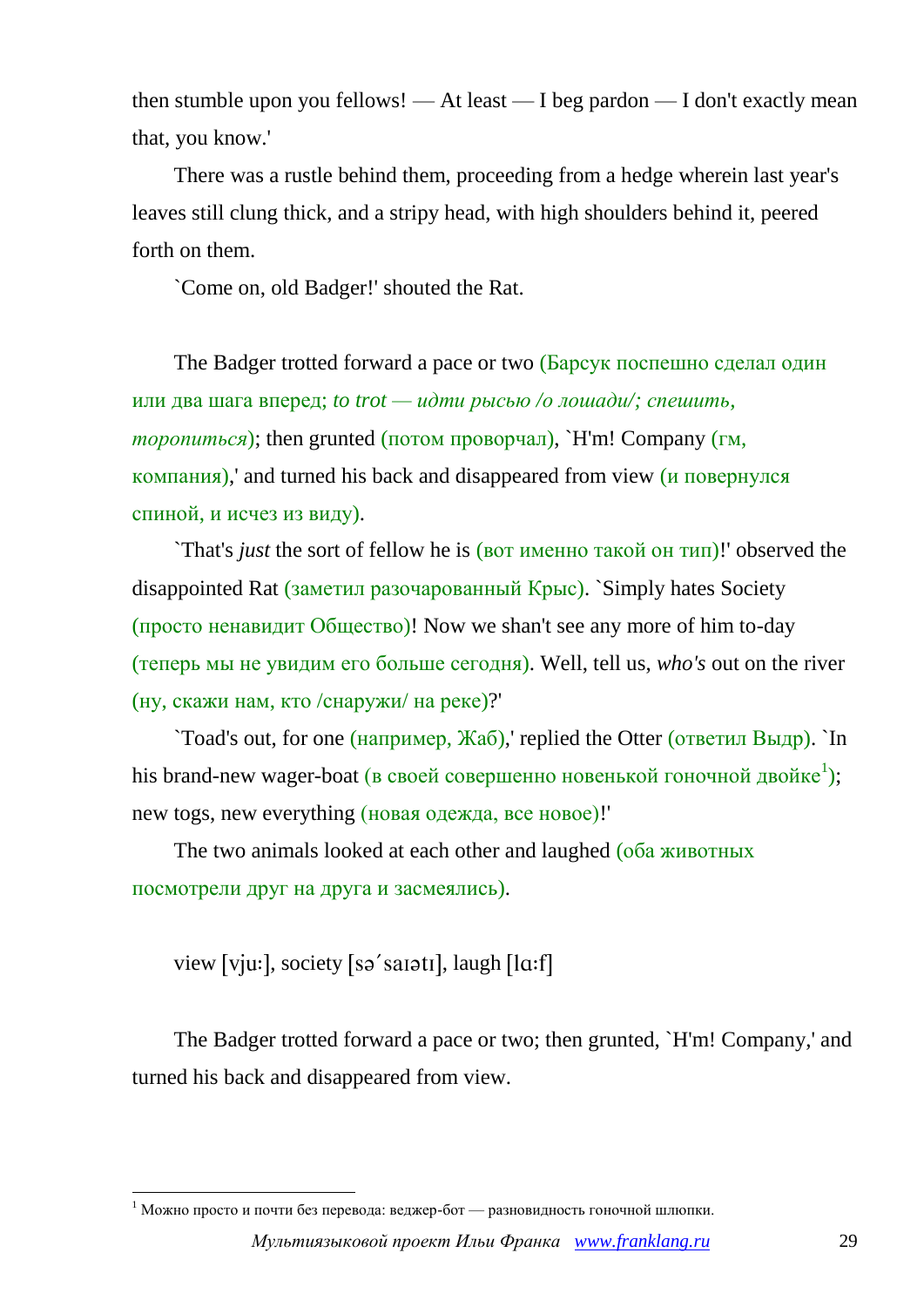`That's *just* the sort of fellow he is!' observed the disappointed Rat. `Simply hates Society! Now we shan't see any more of him to-day. Well, tell us, *who's* out on the river?'

`Toad's out, for one,' replied the Otter. `In his brand-new wager-boat; new togs, new everything!'

The two animals looked at each other and laughed.

`Once, it was nothing but sailing (когда-то было только хождение под парусами),' said the Rat (сказал Крыс), `Then he tired of that and took to punting (потом ему это надоело, и /он/ взялся за катание в плоскодонных лодках; *to punt — плыть на лодке, отталкиваясь шестом*). Nothing would please him but to punt all day and every day (ничто /не/ доставляло ему удовольствия, кроме катания на лодке, отталкиваясь шестом, весь день и каждый день), and a nice mess he made of it (и он все завалил; *to make a /nice/ mess of smth. — напутать; напортить; провалить все дело; mess — беспорядок; путаница, неразбериха*). Last year it was house-boating (в прошлом году это было плавание в плавучем доме = *увлечение плавучим домом*), and we all had to go and stay with him in his house-boat (*и* нам всем пришлось отправиться погостить у него в его плавучем доме), and pretend we liked it (и делать вид, что нам это нравится). He was going to spend the rest of his life in a house-boat (он собирался провести остаток своей жизни в плавучем доме). It's all the same, whatever he takes up  $(u)$ так со всем, за что бы он ни брался; *all the same — все равно, безразлично*); he gets tired of it, and starts on something fresh (оно ему надоедает, и он берется за что-нибудь новенькое /для него/; *fresh — свежий*).'

every ['evri], pretend [pri'tend], start [stɑ:t]

`Once, it was nothing but sailing,' said the Rat, `Then he tired of that and took to punting.

Nothing would please him but to punt all day and every day, and a nice mess he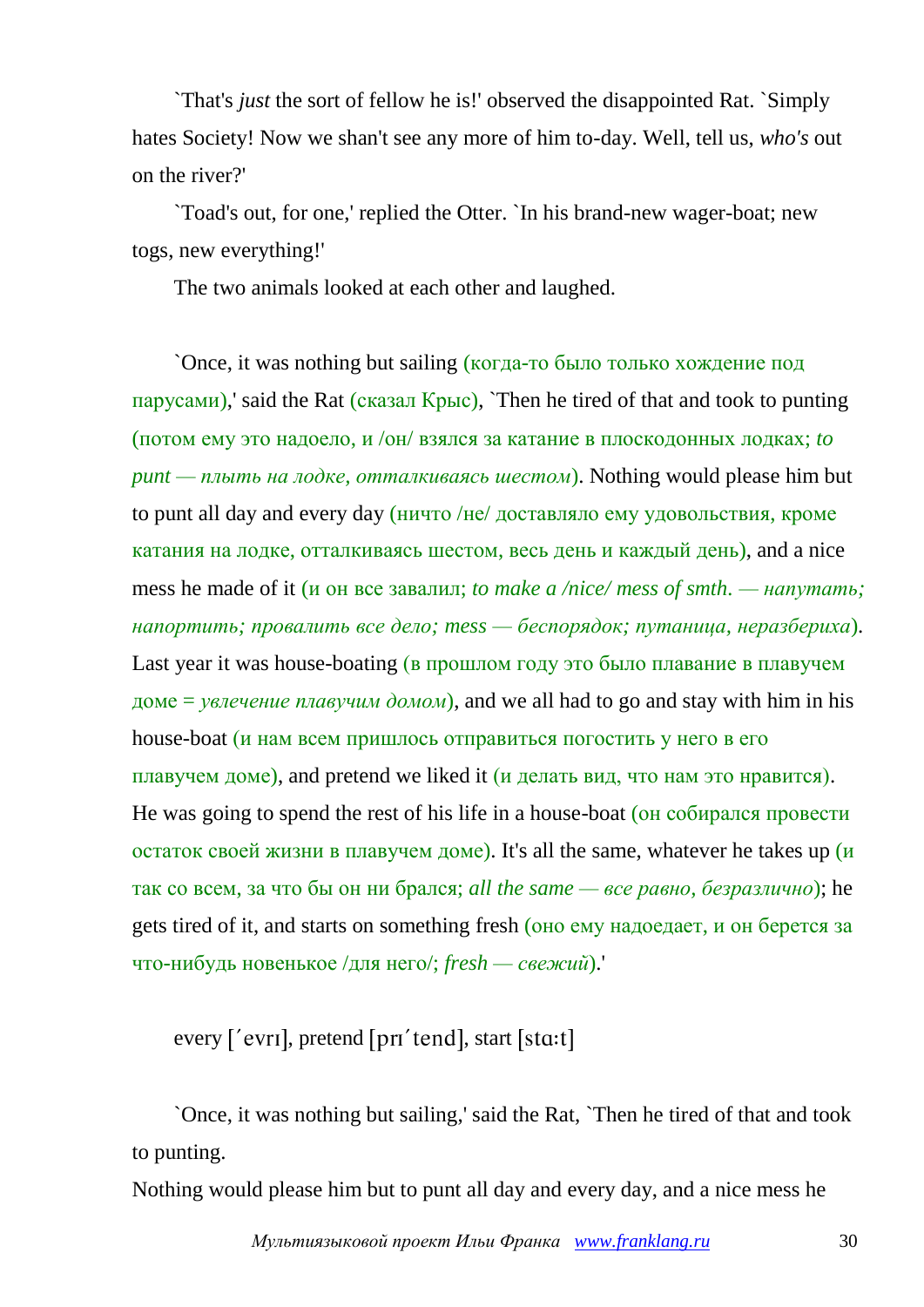made of it. Last year it was house-boating, and we all had to go and stay with him in his house-boat, and pretend we liked it. He was going to spend the rest of his life in a house-boat. It's all the same, whatever he takes up; he gets tired of it, and starts on something fresh.'

`Such a good fellow, too (тоже такой хороший парень),' remarked the Otter reflectively (заметил Выдр задумчиво): `But no stability — especially in a boat (но никакой устойчивости — особенно в лодке; *stability — стабильность, устойчивость*)!'

From where they sat ( $\sigma$ туда = *с того места*, где они сидели) they could get a glimpse of the main stream across the island that separated them (они могли мельком видеть главное течение через остров, который разделял их; *to get a glimpse — видеть мельком; glimpse — проблеск, слабый свет, слабая вспышка*); and just then a wager-boat flashed into view (и как раз тогда в поле зрения мгновенно появилась гоночная двойка; *to flash — мгновенно появиться*), the rower — a short, stout figure — splashing badly and rolling a good deal, but working his hardest (гребец — невысокая плотная фигура сильно плескался и сильно раскачивался, но работал изо всех сил). The Rat stood up and hailed him (Крыс встал и окликнул его), but Toad — for it was he (но Жаб — ибо это был он) — shook his head and settled sternly to his work (покачал /своей/ головой и решительно принялся за свою работу; *to settle down (to) — приступать /к чему-л./, браться за какое-л. дело, начинать /чтол./; stern — строгий, суровый; решительный*).

especially  $[is'pe/ll]$ , island  $['al]$ , sternly  $['stə:nll]$ 

`Such a good fellow, too,' remarked the Otter reflectively: `But no stability especially in a boat!'

From where they sat they could get a glimpse of the main stream across the island that separated them; and just then a wager-boat flashed into view, the rower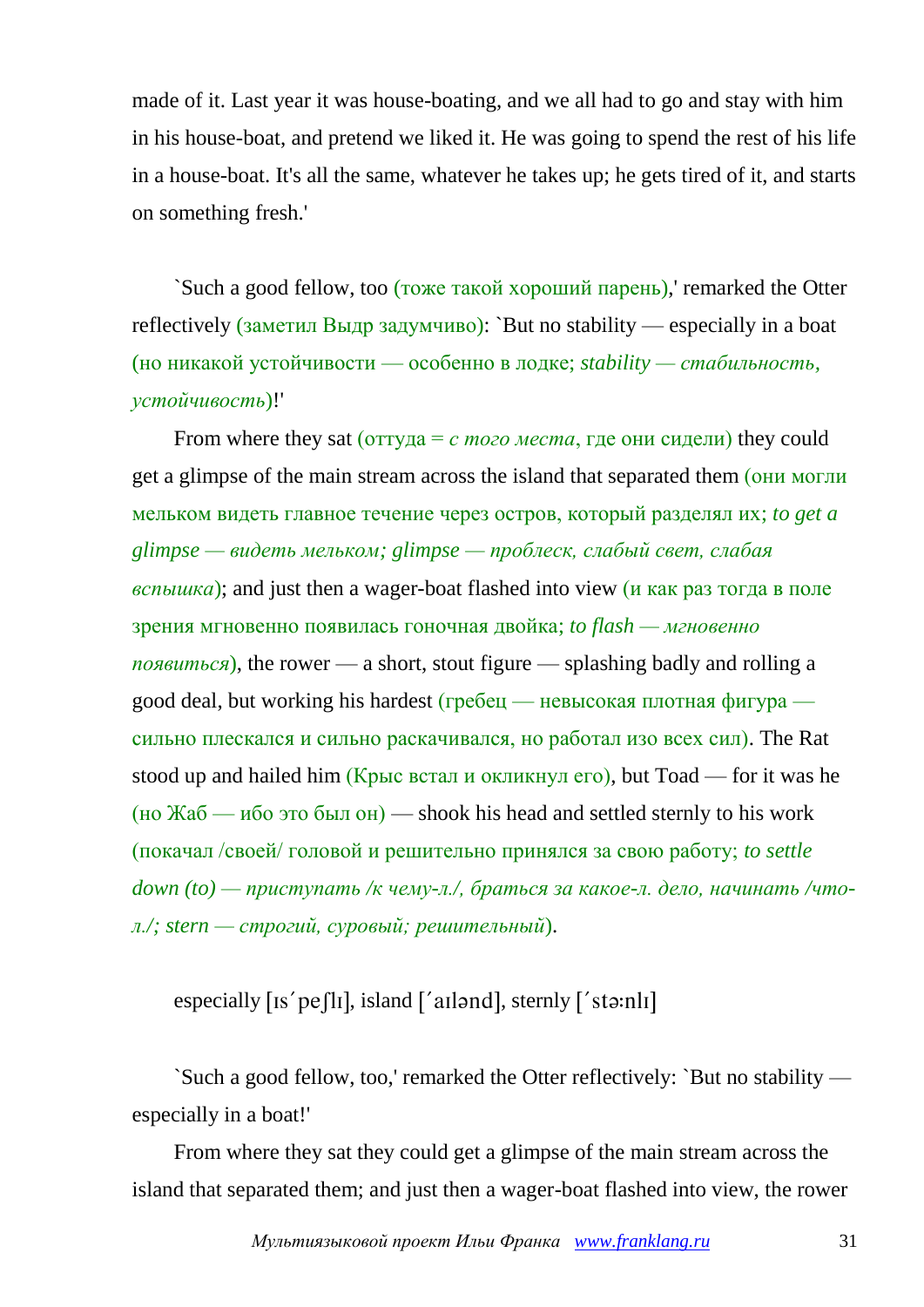— a short, stout figure — splashing badly and rolling a good deal, but working his hardest. The Rat stood up and hailed him, but Toad — for it was he — shook his head and settled sternly to his work.

`He'll be out of the boat in a minute if he rolls like that (он вывалится из лодки через минуту, если /он/ будет так раскачиваться),' said the Rat, sitting down again (сказал Крыс, снова усаживаясь).

`Of course he will (конечно, /он/ вывалится),' chuckled the Otter (захихикал Выдр). `Did I ever tell you that good story about Toad and the lock-keeper (я когда-нибудь рассказывал вам ту славную историю о Жабе и начальнике шлюза)? It happened this way (это случилось так = *дело было так*). Toad (Жаб)....'

An errant May-fly swerved unsteadily athwart the current in the intoxicated fashion (блуждающая Поденка<sup>1</sup> неустойчиво отклонилась перпендикулярно потоку в опьяненном состоянии = *в опьянении*) affected by young bloods of May-flies seeing life (вызванном молодой кровью Поденок, увидевших жизнь; *to see life — веселиться, кутить, повидать свет, узнать жизнь*). A swirl of water and a  $\text{cloop}$  (водоворот — и хлюп)! and the May-fly was visible no more (и Поденки больше не было видно).

course [ko:s], toad [toud], athwart [ $\vartheta$ ' $\theta$ wo:t]

`He'll be out of the boat in a minute if he rolls like that,' said the Rat, sitting down again.

`Of course he will,' chuckled the Otter. `Did I ever tell you that good story about Toad and the lock-keeper? It happened this way. Toad....'

An errant May-fly swerved unsteadily athwart the current in the intoxicated fashion affected by young bloods of May-flies seeing life. A swirl of water and a `cloop!' and the May-fly was visible no more.

<sup>1</sup>  $<sup>1</sup>$  Муха-однодневка.</sup>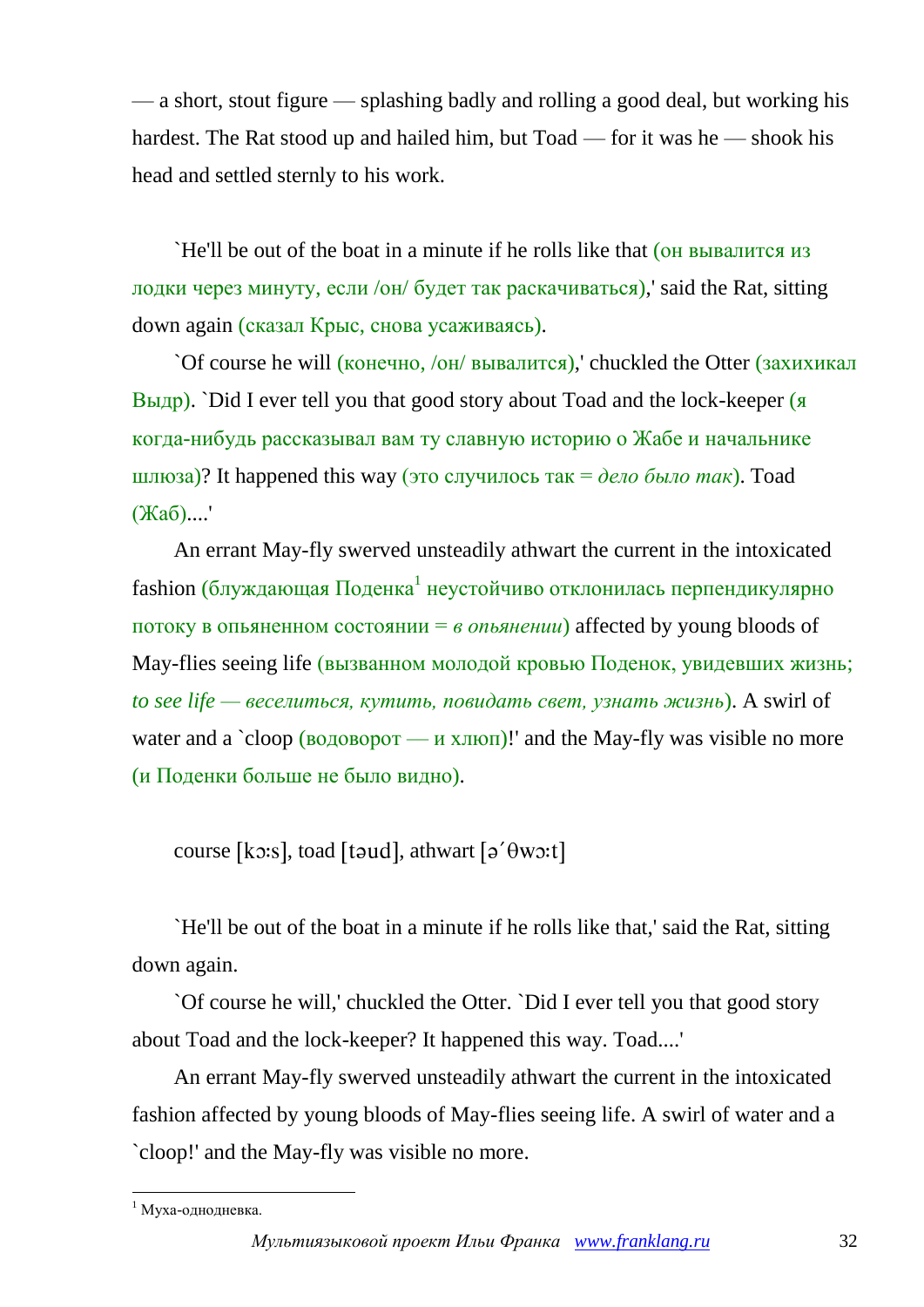Neither was the Otter (и Выдра тоже /не было видно/).

The Mole looked down (Крот опустил взгляд). The voice was still in his ears (голос все еще был = *звучал* в ушах), but the turf whereon he had sprawled was clearly vacant (но дерн, на котором он /до этого/ развалился, был явно незанят). Not an Otter to be seen, as far as the distant horizon (до далекого горизонта не было видно ни одного Выдра).

But again there was a streak of bubbles on the surface of the river (но опять на поверхности реки возникла полоска пузырьков).

The Rat hummed a tune (Крыс напевал мотивчик), and the Mole recollected (и Крот вспомнил) that animal-etiquette forbade any sort of comment on the sudden disappearance of one's friends at any moment (что этикет животных запрещает всякие комментарии по поводу внезапного исчезновения чьих-то друзей в любой момент), for any reason or no reason whatever (по любой причине или вообще без всяких причин).

neither ['naidə], horizon [hə'raizən], reason [ri:zn]

Neither was the Otter.

The Mole looked down. The voice was still in his ears, but the turf whereon he had sprawled was clearly vacant. Not an Otter to be seen, as far as the distant horizon.

But again there was a streak of bubbles on the surface of the river.

The Rat hummed a tune, and the Mole recollected that animal-etiquette forbade any sort of comment on the sudden disappearance of one's friends at any moment, for any or no reason whatever.

`Well, well,' said the Rat (так, так, — сказал Крыс), `I suppose we ought to be moving (полагаю, что нам следует трогаться). I wonder which of us had better pack the luncheon-basket (интересно, кому из нас лучше собрать корзину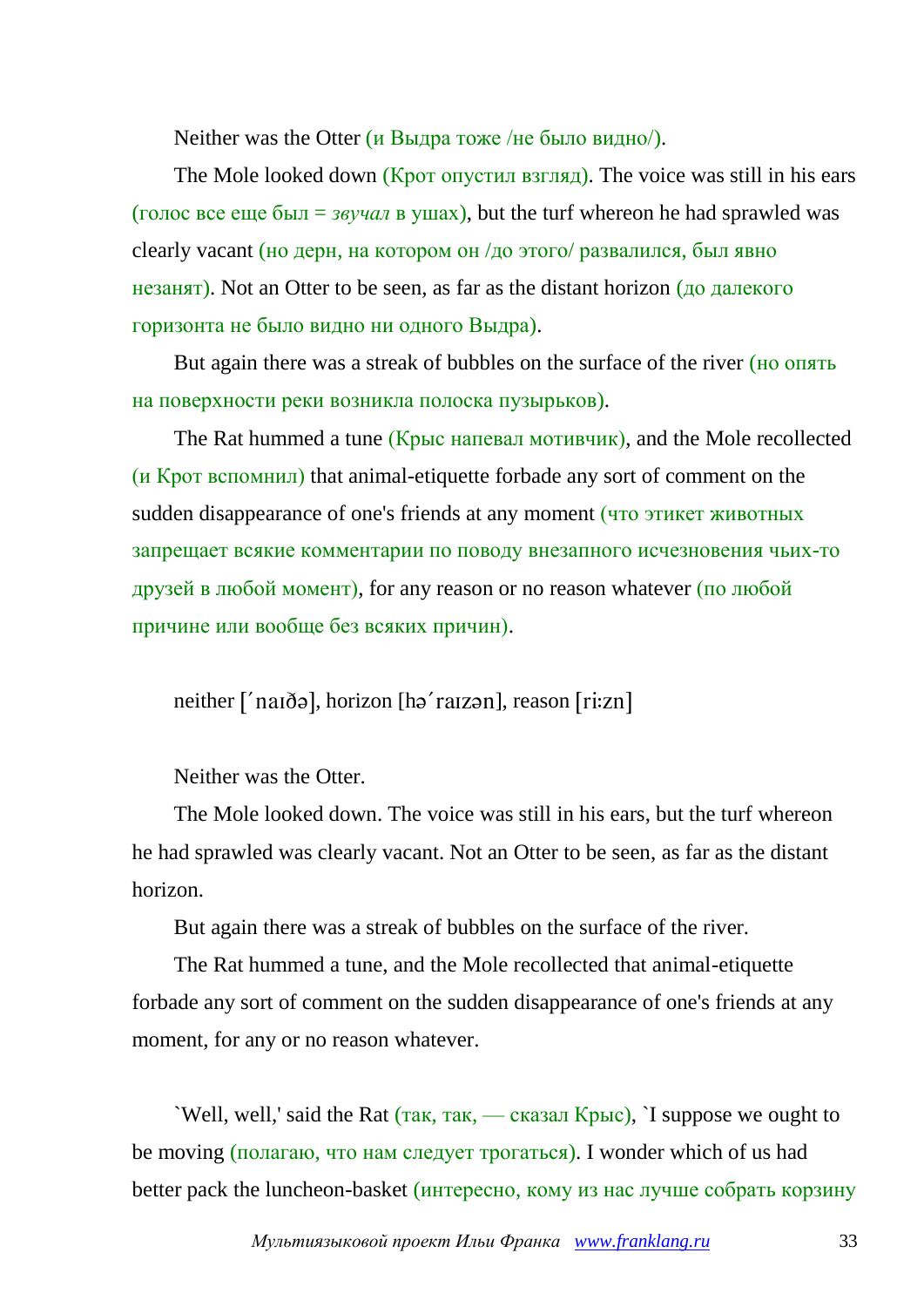для обеда)?' He did not speak as if he was frightfully eager for the treat (он разговаривал так, как будто это не он страстно жаждал этого пикника; *frightfully — ужасно, страшно; очень*).

`O, please let me (ах, пожалуйста, позволь мне),' said the Mole (сказал Крот). So, of course, the Rat let him (и конечно, Крыс позволил ему).

ought [o:t], frightfully ['fraitfuli], eager ['i:gə]

`Well, well,' said the Rat, `I suppose we ought to be moving. I wonder which of us had better pack the luncheon-basket?' He did not speak as if he was frightfully eager for the treat.

`O, please let me,' said the Mole. So, of course, the Rat let him.

Packing the basket was not quite such pleasant work as unpacking the basket (собирать корзину было не совсем такой приятной работой, как распаковывать корзину). It never is (никогда /так/ /не/ бывает). But the Mole was bent on enjoying everything (но Крот стремился наслаждаться всем; *to be bent on — быть склонным к, стремиться к; to bend — сгибать(ся)),* and although just when he had got the basket packed and strapped up tightly (и хотя как раз, когда он уже упаковал и крепко стянул корзину ремнем) he saw a plate staring up at him from the grass (он увидел тарелку, уставившуюся на него из травы), and when the job had been done again (а когда работа была проделана снова) the Rat pointed out a fork which anybody ought to have seen (Крыс указал на вилку, которую должен был увидеть кто угодно), and last of all, behold (и, наконец, смотрите)! the mustard pot, which he had been sitting on without knowing it (баночка с горчицей, на которой он сидел, не зная об этом) — still, somehow, the thing got finished at last (тем не менее, так или иначе, дело было, наконец, завершено), without much loss of temper (без особой потери самообладания).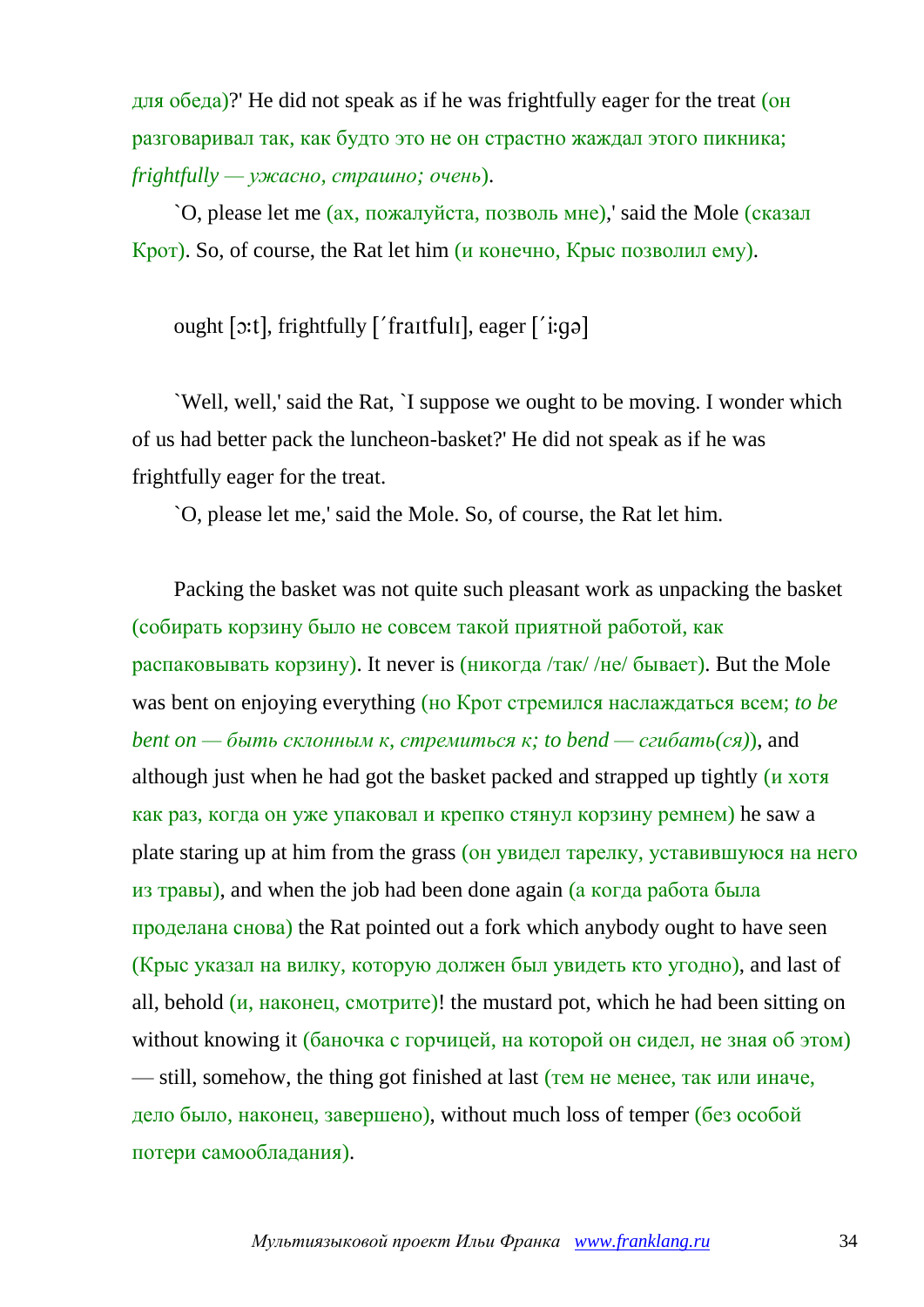pleasant ['plezant], tightly ['taitli], mustard ['mastad]

Packing the basket was not quite such pleasant work as unpacking' the basket. It never is. But the Mole was bent on enjoying everything, and although just when he had got the basket packed and strapped up tightly he saw a plate staring up at him from the grass, and when the job had been done again the Rat pointed out a fork which anybody ought to have seen, and last of all, behold! the mustard pot, which he had been sitting on without knowing it — still, somehow, the thing got finished at last, without much loss of temper.

The afternoon sun was getting low (послеполуденное солнце /уже/ опускалось; *low — низкий*) as the Rat sculled gently homewards in a dreamy mood (когда Крыс тихо погреб домой в мечтательном настроении), murmuring poetry-things over to himself (бормоча себе под нос стихи), and not paying much attention to Mole (и не обращая особого внимания на Крота). But the Mole was very full of lunch (но Крот был очень наполнен обедом), and selfsatisfaction, and pride (и самодовольством, и гордостью), and already quite at home in a boat (и уже чувствовал себя в лодке почти как дома) (so he thought (так он думал)) and was getting a bit restless besides (и, кроме того, немного возбудился): and presently he said (а через некоторое время он сказал), `Ratty! Please, *I* want to row, now (Крысик! пожалуйста, я хочу грести теперь)!

The Rat shook his head with a smile (Крыс покачал /своей/ головой с улыбкой; *to shake — трясти*). `Not yet, my young friend (еще нет, мой юный друг),' he said — 'wait till you've had a few lessons (подожди, пока /ты/ /не/ получишь несколько уроков). It's not so easy as it looks (это не так легко, как кажется).'

poetry  $\lceil \cdot \rceil$  paultril, already  $\lceil \cdot \cdot \rceil$  redil, few  $\lceil \cdot \rceil$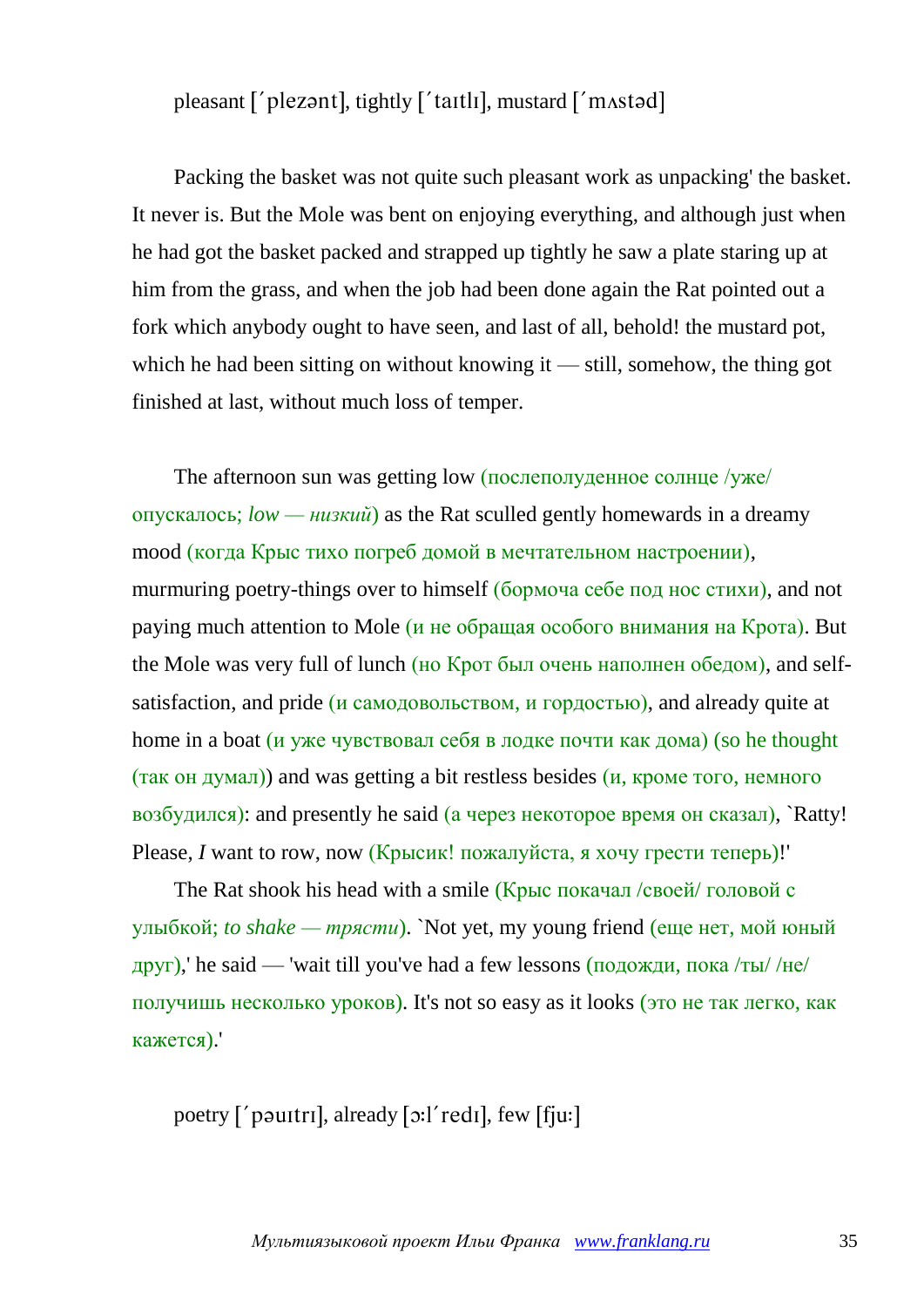The afternoon sun was getting low as the Rat sculled gently homewards in a dreamy mood, murmuring poetry-things over to himself, and not paying much attention to Mole. But the Mole was very full of lunch, and self-satisfaction, and pride, and already quite at home in a boat (so he thought) and was getting a bit restless besides: and presently he said, `Ratty! Please, *I* want to row, now!'

The Rat shook his head with a smile. `Not yet, my young friend,' he said — 'wait till you've had a few lessons. It's not so easy as it looks.'

The Mole was quiet for a minute or two (Крот сидел тихо минуту или две). But he began to feel more and more jealous of Rat (но он начал испытывать все большую и большую зависть к Крысу; *jealous — ревнующий; завидующий*), sculling so strongly and so easily along (гребущему так сильно и так легко), and his pride began to whisper ( $\mu$  его гордость начала нашептывать) that he could do it every bit as well (что он может делать это во всех отношениях: «каждый кусочек» так же хорошо). He jumped up and seized the sculls, so suddenly (он подпрыгнул и схватил весла так неожиданно), that the Rat, who was gazing out over the water and saying more poetry-things to himself (что Крыс, который пристально вглядывался в воду /за бортом/ и рассказывал себе еще стихи), was taken by surprise (был захвачен врасплох) and fell backwards off his seat with his legs in the air for the second time (*и* упал навзничь со своего сиденья, задрав ноги вверх во второй раз), while the triumphant Mole took his place (в то время как торжествующий Крот занял его место) and grabbed the sculls with entire confidence (и схватил весла с совершеннейшей: «полной» самоуверенностью).

jealous ['dʒeləs], seize [si:z], triumphant [traɪ' Amfənt]

The Mole was quiet for a minute or two. But he began to feel more and more jealous of Rat, sculling so strongly and so easily along, and his pride began to whisper that he could do it every bit as well. He jumped up and seized the sculls,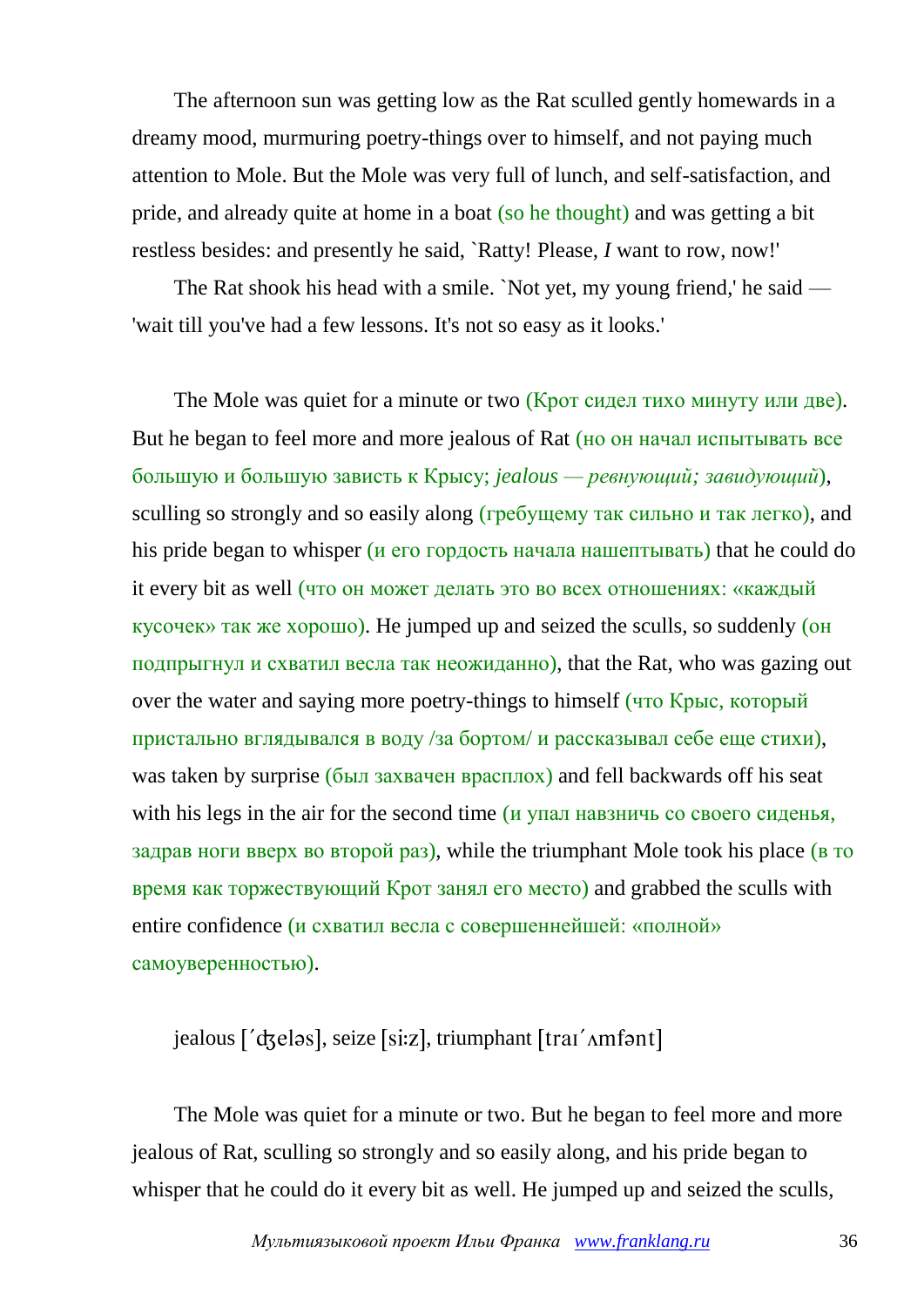so suddenly, that the Rat, who was gazing out over the water and saying more poetry-things to himself, was taken by surprise and fell backwards off his seat with his legs in the air for the second time, while the triumphant Mole took his place and grabbed the sculls with entire confidence.

`Stop it, you *silly* ass (прекрати /это/, ты, глупый осел)!' cried the Rat (закричал Крыс), from the bottom of the boat (со дна лодки). `You can't do it (ты не умеешь делать это)! You'll have us over (ты нас перевернешь)!'

The Mole flung his sculls back with a flourish (Крот взмахнул /своими/ веслами назад с размахом), and made a great dig at the water ( $\mu$  сделал сильный гребок по воде). He missed the surface altogether (он вообще не попал по поверхности; *to miss — упустить; промахнуться*), his legs flew up above his head (его ноги взлетели над его головой), and he found himself lying on the top of the prostrate Rat (и он оказался лежащим поверх распростертого Крыса). Greatly alarmed (очень обеспокоенный), he made a grab at the side of the boat (он схватился за борт лодки), and the next moment — Sploosh (и в следующий момент — Плюх)!

Over went the boat (лодка перевернулась), and he found himself struggling in the river (и он очутился отчаянно бултыхающимся в реке; *to struggle бороться; делать усилия; стараться изо всех сил*).

flourish  $\lceil$  'flart $\lceil$ , water  $\lceil$ ' wo:tal, prostrate  $\lceil$ ' prostrett]

`Stop it, you *silly* ass!' cried the Rat, from the bottom of the boat. `You can't do it! You'll have us over!'

The Mole flung his sculls back with a flourish, and made a great dig at the water. He missed the surface altogether, his legs flew up above his head, and he found himself lying on the top of the prostrate Rat. Greatly alarmed, he made a grab at the side of the boat, and the next moment — Sploosh!

Over went the boat, and he found himself struggling in the river.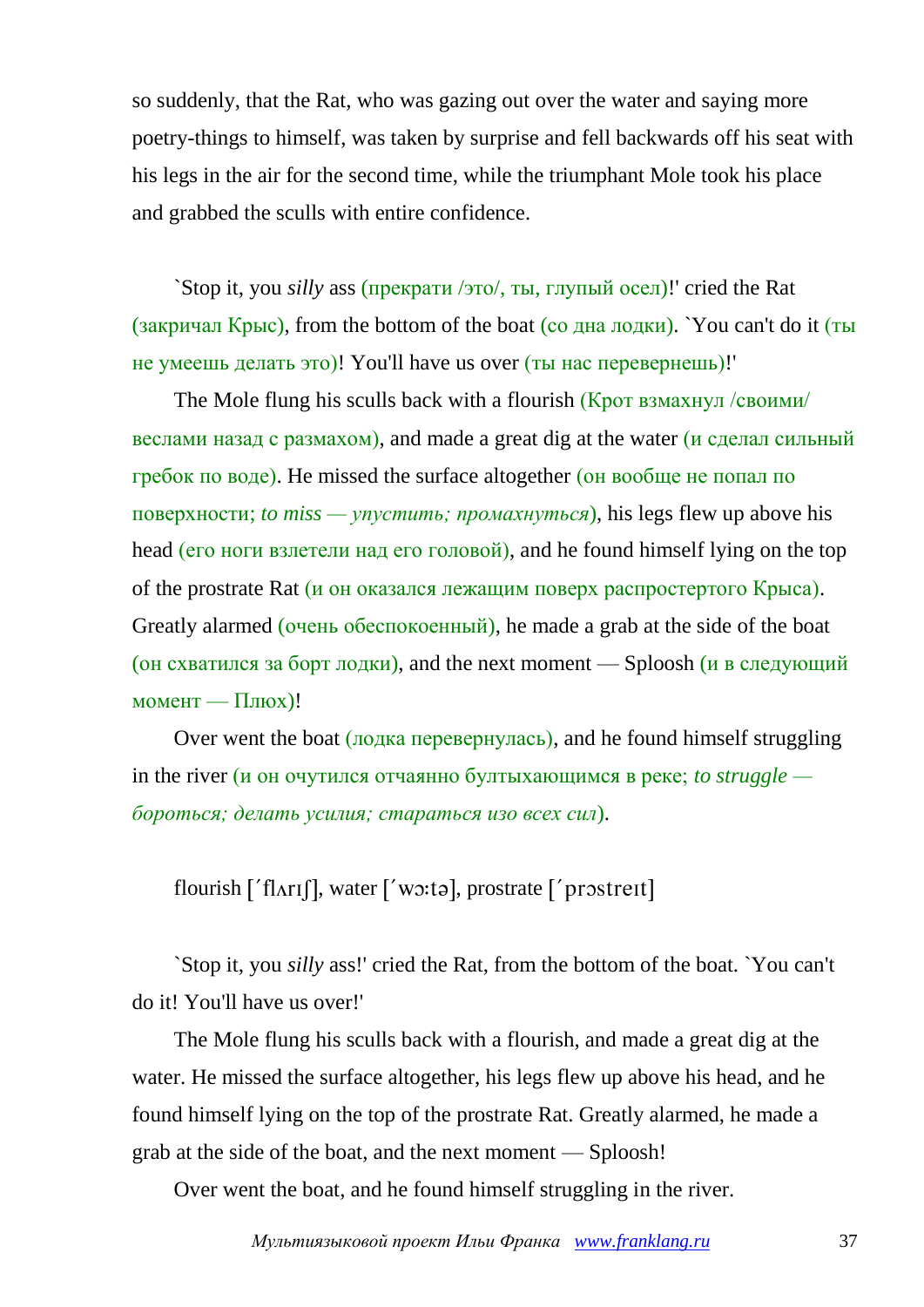O my, how cold the water was (надо же, какой холодной оказалась вода), and O, how *very* wet it felt (*и* ах, какой мокрой она ощущалась = *оказалась на ощупь*; *to feel — давать такое-то ощущение, ощущаться таким-то образом*). How it sang in his ears as he went down, down, down (как он пела в его ушах, пока он опускался вниз, вниз, вниз<sup>1</sup>)! How bright and welcome the sun looked (как ярко и приветливо выглядело солнце) as he rose to the surface coughing and spluttering (когда он поднялся на поверхность, кашляя и фыркая)! How black was his despair (каким безнадежным было его отчаяние) when he felt himself sinking again (когда он почувствовал, что он снова погружается)! Then a firm paw gripped him by the back of his neck (затем крепкая лапа) ухватила его за шкирку: «за заднюю часть его шеи»). It was the Rat (это был  $Kp$ ыс), and he was evidently laughing (и он очевидно смеялся) — the Mole could *feel* him laughing (Крот чувствовал его смех), right down his arm and through his paw ( $\pi$ <sub>D</sub> $\pi$ <sub>N</sub> $\alpha$ ) вниз = *no* pyke *и* через /ero/  $\pi$ <sub>N</sub> $\pi$ <sub>N</sub> $\alpha$ ), and so into his — the Mole's — neck (и таким образом в его = *через его* — Крота — загривок = *через свой Кротовий загривок*).

bright [brait], cough [kɔf], evidently  $['evidently]$ 

1

O my, how cold the water was, and O, how *very* wet it felt. How it sang in his ears as he went down, down, down! How bright and welcome the sun looked as he rose to the surface coughing and spluttering! How black was his despair when he felt himself sinking again! Then a firm paw gripped him by the back of his neck. It was the Rat, and he was evidently laughing — the Mole could *feel* him laughing, right down his arm and through his paw, and so into his — the Mole's — neck.

<sup>&</sup>lt;sup>1</sup> Все ниже и ниже, и ниже, стремит свой полет Мистер Крот. И вот уже наш герой на дне, и полон воды нос и рот.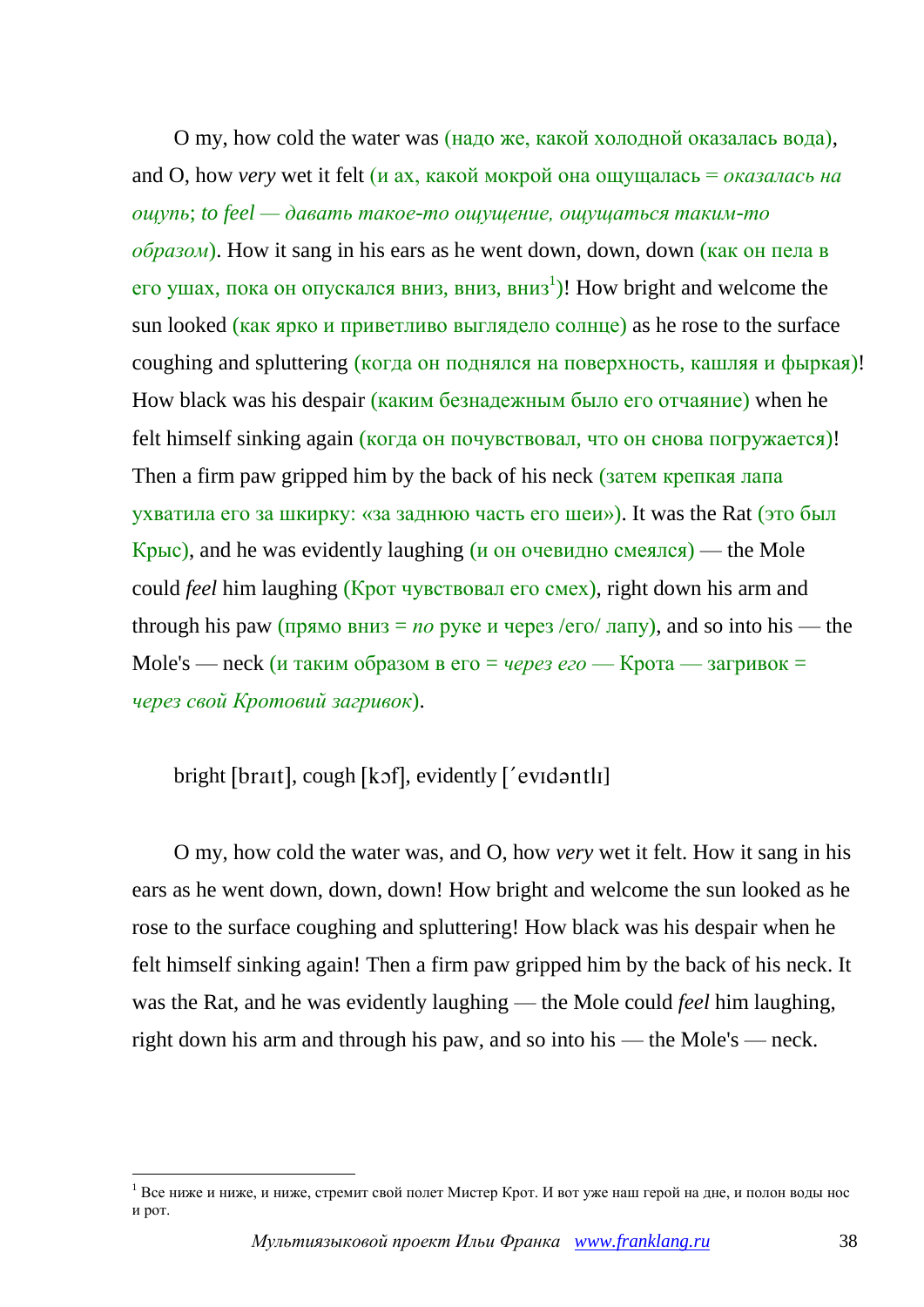The Rat got hold of a scull and shoved it under the Mole's arm (Крыс схватил одно весло и подсунул его под руку Крота); then he did the same by the other side of him (потом он сделал так же с другой стороны /него/) and, swimming behind (и, плывя позади), propelled the helpless animal to shore (подталкивал беспомощное животное к берегу), hauled him out (вытащил его из воды), and set him down on the bank (*и* уложил его на берегу), a squashy, pulpy lump of misery (мягкий, безвольный комок несчастья).

When the Rat had rubbed him down a bit (когда Крыс немного растер его), and wrung some of the wet out of him (и выжал из него немного влаги; *to wring — выжимать*), he said, `Now, then, old fellow (а ну-ка, старина)! Trot up and down the towing-path as hard as you can (побегай вверх и вниз по бечевнику, как можно энергичнее), till you're warm and dry again (пока не согреешься и не станешь снова сухим), while I dive for the luncheon-basket (пока я буду нырять за корзиной для обеда).'

shove  $\lceil \Delta v \rceil$ , behind  $\lceil \delta v' \rceil$  has  $\lceil \Delta v \rceil$ , warm  $\lceil w \rceil$ 

The Rat got hold of a scull and shoved it under the Mole's arm; then he did the same by the other side of him and, swimming behind, propelled the helpless animal to shore, hauled him out, and set him down on the bank, a squashy, pulpy lump of misery.

When the Rat had rubbed him down a bit, and wrung some of the wet out of him, he said, `Now, then, old fellow! Trot up and down the towing-path as hard as you can, till you're warm and dry again, while I dive for the luncheon-basket.'

So the dismal Mole (*и унылый Крот*), wet without and ashamed within (мокрый снаружи и пристыженный внутри), trotted about till he was fairly dry (бегал, пока не высох должным образом), while the Rat plunged into the water again (в то время как Крыс нырнул снова в воду), recovered the boat (вернул лодку), righted her and made her fast (выровнял ее = *перевернул ее в*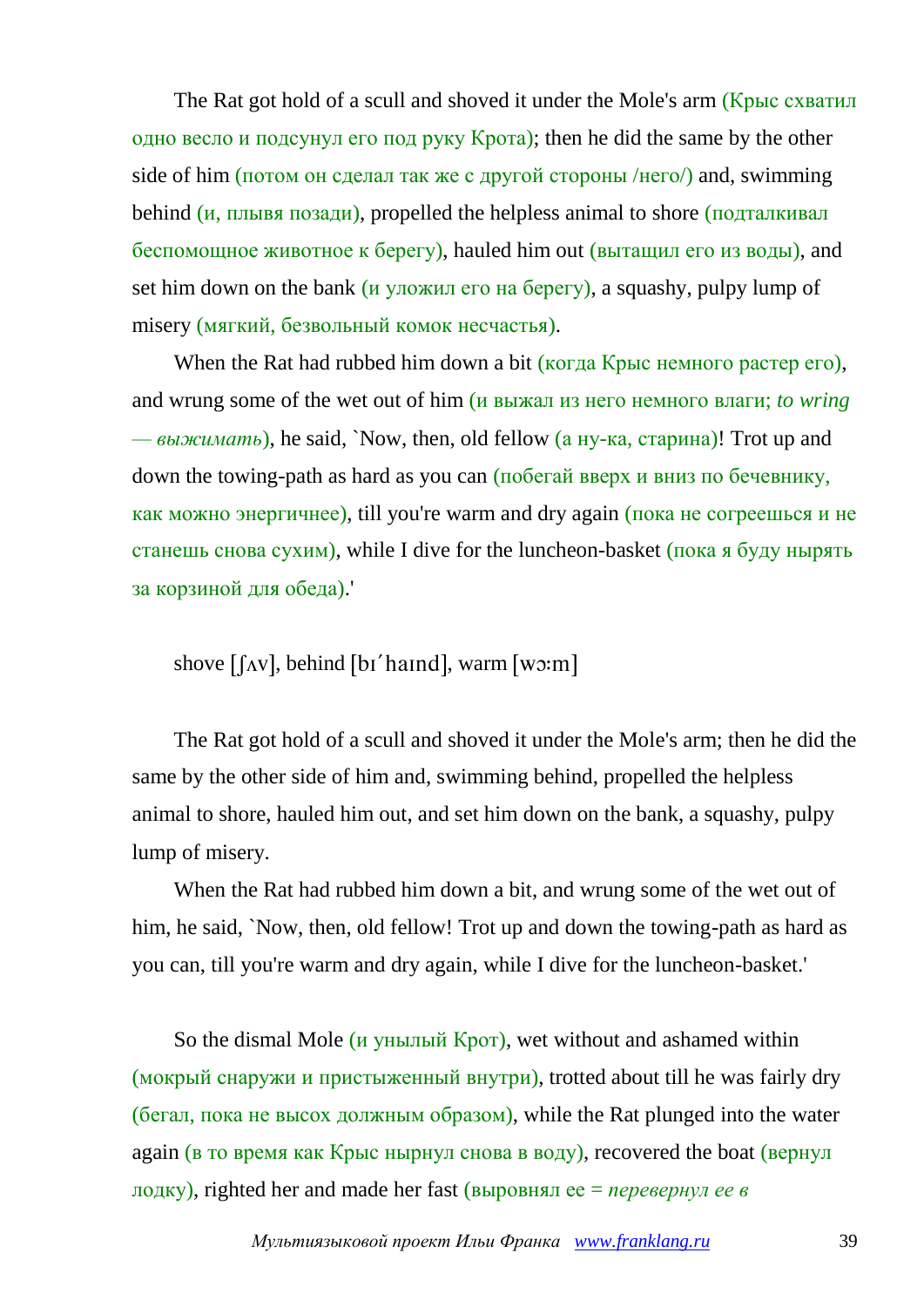*первоначальное состояние* и привязал ее /у берега/; *fast — крепкий*), fetched his floating property to shore by degrees (постепенно вытащил свое плавающее имущество на берег; *degree — ступенька лестницы /уст./; степень, уровень*), and finally dived successfully for the luncheon-basket and struggled to land with it (и, наконец, успешно нырнул за корзиной для обеда, и с трудом выбрался с ней на берег; *success — успех*).

## $fairly$   $['f\epsilon \theta II]$ , recover  $[ri'k \Delta V\theta]$ , successfully  $[s\theta K' \text{sefull}]$

So the dismal Mole, wet without and ashamed within, trotted about till he was fairly dry, while the Rat plunged into the water again, recovered the boat, righted her and made her fast, fetched his floating property to shore by degrees, and finally dived successfully for the luncheon-basket and struggled to land with it.

When all was ready for a start once more (когда все было снова готово для отправления), the Mole, limp and dejected, took his seat in the stern of the boat (Крот, слабый и удрученный, занял свое место на корме лодки); and as they set off (и когда они отправились), he said in a low voice, broken with emotion (он сказал тихим голосом, прерывающимся от душевного волнения; *broken сломанный; to break — ломать*), `Ratty, my generous friend (Крысик, мой щедрый/великодушный друг)! I am very sorry indeed for my foolish and ungrateful conduct (я в самом деле очень сожалею о моем глупом и неблагодарном поведении). My heart quite fails me (у меня просто разрывается сердце; *to fail — недоставать; подвести; ослабевать, терять силы; перестать действовать, выйти из строя*) when I think (когда я думаю) how I might have lost that beautiful luncheon-basket (как я мог потерять эту прекрасную корзину для обеда). Indeed, I have been a complete ass (поистине, я был полнейшим ослом), and I know it (и я знаю это). Will you overlook it this once and forgive me (пожалуйста, не придавай этому значения на этот раз и прости меня; *to overlook — не обращать внимания, не придавать значения,*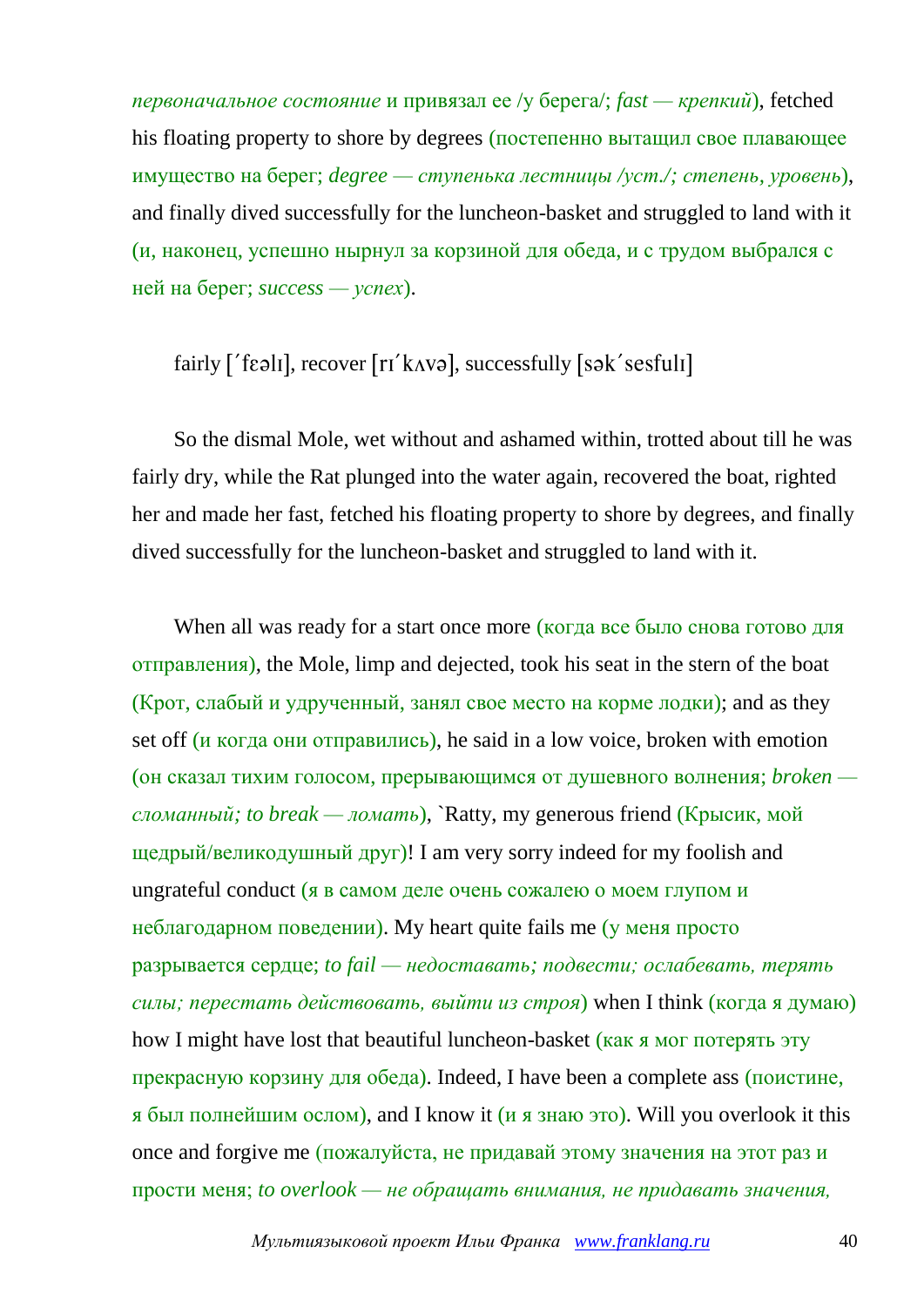*игнорировать; смотреть сквозь пальцы, прощать*), and let things go on as before (и пусть все продолжается = *будет*, как прежде)?'

ready ['redi], generous ['d3enaras], conduct ['kond^akt]

When all was ready for a start once more, the Mole, limp and dejected, took his seat in the stern of the boat; and as they set off, he said in a low voice, broken with emotion, `Ratty, my generous friend! I am very sorry indeed for my foolish and ungrateful conduct. My heart quite fails me when I think how I might have lost that beautiful luncheon-basket. Indeed, I have been a complete ass, and I know it. Will you overlook it this once and forgive me, and let things go on as before?'

`That's all right, bless you (да Бог с тобой, все нормально)!' responded the Rat cheerily (ответил Крыс весело). `What's a little wet to a Water Rat (что такое немного сырости для Водяной Крысы)? I'm more in the water than out of it most days (большинство дней я больше в воде, чем вне ее). Don't you think any more about it (больше не думай об этом); and, look here (и послушай)! I really think (я в самом деле считаю) you had better come and stop with me for a little time (что тебе лучше поселиться у меня на некоторое время). It's very plain and rough (/у меня/ очень просто и грубо), you know (знаешь ли) — not like Toad's house at all (совсем не так, как в доме  $\mathbb{K}a\overline{a}$ ) — but you haven't seen that yet (но ты его еще не видел); still, I can make you comfortable (тем не менее, я могу устроить тебя уютно). And I'll teach you to row, and to swim (а я научу тебя грести и плавать), and you'll soon be as handy on the water as any of us (и скоро ты будешь так же ловок на воде, как любой из нас).'

right  $[rat]$ , rough  $[raf]$ , teach  $[tit]$ 

`That's all right, bless you!' responded the Rat cheerily. `What's a little wet to a Water Rat? I'm more in the water than out of it most days. Don't you think any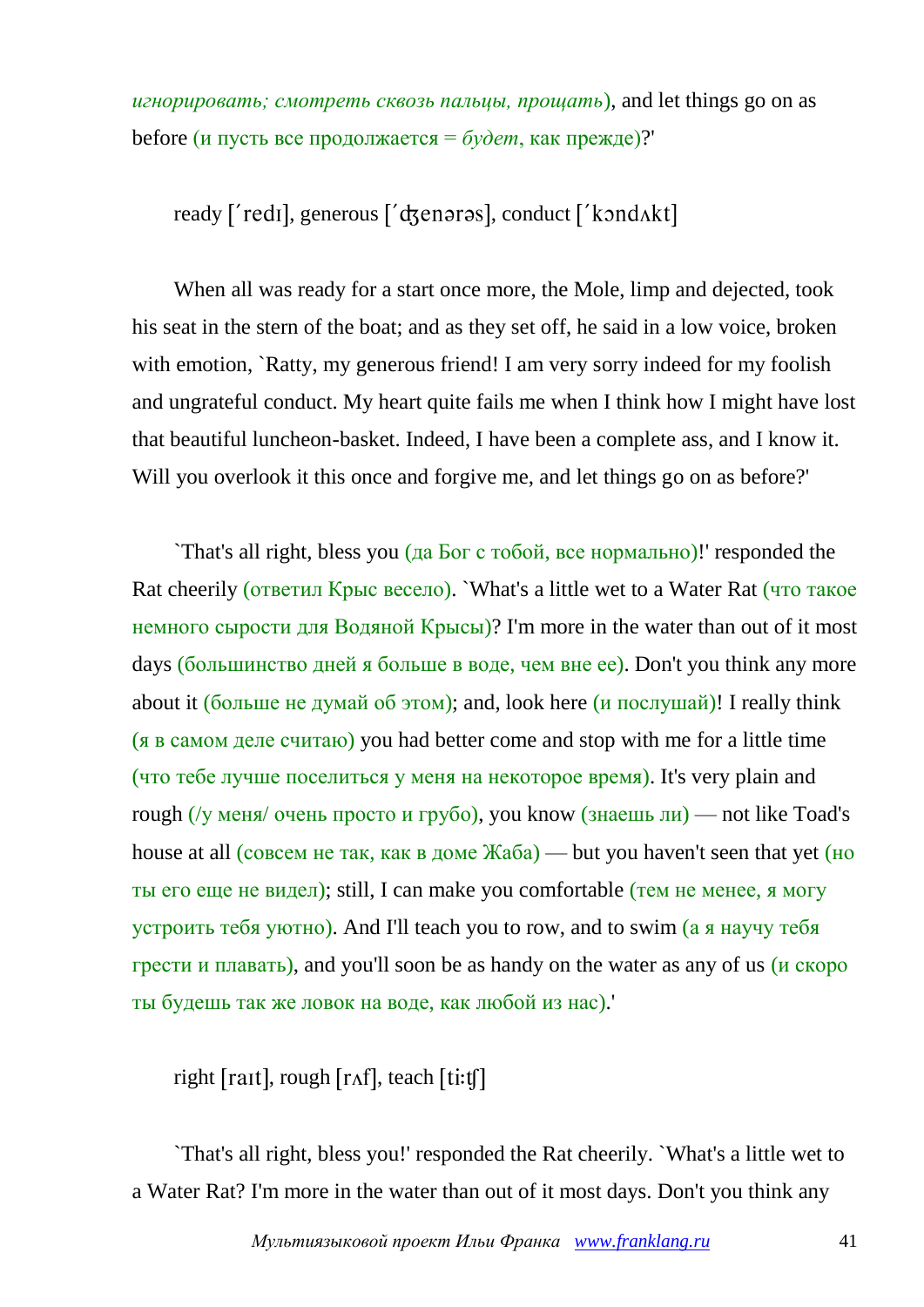more about it; and, look here! I really think you had better come and stop with me for a little time. It's very plain and rough, you know — not like Toad's house at all — but you haven't seen that yet; still, I can make you comfortable. And I'll teach you to row, and to swim, and you'll soon be as handy on the water as any of us.'

The Mole was so touched by his kind manner of speaking (Крот был так тронут его доброй манерой разговора) that he could find no voice to answer him (что он не мог найти голоса, чтобы ответить = *что у него перехватило голос при ответе*); and he had to brush away a tear or two with the back of his paw (и ему пришлось вытереть одну или две слезинки тыльной стороной своей лапы). But the Rat kindly looked in another direction (но Крыс вежливо посмотрел в другую сторону; *kindly — доброжелательно, любезно*), and presently the Mole's spirits revived again (и через некоторое время настроение Крота вновь восстановилось; *to revive — оживать, приходить в себя; восстанавливаться, возобновляться*), and he was even able to give some straight back-talk to a couple of moorhens (и он даже смог дать резкий ответ паре куропаток) who were sniggering to each other about his bedraggled appearance (которые посмеивались друг с другом над его испачканным внешним видом; *to bedraggle — замарать, запачкать*).

### tear  $[t]$ , even  $[i:vn]$ , appearance  $[s]$  proposed

The Mole was so touched by his kind manner of speaking that he could find no voice to answer him; and he had to brush away a tear or two with the back of his paw. But the Rat kindly looked in another direction, and presently the Mole's spirits revived again, and he was even able to give some straight back-talk to a couple of moorhens who were sniggering to each other about his bedraggled appearance.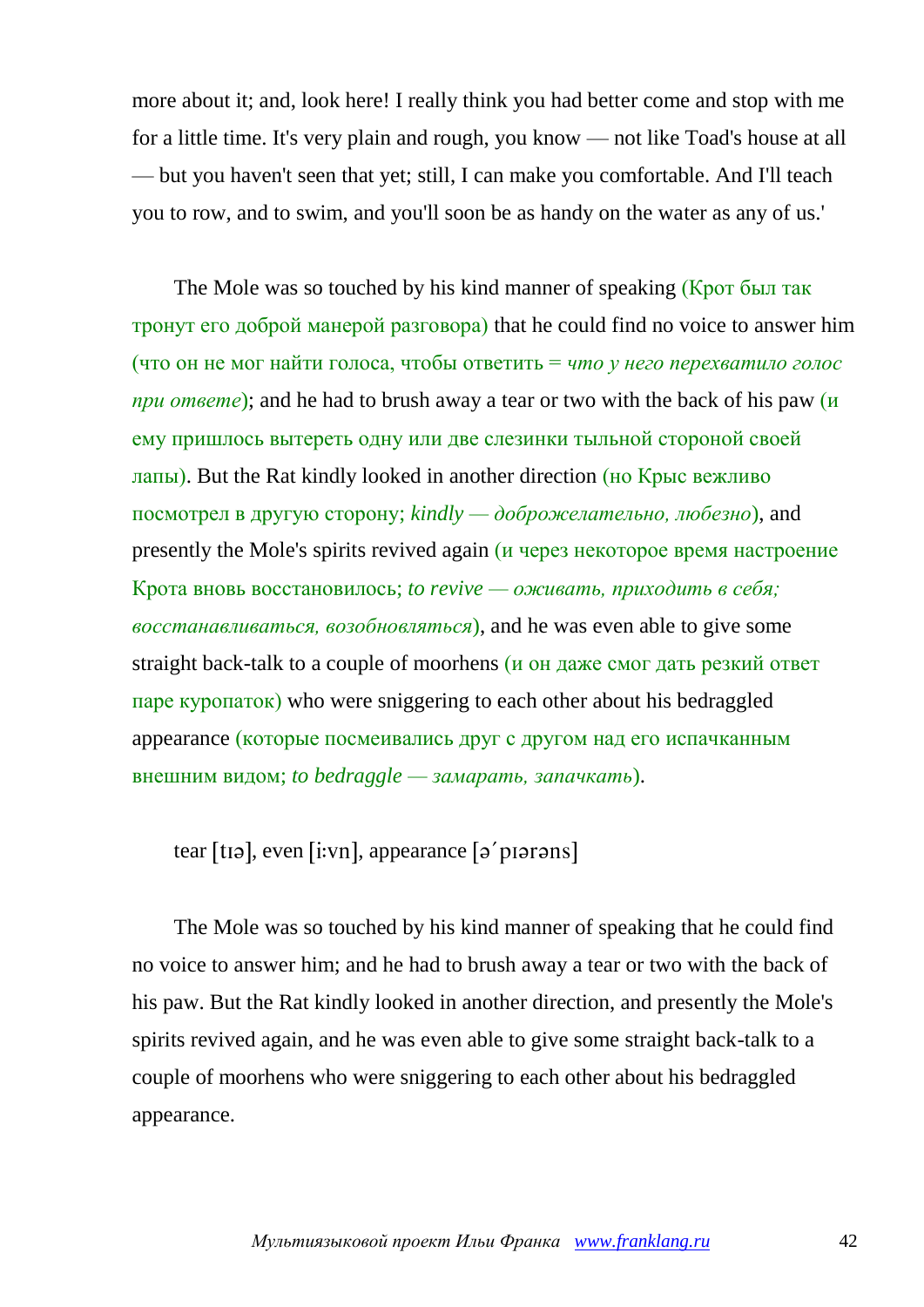When they got home (когда они добрались домой), the Rat made a bright fire in the parlour (Крыс развел яркий огонь в гостиной), and planted the Mole in an arm-chair in front of it (и посадил Крота в кресло перед ним), having fetched down a dressing-gown and slippers for him (принеся вниз халат и шлепанцы для него), and told him river stories till supper-time (и рассказывал ему речные истории до времени ужина). Very thrilling stories they were (это были очень захватывающие истории), too (к тому же), to an earth-dwelling animal like Mole (для живущего в земле животного, такого, как Крот). Stories about weirs, and sudden floods (истории о плотинах и внезапных наводнениях), and leaping pike (и выскакивающей щуке; *to leap — прыгать, скакать; перепрыгивать*), and steamers that flung hard bottles (и пароходах, которые бросались твердыми бутылками; *to fling — бросать, метать*) — at least bottles were certainly flung (по крайней мере, бутылки несомненно бросались  $=$  были бросаемы), and *from* steamers (*и* с пароходов), so presumably *by* them (поэтому предположительно ими); and about herons (и о цаплях), and how particular they were whom they spoke to  $(u$  как разборчивы они были в отношении тех, с кем они заговаривали); and about adventures down drains, and night-fishings with Otter ( $\mu$  о приключениях по протокам, и ночной рыбалке с Выдром), or excursions far a-field with Badger (или экскурсиях далеко по полям с Барсуком). Supper was a most cheerful meal (ужин был очень веселой трапезой; *meal — прием пищи*); but very shortly afterwards (но очень скоро после этого) a terribly sleepy Mole had to be escorted upstairs by his considerate host (Крота, который ужасно хотел спать: «ужасно сонного Крота», его деликатному хозяину пришлось проводить наверх), to the best bedroom (в лучшую спальню), where he soon laid his head on his pillow in great peace and contentment (где он вскоре уложил /свою/ голову на /свою/ подушку в великом покое и довольстве), knowing that his new-found friend the River was lapping the sill of his window (зная, что его недавно открытый друг Река полирует подоконник его окна; *to lap — плескаться; шлифовать*).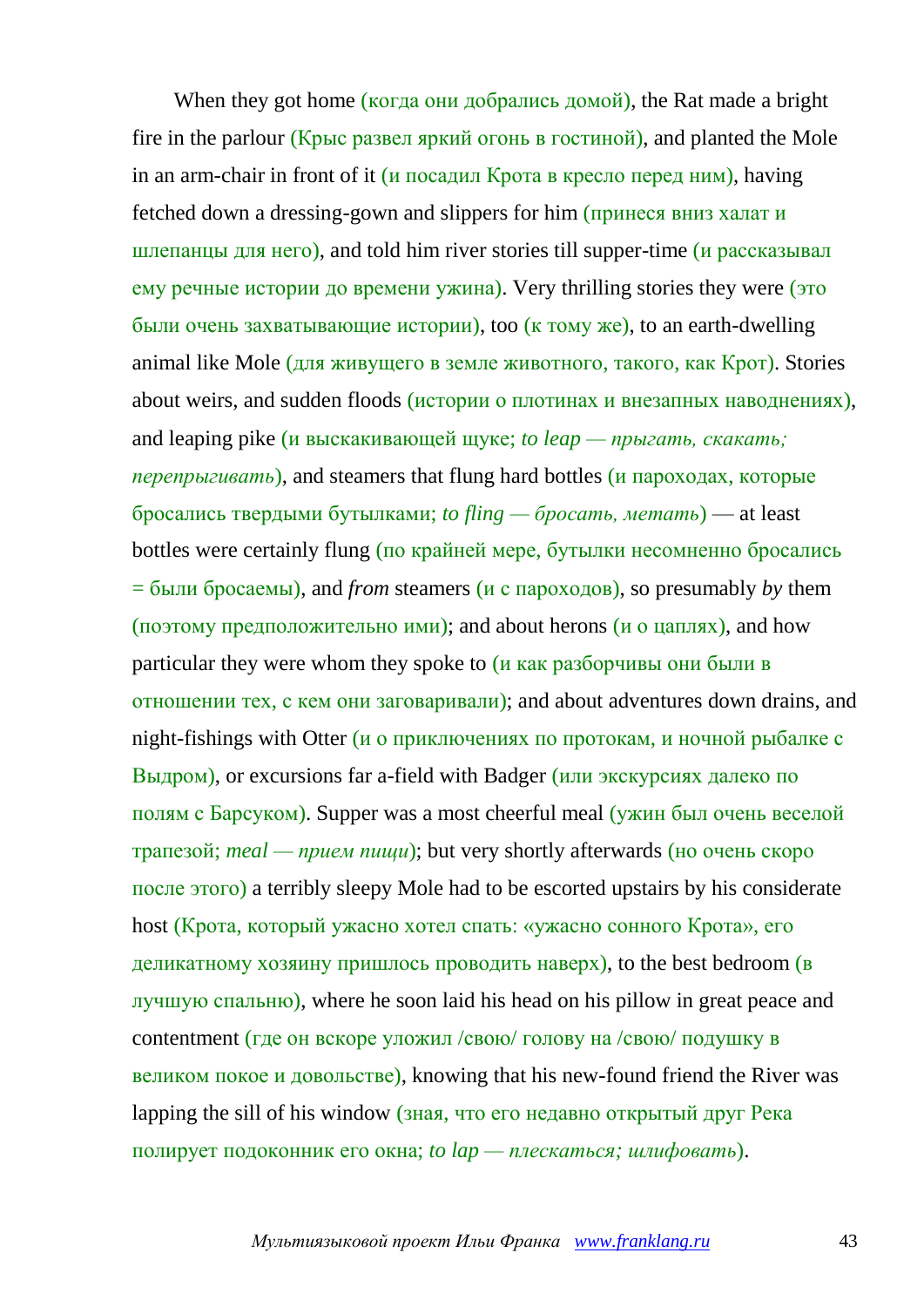parlour ['pɑ:lə], considerate [kən'sɪdərət], host [həust]

When they got home, the Rat made a bright fire in the parlour, and planted the Mole in an arm-chair in front of it, having fetched down a dressing-gown and slippers for him, and told him river stories till supper-time. Very thrilling stories they were, too, to an earth-dwelling animal like Mole. Stories about weirs, and sudden floods, and leaping pike, and steamers that flung hard bottles — at least bottles were certainly flung, and *from* steamers, so presumably *by* them; and about herons, and how particular they were whom they spoke to; and about adventures down drains, and night-fishings with Otter, or excursions far a-field with Badger. Supper was a most cheerful meal; but very shortly afterwards a terribly sleepy Mole had to be escorted upstairs by his considerate host, to the best bedroom, where he soon laid his head on his pillow in great peace and contentment, knowing that his new-found friend the River was lapping the sill of his window.

This day was only the first of many similar ones for the emancipated Mole (этот день был лишь первым из множества подобных дней для освободившегося = *обретшего свободу* Крота), each of them longer and full of interest as the ripening summer moved onward (каждый из них длиннее и полон интереса, по мере того как зреющее лето продвигалось вперед; *ripe — зрелый; to ripen — созревать*). He learnt to swim and to row (он научился плавать и грести; *to learn — научиться, выучить*), and entered into the joy of running water (и вступил в радость = *приобщился к радостям* проточной воды); and with his ear to the reed-stems (и с ухом к стеблям тростника = *и приклоняя ухо к стеблям тростника*) he caught, at intervals, something of what the wind went whispering so constantly among them (он улавливал, время от времени, кое-что из того, что так постоянно нашептывал ветер среди них / между ними; *to catch — ловить, поймать*).

ripen [raipn], caught [kɔ:t], among  $\lceil 9'$  m $\Lambda$ n]